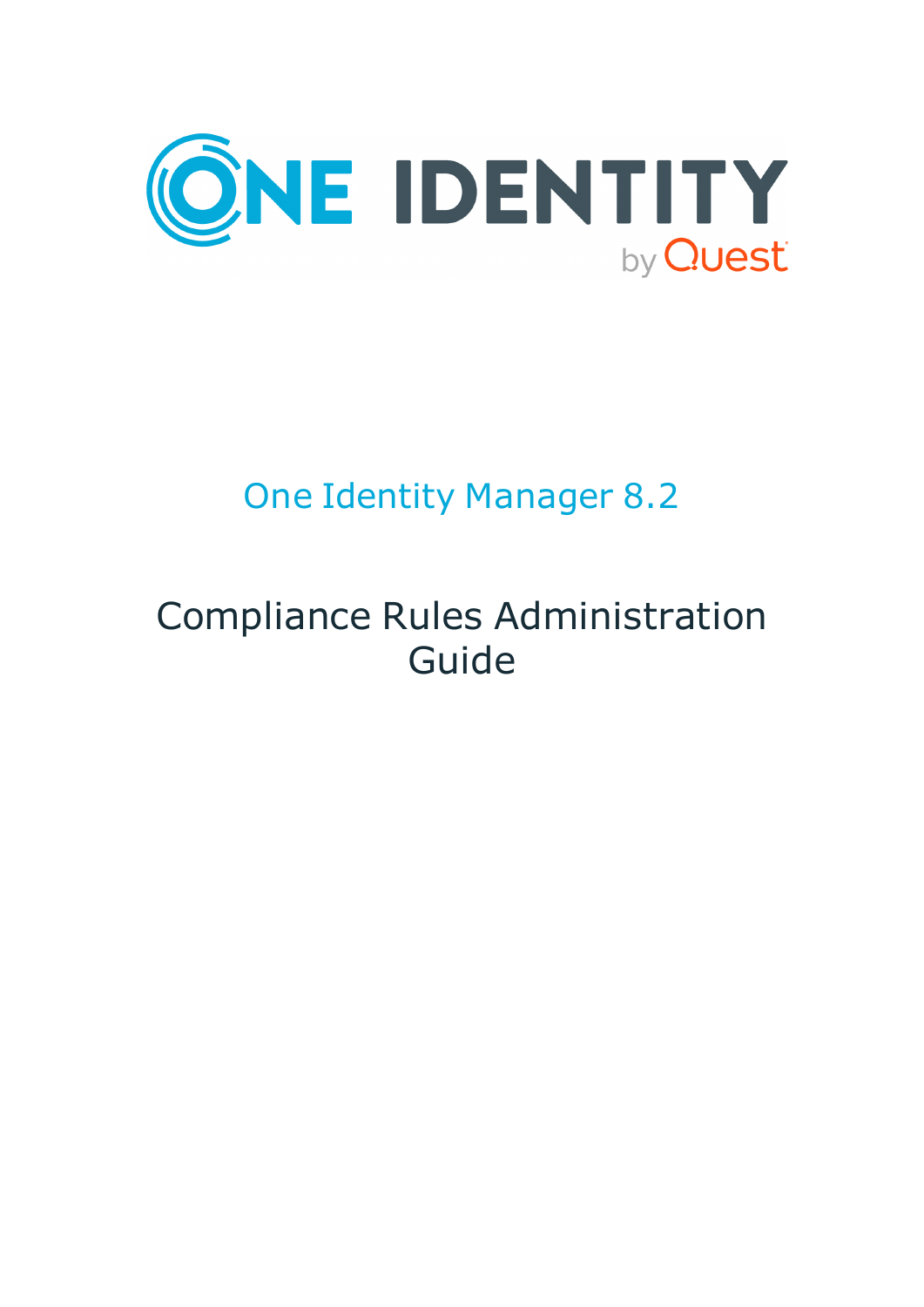#### **Copyright 2021 One Identity LLC.**

#### **ALL RIGHTS RESERVED.**

This guide contains proprietary information protected by copyright. The software described in this guide is furnished under a software license or nondisclosure agreement. This software may be used or copied only in accordance with the terms of the applicable agreement. No part of this guide may be reproduced or transmitted in any form or by any means, electronic or mechanical, including photocopying and recording for any purpose other than the purchaser's personal use without the written permission of One Identity LLC .

The information in this document is provided in connection with One Identity products. No license, express or implied, by estoppel or otherwise, to any intellectual property right is granted by this document or in connection with the sale of One Identity LLC products. EXCEPT AS SET FORTH IN THE TERMS AND CONDITIONS AS SPECIFIED IN THE LICENSE AGREEMENT FOR THIS PRODUCT, ONE IDENTITY ASSUMES NO LIABILITY WHATSOEVER AND DISCLAIMS ANY EXPRESS, IMPLIED OR STATUTORY WARRANTY RELATING TO ITS PRODUCTS INCLUDING, BUT NOT LIMITED TO, THE IMPLIED WARRANTY OF MERCHANTABILITY, FITNESS FOR A PARTICULAR PURPOSE, OR NON-INFRINGEMENT. IN NO EVENT SHALL ONE IDENTITY BE LIABLE FOR ANY DIRECT, INDIRECT, CONSEQUENTIAL, PUNITIVE, SPECIAL OR INCIDENTAL DAMAGES (INCLUDING, WITHOUT LIMITATION, DAMAGES FOR LOSS OF PROFITS, BUSINESS INTERRUPTION OR LOSS OF INFORMATION) ARISING OUT OF THE USE OR INABILITY TO USE THIS DOCUMENT, EVEN IF ONE IDENTITY HAS BEEN ADVISED OF THE POSSIBILITY OF SUCH DAMAGES. One Identity makes no representations or warranties with respect to the accuracy or completeness of the contents of this document and reserves the right to make changes to specifications and product descriptions at any time without notice. One Identity does not make any commitment to update the information contained in this document.

If you have any questions regarding your potential use of this material, contact:

One Identity LLC. Attn: LEGAL Dept 4 Polaris Way Aliso Viejo, CA 92656

Refer to our Web site ([http://www.OneIdentity.com](http://www.oneidentity.com/)) for regional and international office information.

#### **Patents**

One Identity is proud of our advanced technology. Patents and pending patents may apply to this product. For the most current information about applicable patents for this product, please visit our website at [http://www.OneIdentity.com/legal/patents.aspx](http://www.oneidentity.com/legal/patents.aspx).

#### **Trademarks**

One Identity and the One Identity logo are trademarks and registered trademarks of One Identity LLC. in the U.S.A. and other countries. For a complete list of One Identity trademarks, please visit our website at [www.OneIdentity.com/legal](http://www.oneidentity.com/legal). All other trademarks are the property of their respective owners.

#### **Legend**

**WARNING: A WARNING icon highlights a potential risk of bodily injury or property damage, for which industry-standard safety precautions are advised. This icon is often associated with electrical hazards related to hardware.**

**CAUTION: A CAUTION icon indicates potential damage to hardware or loss of data if** A **instructions are not followed.**

One Identity Manager Compliance Rules Administration Guide Updated - 24 November 2021, 10:40 Version - 8.2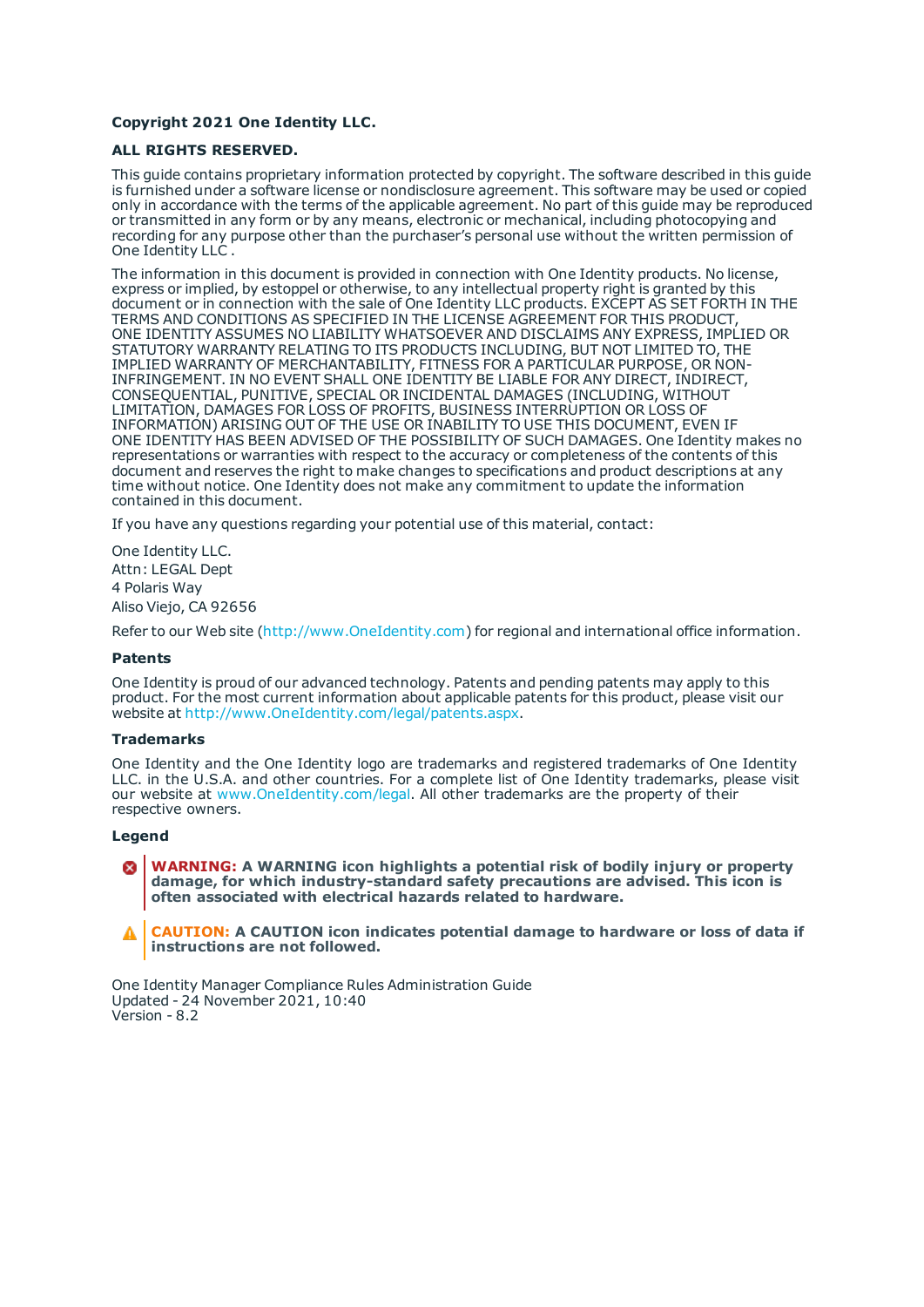## **Contents**

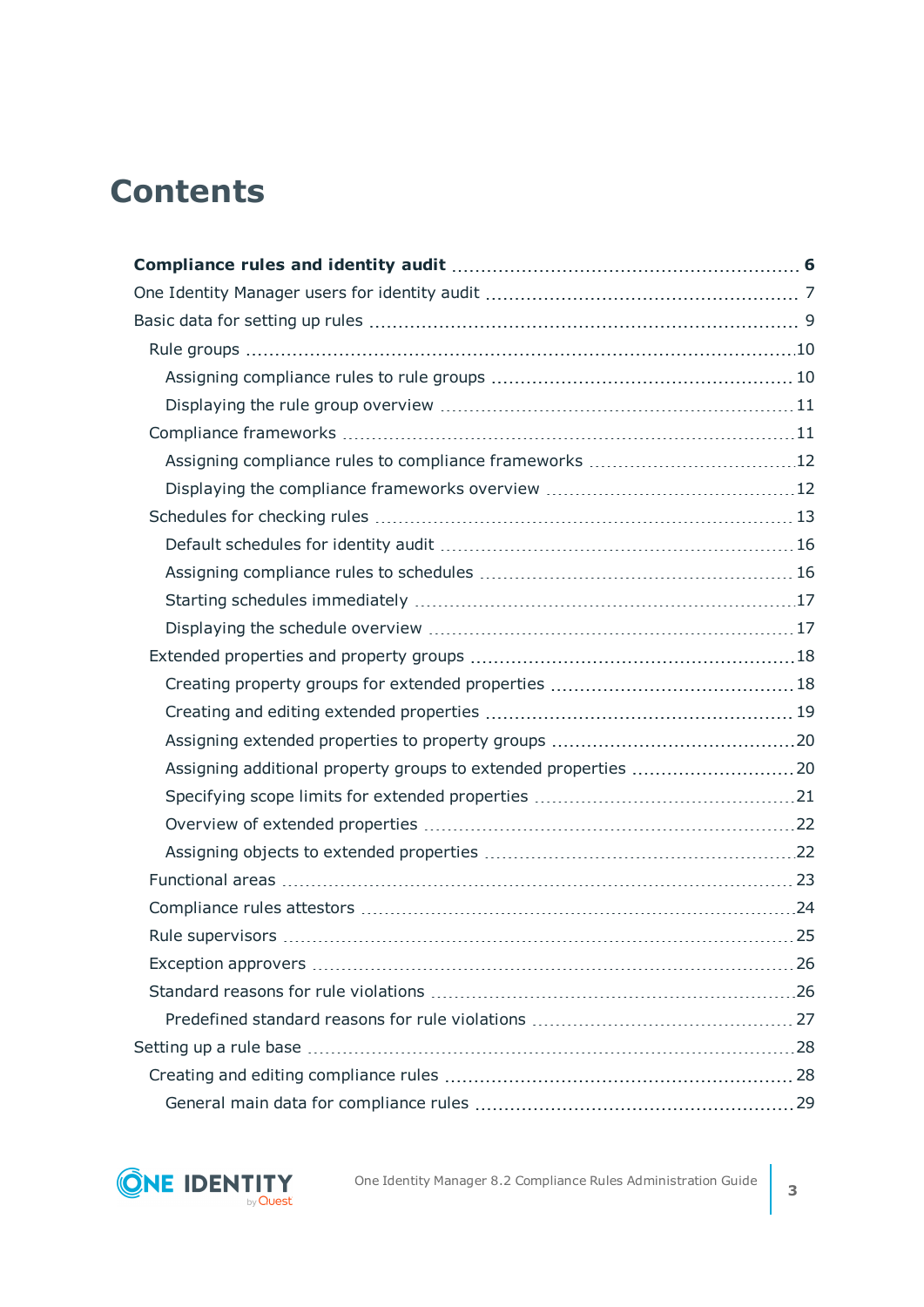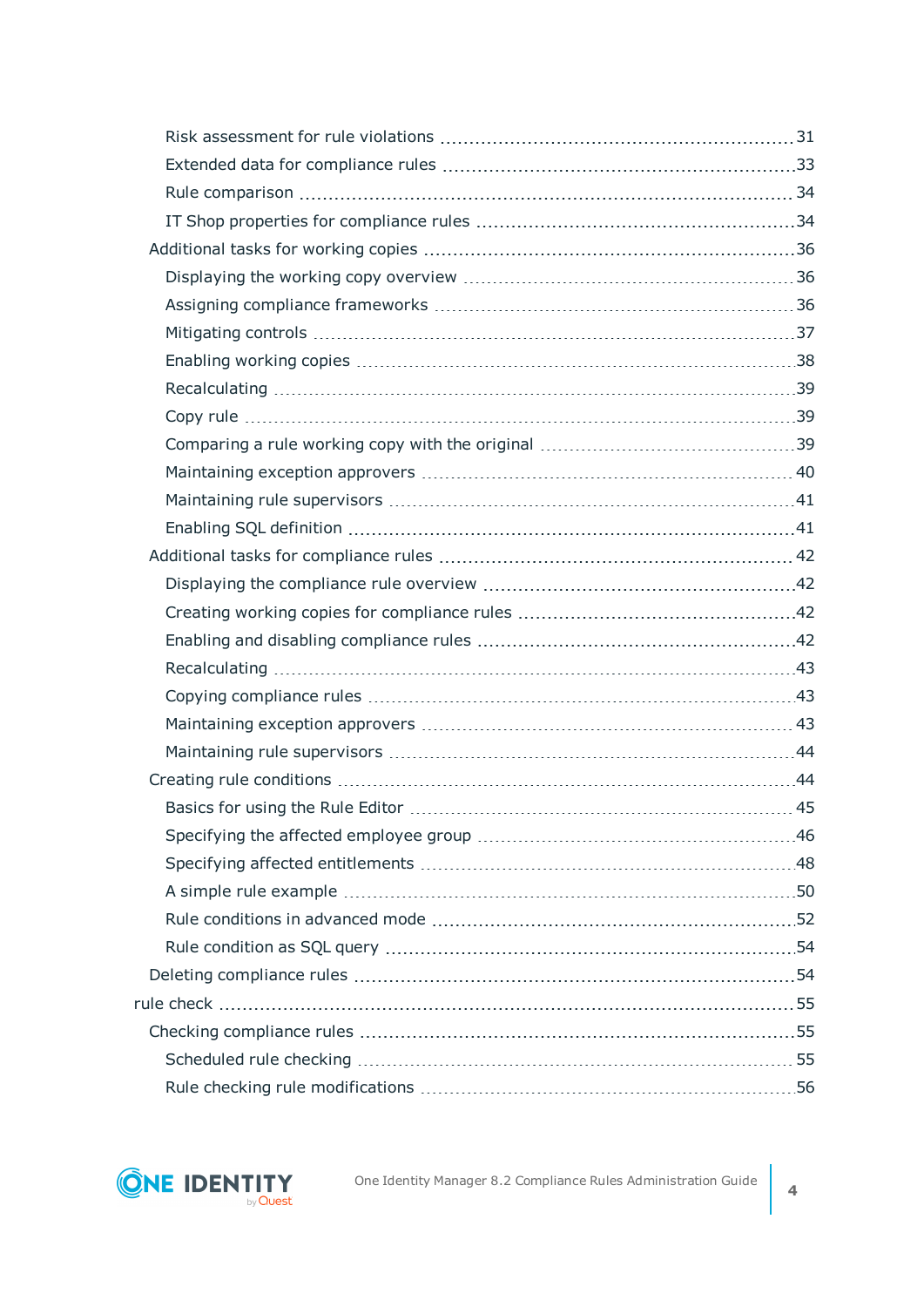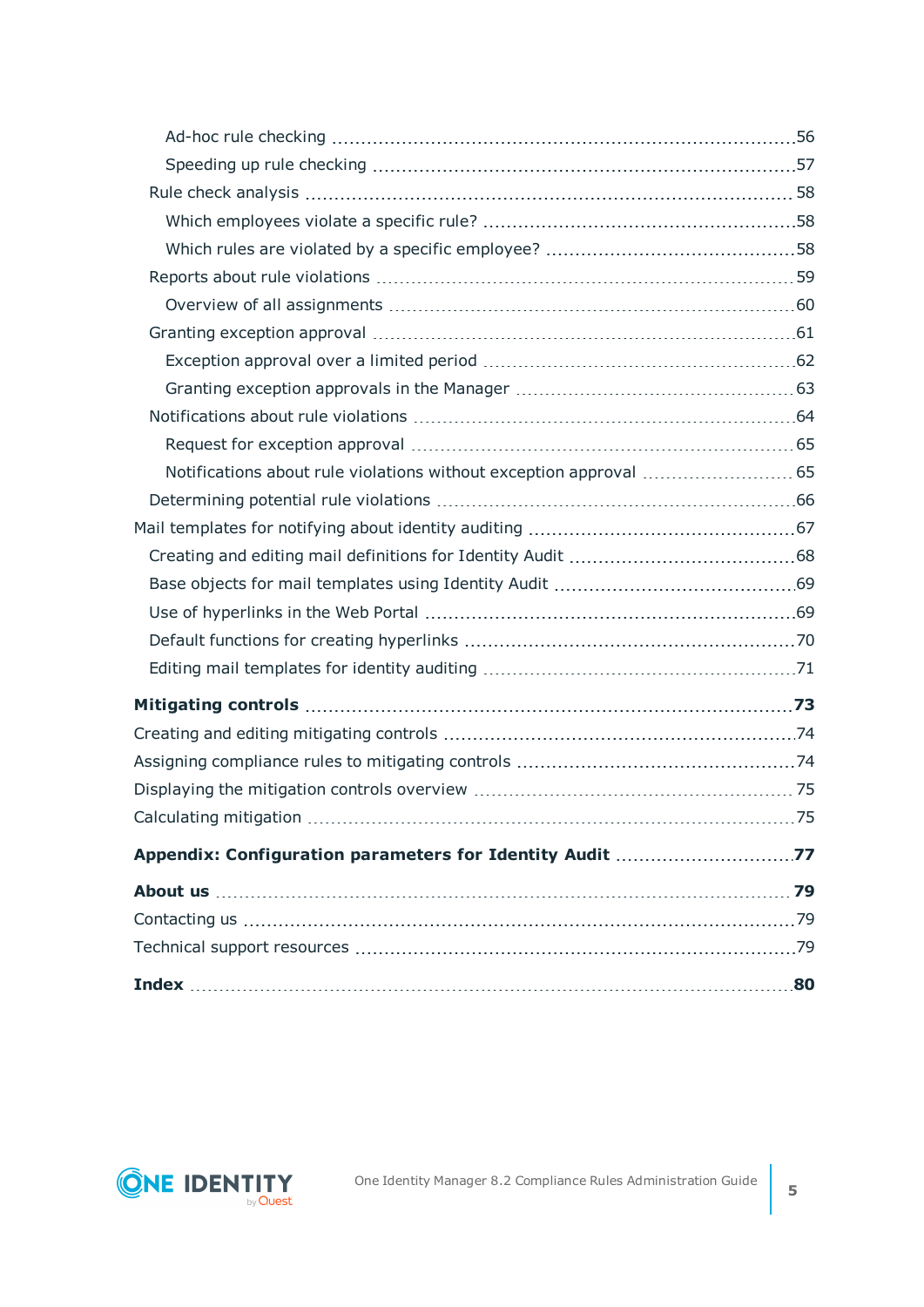## <span id="page-5-0"></span>**Compliance rules and identity audit**

One Identity Manager can be used to define rules that maintain and monitor regulatory requirements and automatically deal with rule violations. Define compliance rules to test entitlements or combinations of entitlements in the context of identity audit for employees in the company. On the one hand, existing rule violations can be found by checking rules. On the other hand, possible rule violations can be preemptively identified and this prevented.



### **Figure 1: Identity audit in One Identity Manager**

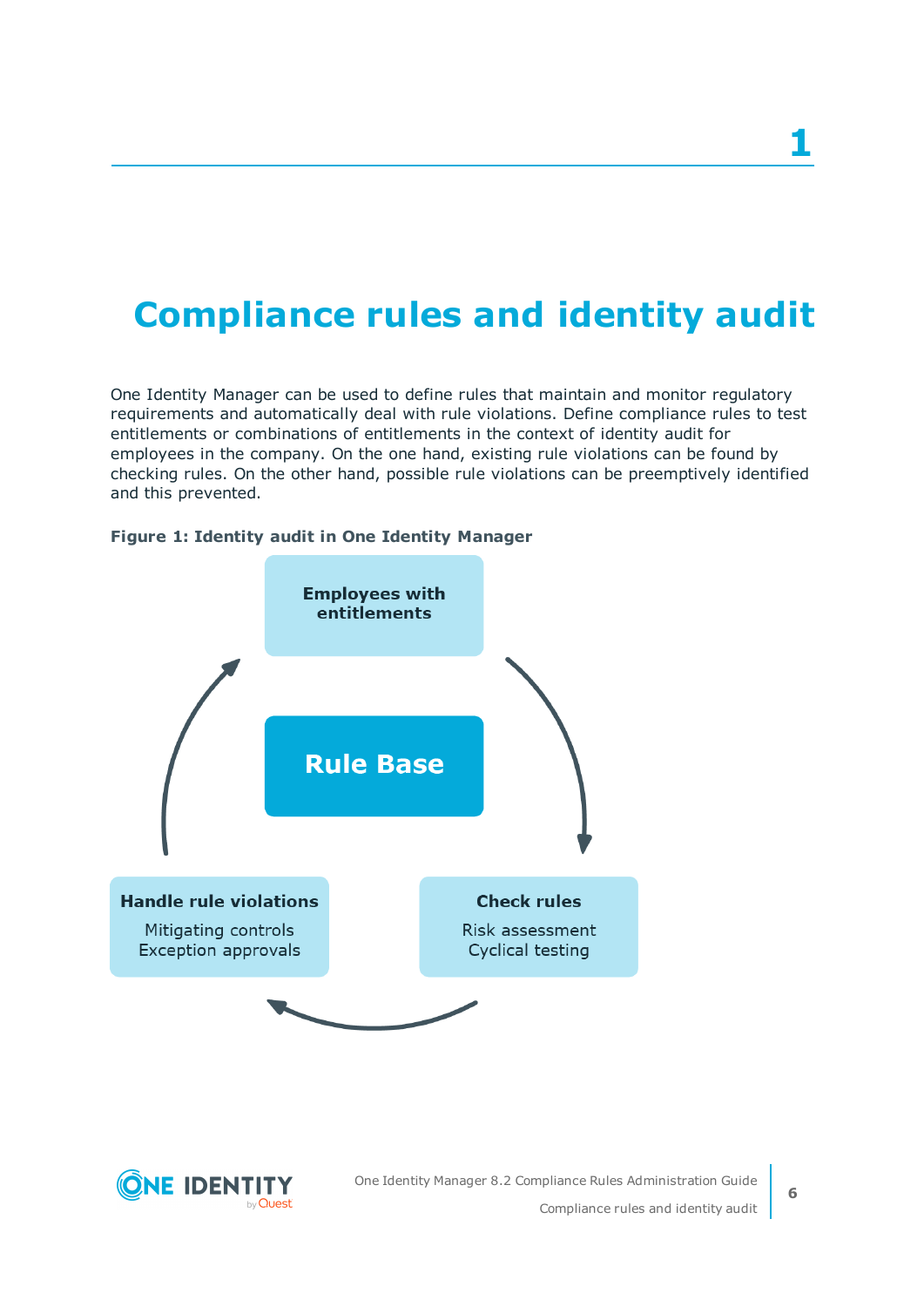Simple rule examples are:

- . An employee may not obtain two entitlements A and B at the same time.
- <sup>l</sup> Only employees with a particular department can have a particular entitlement.
- Every user account has to have a manager assigned to it.

You can use the identity audit function of One Identity Manager to:

- Define rules for any employee assignments
- Evaluate the risk of possible rule violations
- Specify mitigating controls
- Initiate regular or spontaneous rule checks
- Detailed testing of edit permissions for employees within an SAP client (using SAP functions)
- Evaluate rule violations with differing criteria
- Create reports about rules and rule violations

Based on this information, you can made corrections to data in One Identity Manager and transfer them to the connected target systems. The integrated report function in One Identity Manager can be used to provide information for the appropriate tests.

### *To use the identity audit function*

<sup>l</sup> In the Designer, set the **QER | ComplianceCheck** configuration parameter and compile the database.

If you disable the configuration parameter at a later date, model components and scripts that are not longer required, are disabled. SQL procedures and triggers are still carried out. For more information about the behavior of preprocessor relevant configuration parameters and conditional compiling, see the *One Identity Manager Configuration Guide*.

## <span id="page-6-0"></span>**One Identity Manager users for identity audit**

The following users are included in setting up and administration of the rule base and editing rule violations.

### **Table 1: Users**

| <b>Users</b>          | <b>Tasks</b>                                                                                                                                     |
|-----------------------|--------------------------------------------------------------------------------------------------------------------------------------------------|
| for Identity<br>Audit | Administrators Administrators must be assigned to the Identity & Access<br><b>Governance   Identity Audit   Administrators application role.</b> |
|                       | Users with this application role:                                                                                                                |

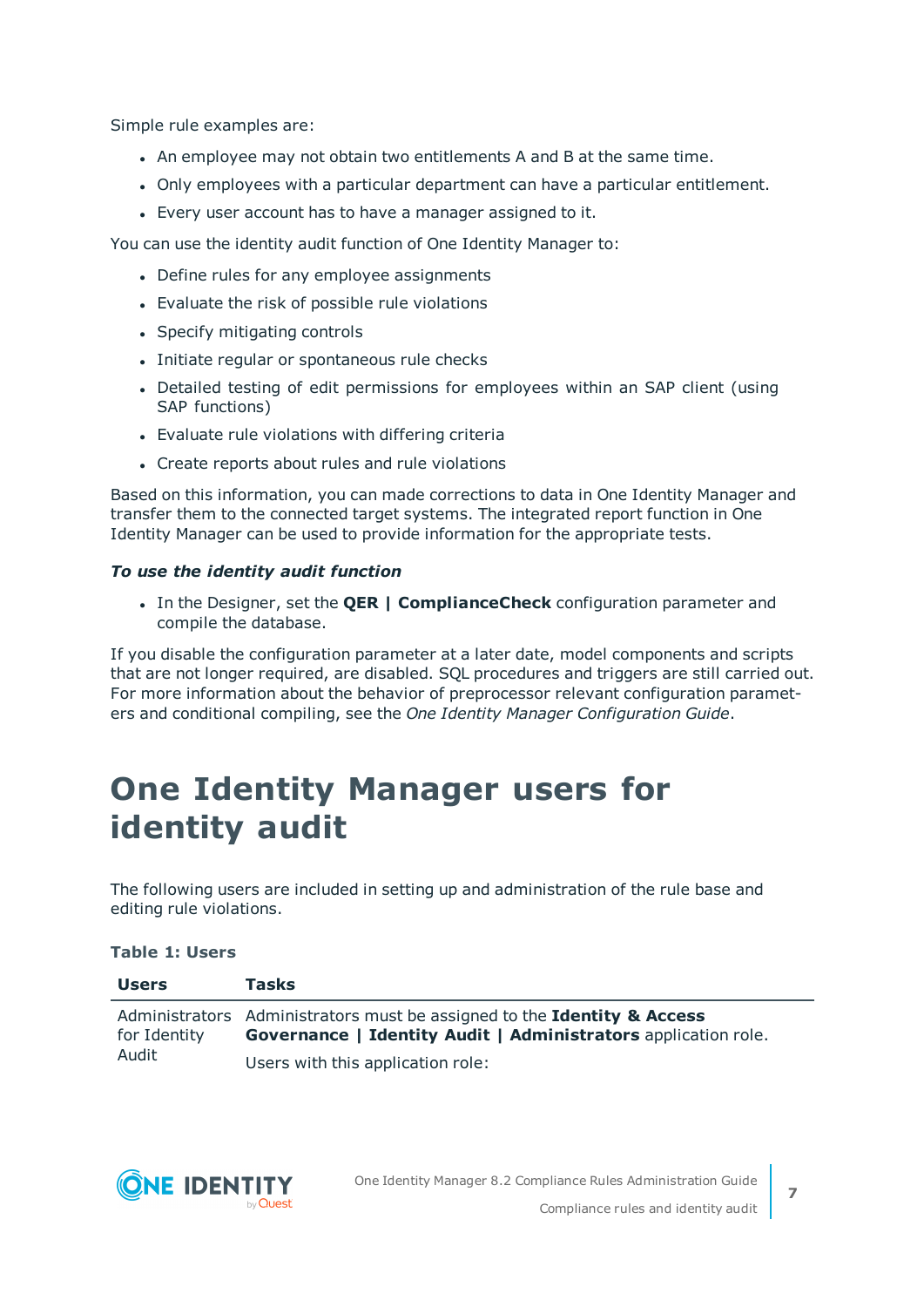| <b>Users</b>                              | <b>Tasks</b>                                                                                                                                                  |
|-------------------------------------------|---------------------------------------------------------------------------------------------------------------------------------------------------------------|
|                                           | • Enter base data for setting up company policies.                                                                                                            |
|                                           | Create compliance rules and assign rule supervisors to them.<br>$\bullet$                                                                                     |
|                                           | Can start rule checking and view rule violations as required.<br>$\bullet$                                                                                    |
|                                           | Create reports about rule violations.<br>$\bullet$                                                                                                            |
|                                           | • Enter mitigating controls.                                                                                                                                  |
|                                           | Create and edit risk index functions.                                                                                                                         |
|                                           | • Monitor Identity Audit functions.                                                                                                                           |
|                                           | Administer application roles for rule supervisors, exception<br>approvers and attestors.                                                                      |
|                                           | • Set up other application roles as required.                                                                                                                 |
| Rule<br>supervisors                       | Rule supervisors must be assigned to the Identity & Access<br>Governance   Identity Audit   Rule supervisors application role or<br>a child application role. |
|                                           | Users with this application role:                                                                                                                             |
|                                           | • Are responsible for compliance rule content, for example, an<br>auditor or a auditing department.                                                           |
|                                           | • Edit the compliance rule working copies, which are assigned to the<br>application role.                                                                     |
|                                           | • Enable and disable compliance rules.                                                                                                                        |
|                                           | • Can start rule checking and view rule violations as required.                                                                                               |
|                                           | • Assign mitigating controls.                                                                                                                                 |
| One Identity<br>Manager<br>administrators | One Identity Manager administrator and administrative system users<br>Administrative system users are not added to application roles.                         |
|                                           | One Identity Manager administrators:                                                                                                                          |
|                                           | • Create customized permissions groups for application roles for<br>role-based login to administration tools in the Designer as<br>required.                  |
|                                           | • Create system users and permissions groups for non role-based<br>login to administration tools in the Designer as required.                                 |
|                                           | • Enable or disable additional configuration parameters in the<br>Designer as required.                                                                       |
|                                           | • Create custom processes in the Designer as required.                                                                                                        |
|                                           | • Create and configure schedules as required.                                                                                                                 |
| Exception<br>approvers                    | Administrators must be assigned to the Identity & Access<br>Governance   Identity Audit   Exception approvers application                                     |

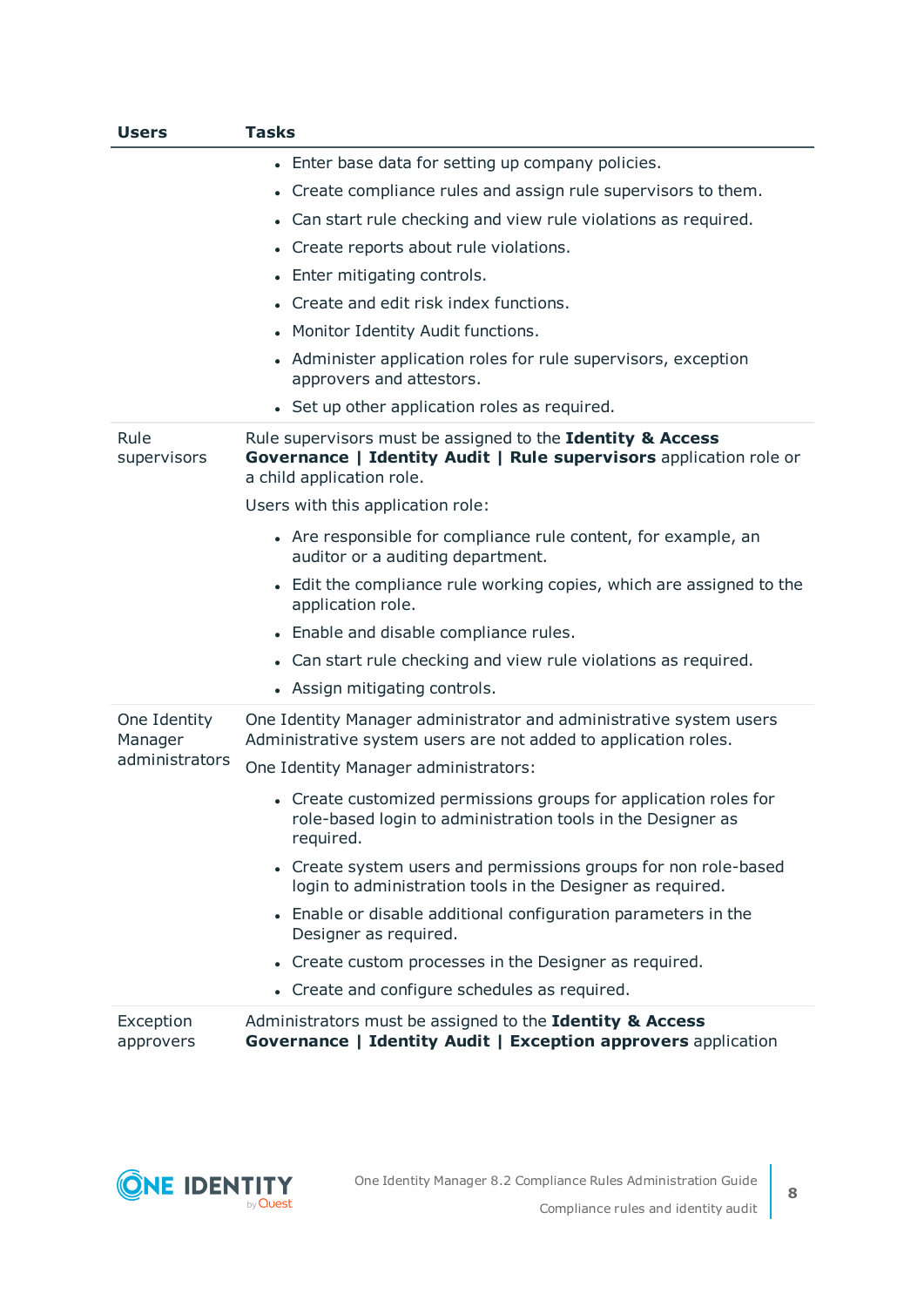| <b>Users</b>                          | <b>Tasks</b>                                                                                                                                                                                                                          |
|---------------------------------------|---------------------------------------------------------------------------------------------------------------------------------------------------------------------------------------------------------------------------------------|
|                                       | role or a child application role.                                                                                                                                                                                                     |
|                                       | Users with this application role:                                                                                                                                                                                                     |
|                                       | • Edit rule violations in the Web Portal.                                                                                                                                                                                             |
|                                       | • Can grant exception approval or revoke it in the Web Portal.                                                                                                                                                                        |
| Compliance<br>rules attestors         | Attestors must be assigned to the Identity & Access Governance  <br>Identity Audit   Attestors application role.                                                                                                                      |
|                                       | Users with this application role:                                                                                                                                                                                                     |
|                                       | • Attest compliance rules and exception approvals in the Web Portal<br>for which they are responsible.                                                                                                                                |
|                                       | • Can view main data for these compliance rules but not edit them.                                                                                                                                                                    |
|                                       | NOTE: This application role is available if the module Attestation<br>Module is installed.                                                                                                                                            |
| Compliance<br>and security<br>officer | Compliance and security officers must be assigned to the Identity &<br><b>Access Governance   Compliance &amp; Security Officer application</b><br>role.                                                                              |
|                                       | Users with this application role:                                                                                                                                                                                                     |
|                                       | • View all compliance relevant information and other analysis in the<br>Web Portal. This includes attestation policies, company policies<br>and policy violations, compliance rules, and rule violations and<br>risk index functions. |
|                                       | • Edit attestation polices.                                                                                                                                                                                                           |
| Auditors                              | Auditors are assigned to the Identity & Access Governance  <br>Auditors application role.                                                                                                                                             |
|                                       | Users with this application role:                                                                                                                                                                                                     |
|                                       | • See the Web Portal all the relevant data for an audit.                                                                                                                                                                              |

## <span id="page-8-0"></span>**Basic data for setting up rules**

Various basic data is required to create rules, run rule checks and handle rule violation.

| Rule groups:         | Rule groups on page 10                                  |
|----------------------|---------------------------------------------------------|
|                      | Compliance frameworks: Compliance frameworks on page 11 |
| Extended properties: | Extended properties and property groups on page 18      |
| Schedules:           | Schedules for checking rules on page 13                 |

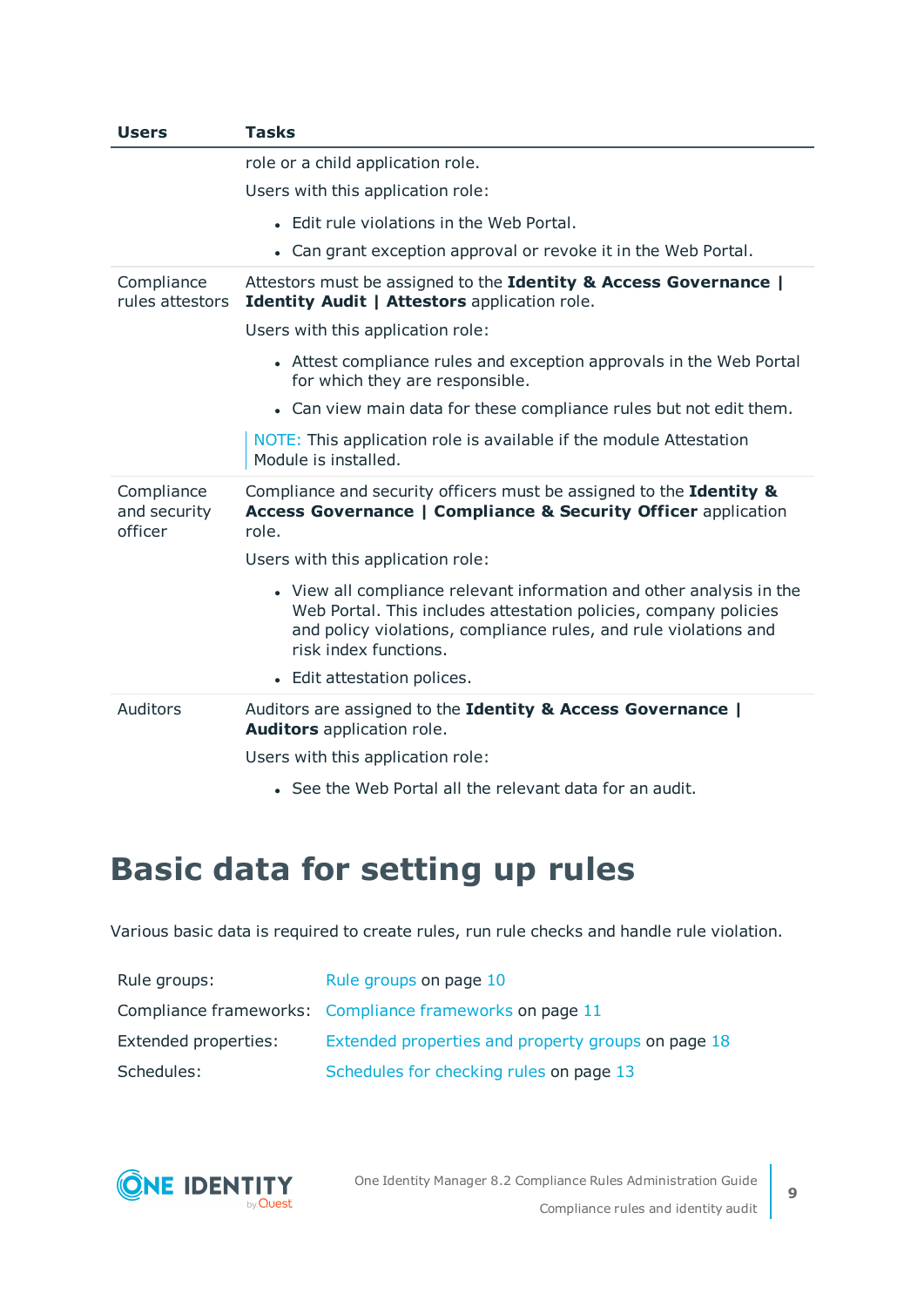| Functional areas:    | Functional areas on page 23                             |
|----------------------|---------------------------------------------------------|
| Attestors:           | Compliance rules attestors on page 24                   |
| Rule supervisors:    | Rule supervisors on page 25                             |
| Exception approvers: | Exception approvers on page 26                          |
| Standard reasons:    | Standard reasons for rule violations on page 26         |
| Mail templates:      | Editing mail templates for identity auditing on page 71 |

## <span id="page-9-0"></span>**Rule groups**

Use rule groups to group rules by functionality, for example, to group account policies, or to separate functions ("Segregation of duties").

### *To create or edit a rule group*

- 1. In the Manager, select the **Identity Audit > Basic configuration data > Rule groups** category.
- 2. Select a rule group in the result list. Select the **Change main data** task.

- OR -

Click  $\blacksquare$  in the result list.

- 3. Edit the main data of the rule group.
- 4. Save the changes.

Enter the following data for a rule group

### **Table 2: Rule group properties**

| <b>Property</b> | <b>Description</b>                                                                                                                |
|-----------------|-----------------------------------------------------------------------------------------------------------------------------------|
| Group<br>name   | Name of the rule group.                                                                                                           |
| Description     | Text field for additional explanation.                                                                                            |
| Parent<br>group | Rule group above this one in a hierarchy.<br>To organize rule groups hierarchically, select the parent rule group in the<br>menu. |

### <span id="page-9-1"></span>**Assigning compliance rules to rule groups**

Use this task to specify which compliance rules belong to the selected rule group.

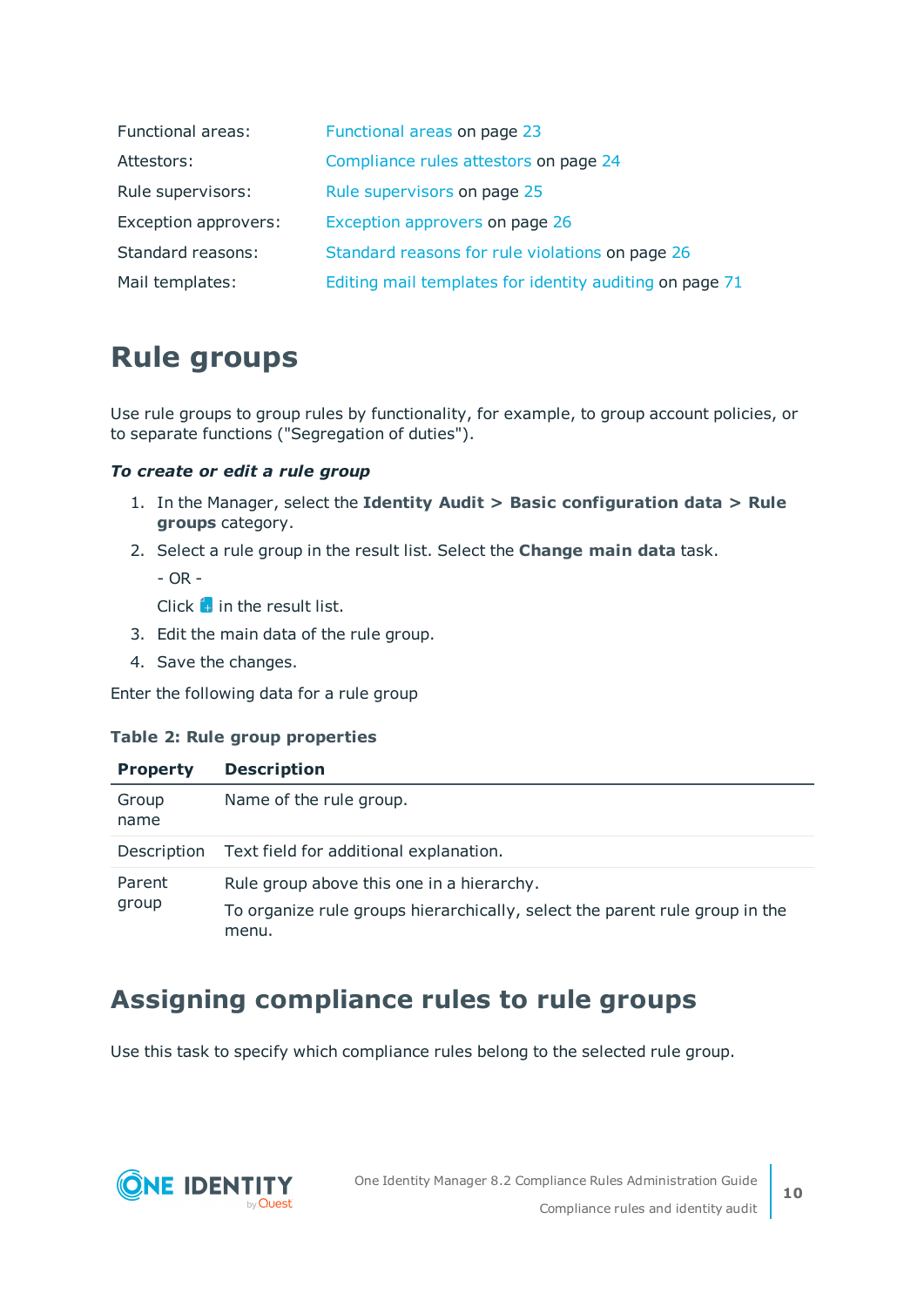### *To assign compliance rules to a rule group*

- 1. In the Manager, select the **Identity Audit > Basic configuration data > Rule groups** category.
- 2. Select the rule group in the result list.
- 3. Select the **Assign rules** task.
- 4. In the **Add assignments** pane, assign the compliance rules.

TIP: In the **Remove assignments** pane, you can remove assigned compliance rules.

### *To remove an assignment*

- Select the compliance rule and double-click  $\bigcirc$ .
- <span id="page-10-0"></span>5. Save the changes.

### **Displaying the rule group overview**

You can see the most important information about a rule group on the overview form. In the **Rule violation overview** report, you can get an overview of all rule violations for a rule group.

### *To obtain an overview of a rule group*

- 1. In the Manager, select the **Identity Audit > Basic configuration data > Rule groups** category.
- 2. Select the rule group in the result list.
- <span id="page-10-1"></span>3. Select the **Rule group overview** task.

## **Compliance frameworks**

Compliance frameworks are used for classifying attestation policies, compliance rules, and company policies according to regulatory requirements.

Compliance frameworks can be organized hierarchically. To do this, assign a parent framework to the compliance frameworks.

### *To create or edit compliance frameworks*

- 1. In the Manager, select the **Identity Audit > Basic configuration data > Compliance frameworks** category.
- 2. Select a Compliance Framework in the result list and run the **Change main data** task.

 $- OR -$ 

Click  $\mathbf{r}$  in the result list.

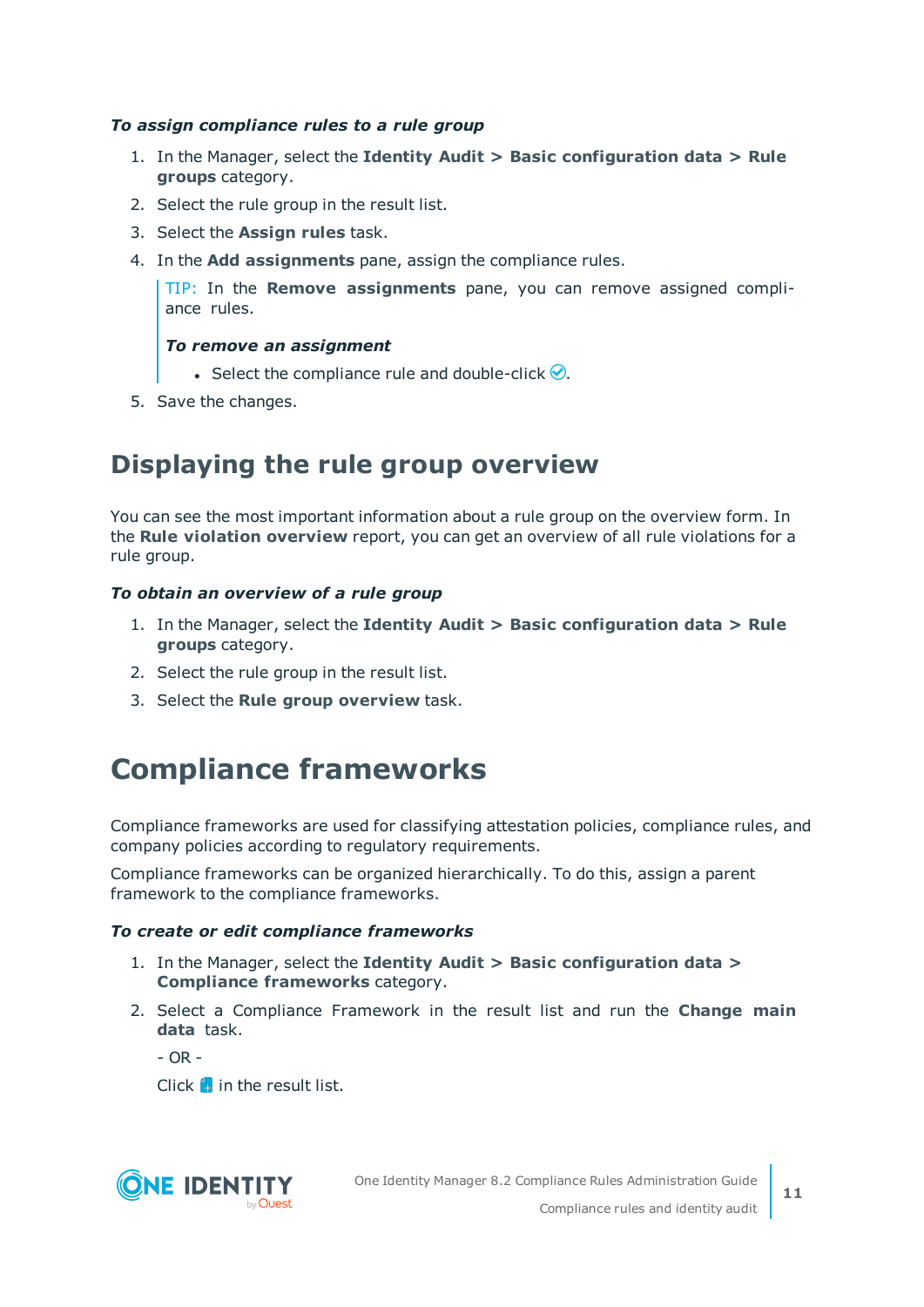- 3. Edit the compliance framework main data.
- 4. Save the changes.

Enter the following properties for compliance frameworks.

|  |  | <b>Table 3: Compliance framework properties</b> |  |  |
|--|--|-------------------------------------------------|--|--|
|--|--|-------------------------------------------------|--|--|

| <b>Property</b>         | <b>Description</b>                                                                                                                                                     |
|-------------------------|------------------------------------------------------------------------------------------------------------------------------------------------------------------------|
| Compliance<br>framework | Name of the compliance framework.                                                                                                                                      |
| Parent framework        | Parent compliance framework in the framework hierarchy. Select<br>an existing compliance framework in the menu for organizing<br>compliance frameworks hierarchically. |
| Manager/supervisor      | Application role whose members are allowed to edit all compliance<br>rules assigned to this compliance framework                                                       |
| Description             | Text field for additional explanation.                                                                                                                                 |

### <span id="page-11-0"></span>**Assigning compliance rules to compliance frameworks**

Use this task to assign compliance rules to the selected compliance framework.

#### *To assign a compliance rule to compliance frameworks*

- 1. In the Manager, select the **Identity Audit > Basic configuration data > Compliance frameworks** category.
- 2. Select the compliance framework from the result list.
- 3. Select the **Assign rules** task.
- 4. In the **Add assignments** pane, assign the compliance rules.

TIP: In the **Remove assignments** pane, you can remove assigned compliance rules.

#### *To remove an assignment*

- Select the compliance rule and double-click  $\bigcirc$ .
- <span id="page-11-1"></span>5. Save the changes.

### **Displaying the compliance frameworks overview**

You can see the most important information about a compliance framework on the overview form.

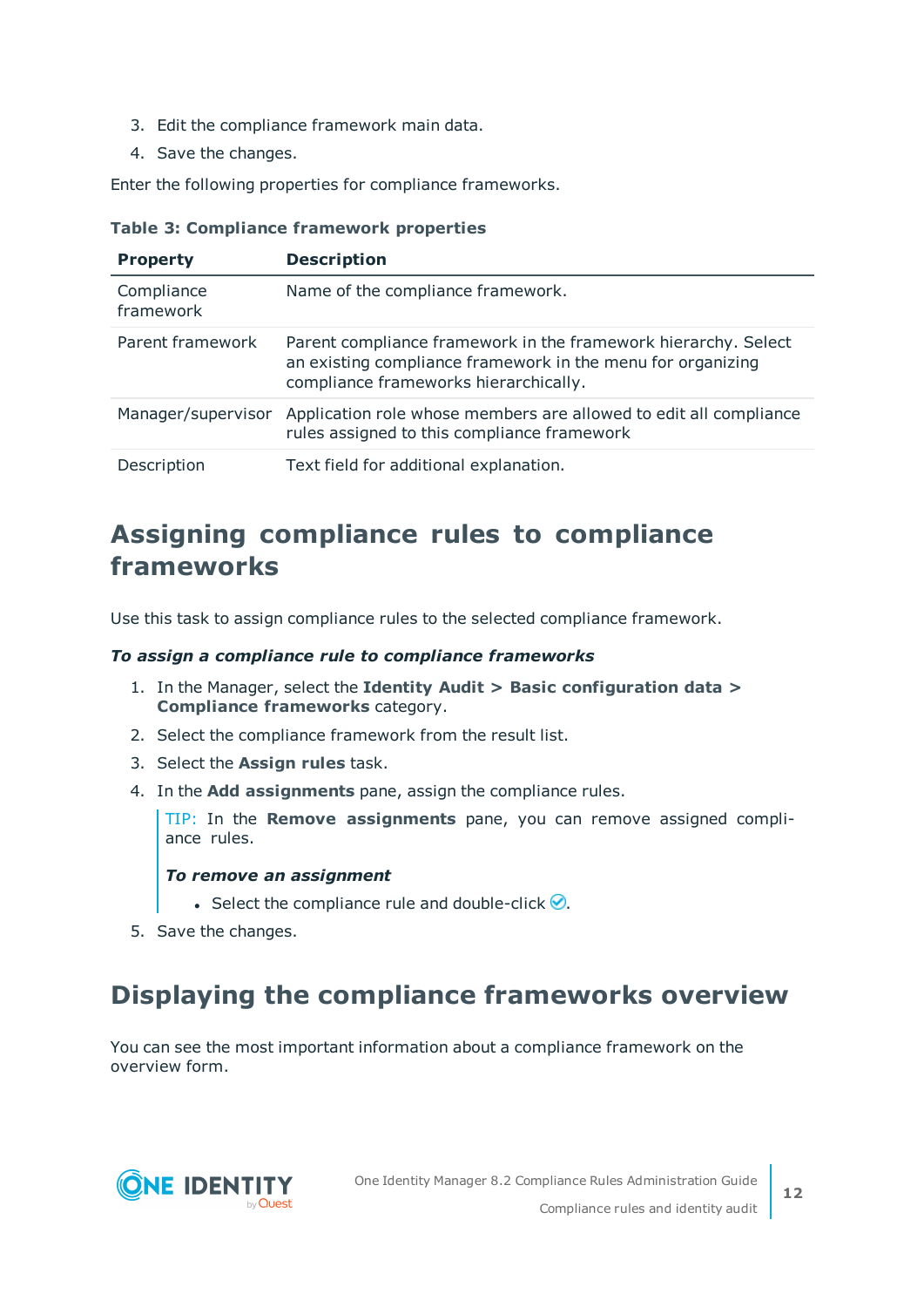In the **Rule violation overview** report, you get an overview of all rule violations for a compliance framework.

### *To obtain an overview of a compliance framework*

- 1. In the Manager, select the **Identity Audit > Basic configuration data > Compliance frameworks** category.
- 2. Select the compliance framework from the result list.
- 3. Select the **Compliance framework overview** task.

## <span id="page-12-0"></span>**Schedules for checking rules**

Cyclical checking of all rules is controlled through schedules. One Identity Manager provides two default schedules for rule checking. This ensures that the auxiliary table for object assignments are regularly updated and that rule checking is started. You can set up more schedules to do this. Ensure that the schedules are assigned to the rules.

### *To create or edit schedules*

1. In the Manager, select the **Identity Audit > Basic configuration data > Schedules** category.

The result list shows all schedules configured for the ComplianceRule table.

2. Select a schedule in the result list. Select **Change main data**.

 $-$  OR  $-$ 

Click  $\mathbf{t}$  in the result list.

- 3. Edit the schedule's main data.
- 4. Save the changes.

Enter the following properties for a schedule.

### **Table 4: Schedule properties**

| <b>Property</b> | <b>Meaning</b>                                                                                                                                                   |
|-----------------|------------------------------------------------------------------------------------------------------------------------------------------------------------------|
| Name            | Schedule ID. Translate the given text using the $\bullet$ button.                                                                                                |
| Description     | Detailed description of the schedule. Translate the given text using the<br>button.                                                                              |
| Enabled         | Specifies whether the schedule is enabled.                                                                                                                       |
|                 | NOTE: Only active schedules are run. Active schedules are only run if the<br><b>QBM</b>   Schedules configuration parameter is set.                              |
| Time zones      | Unique identifier for the time zone that is used for running the schedule.<br>Choose between <b>Universal Time Code</b> or one of the time zones in the<br>menu. |

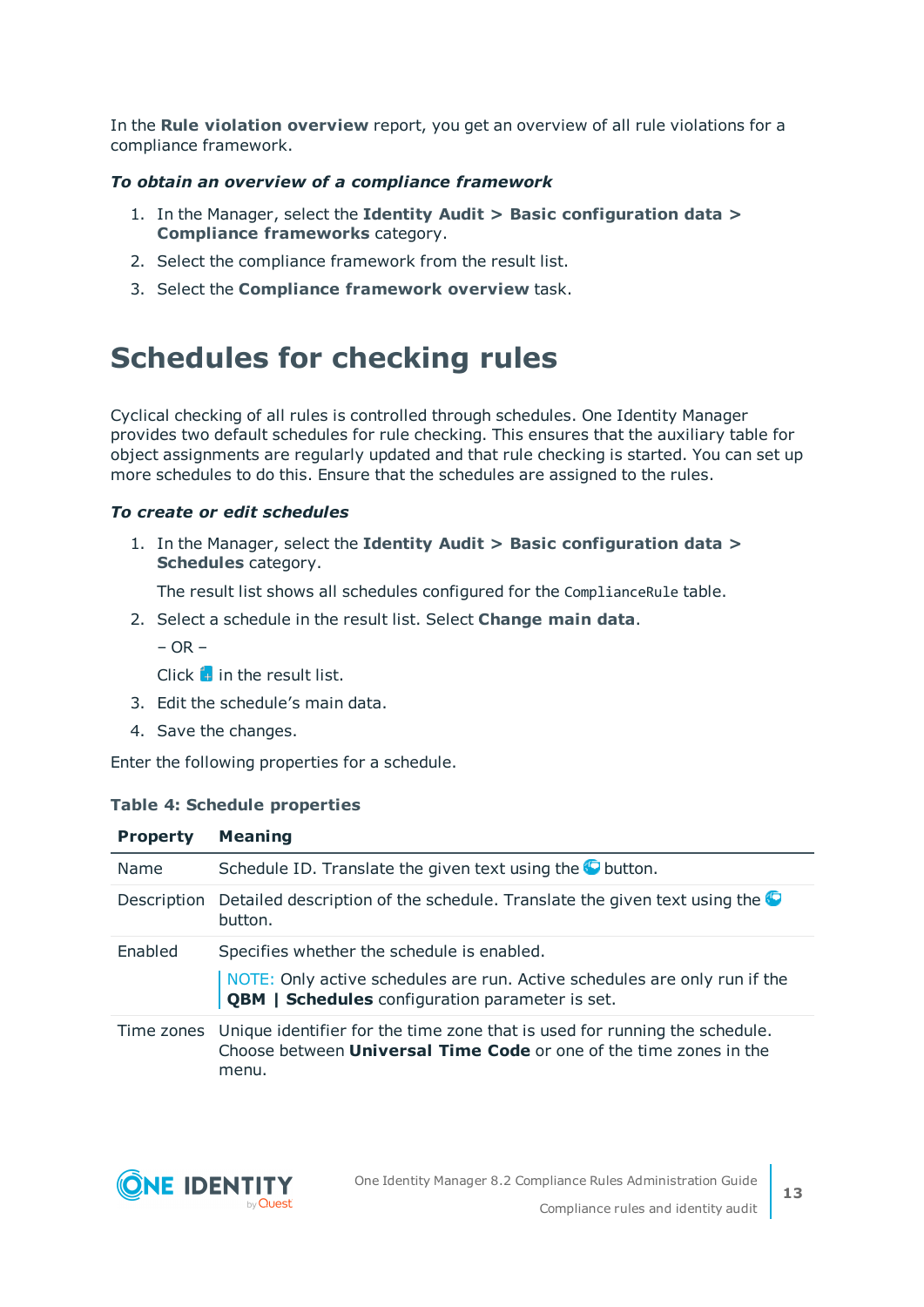| <b>Property</b>        | <b>Meaning</b>                                                                                                                                                                                  |  |  |  |  |
|------------------------|-------------------------------------------------------------------------------------------------------------------------------------------------------------------------------------------------|--|--|--|--|
|                        | NOTE:                                                                                                                                                                                           |  |  |  |  |
|                        | When you add a new schedule, the time zone is preset to that of the client<br>from which you started the Manager.                                                                               |  |  |  |  |
| <b>Start</b><br>(date) | The day on which the schedule should be run for the first time. If this day<br>conflicts with the defined interval type, the first run is on the next available<br>day based on the start date. |  |  |  |  |
| Validity               | Period within which the schedule is run.                                                                                                                                                        |  |  |  |  |
| period                 | • If the schedule will be run for an unlimited period, select the<br><b>Unlimited duration option.</b>                                                                                          |  |  |  |  |
|                        | • To set a validity period, select the Limited duration option and enter<br>the day the schedule will be run for the last time in End (date).                                                   |  |  |  |  |
| Occurs                 | Interval in which the task is run. Other settings may be required depending<br>on the settings.                                                                                                 |  |  |  |  |
|                        | • Every minute: The schedule is run once a minute. The starting point<br>is calculated from the rate of occurrence and the interval type.                                                       |  |  |  |  |
|                        | • Hourly: The schedule is run at defined intervals of a multiple of hours<br>such as every two hours.                                                                                           |  |  |  |  |
|                        | • Under Repeat every, specify after how many hours the<br>schedule is run again.                                                                                                                |  |  |  |  |
|                        | • The starting point is calculated from the rate of occurrence and<br>the interval type.                                                                                                        |  |  |  |  |
|                        | • Daily: The schedule is run at specified times in a defined interval of<br>days such as every second day at 6am and 6pm.                                                                       |  |  |  |  |
|                        | • Under Start time, specify the times to run the schedule.                                                                                                                                      |  |  |  |  |
|                        | • Under Repeat every, specify after how many days the<br>schedule is run again.                                                                                                                 |  |  |  |  |
|                        | • Weekly: The schedule is run at a defined interval of weeks, on a<br>specific day, at a specified time such as every second week on<br>Monday at 6am and 6pm.                                  |  |  |  |  |
|                        | • Under Start time, specify the times to run the schedule.                                                                                                                                      |  |  |  |  |
|                        | • Under Repeat every, specify after how many weeks the<br>schedule is run again.                                                                                                                |  |  |  |  |
|                        | • Specify the set day of the week for running the schedule.                                                                                                                                     |  |  |  |  |
|                        | • Weekly: The schedule is run at a defined interval of months, on a<br>specific day, at a specified time such as every second month on the<br>1st and the 15th at 6am and 6pm.                  |  |  |  |  |
|                        | . Under Start time, specify the times to run the schedule.                                                                                                                                      |  |  |  |  |
|                        |                                                                                                                                                                                                 |  |  |  |  |

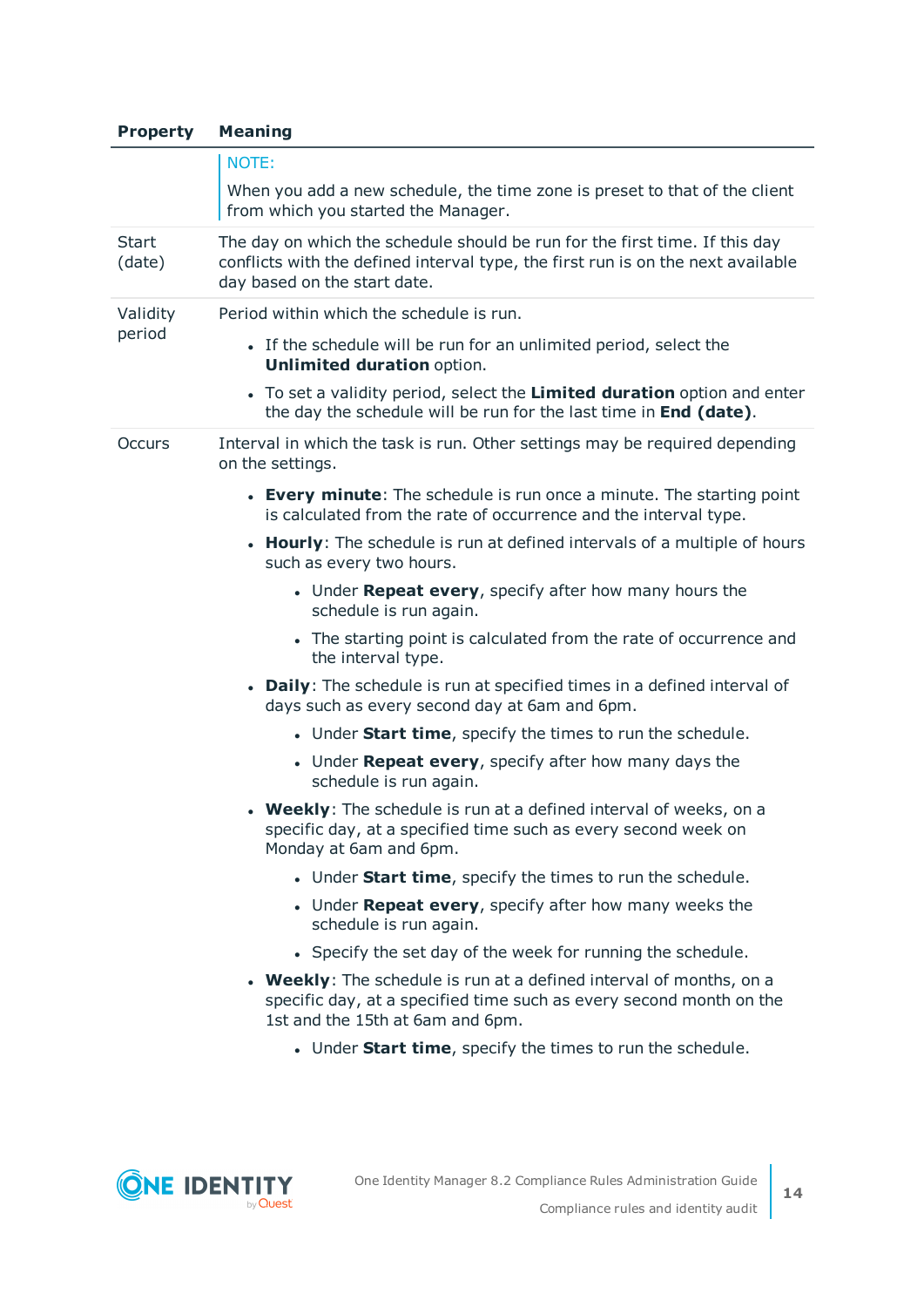#### **Property Meaning**

- **.** Under **Repeat every**, specify after how many months the schedule is run again.
- Specify the days of the month (1st 31st of the month).

NOTE: If the **Monthly** interval type with the sub interval **29**, **30** or **31** does not exist in this month, the last day of the month is used.

Example:

A schedule that is run on the 31st day of each month is run on April 30th. In February, the schedule is run on the 28th (or 29th in leap year).

- **· Yearly**: The schedule is run at a defined interval of years, on a specific day, at a specified time such as every year on the 1st, the 100th, and the 200th day at 6am and 6pm.
	- **.** Under **Start time**, specify the times to run the schedule.
	- **.** Under **Repeat every**, specify after how many years the schedule is run again.
	- Specify the days of the year (1st 366th day of the year).

NOTE: If you select the 366th day of the year, the schedule is only run in leap years.

- <sup>l</sup> **Monday**, **Tuesday**, **Wednesday**, **Thursday**, **Friday**, **Saturday**, **Sunday**: The schedule is run on a defined day of the week, in specified months, at specified times such as every second Saturday in January and June at 10am.
	- **.** Under **Start time**, specify the times to run the schedule.
	- **.** Under **Repeat every**, specify after how many days of the month the schedule is run again. The values **1** to **4**, **-1** (last day of the week), and **-2** (last day but one of the week) are permitted.
	- <sup>l</sup> Specify in which month to run the schedule. The values **1** to **12** are permitted. If the value is empty, the schedule is run each month.

| Start time                             | Fixed start time Enter the time in local format for the chosen time zone. If<br>there is a list of start times, the schedule is started at each of the given<br>times.                                                                |
|----------------------------------------|---------------------------------------------------------------------------------------------------------------------------------------------------------------------------------------------------------------------------------------|
| Repeat<br>every                        | Rate of occurrence for running the schedule within the selected time<br>interval.                                                                                                                                                     |
| Last<br>planned<br>run/Next<br>planned | Activation time calculated by the DBQueue Processor. Activation times are<br>recalculated whilst the schedule is running. The time of the next run is calcu-<br>lated from the interval type, rate of occurrence, and the start time. |

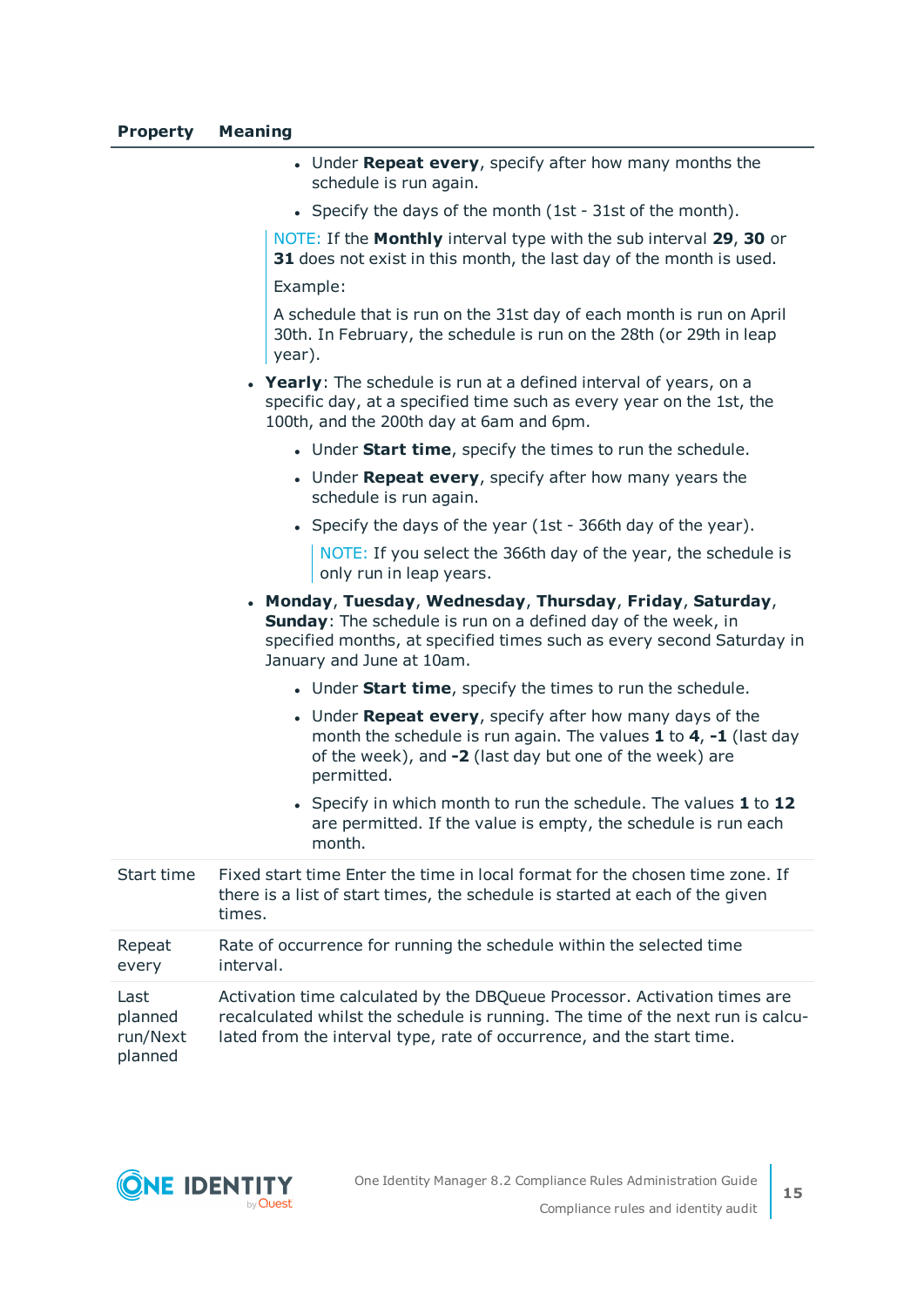### **Property Meaning**

run NOTE: One Identity Manager provides the start information in the time zone of the client where the program was started. Changes due to daylight saving are taken into account.

### <span id="page-15-0"></span>**Default schedules for identity audit**

One Identity Manager provides the following schedules for Identity Audit.

| <b>Schedule</b>            | <b>Description</b>                                                                                                                                                                                                                                                                |
|----------------------------|-----------------------------------------------------------------------------------------------------------------------------------------------------------------------------------------------------------------------------------------------------------------------------------|
| Compliance                 | Default schedule for checking rules.                                                                                                                                                                                                                                              |
| rule check                 | This schedule generates a processing task in the DBQueue Processor at<br>regular intervals for each rule.                                                                                                                                                                         |
| Fill                       | Default schedule for filling auxiliary tables.                                                                                                                                                                                                                                    |
| compliance<br>rule objects | Auxiliary table for object assignments are evaluated to determine<br>potential rule violations in the Web Portal. These auxiliary tables are<br>regularly updated by the DBQueue Processor. This task cyclically<br>generates processing tasks for updating the auxiliary tables. |

### **Table 5: Default schedules**

### **Related topics**

- Checking [compliance](#page-54-1) rules on page 55
- [Determining](#page-65-0) potential rule violations on page 66

### <span id="page-15-1"></span>**Assigning compliance rules to schedules**

Use this task to assign compliance rules to the selected schedule, which will check them. By default, the **Fill compliance rule objects** and **Compliance rule check** schedules are assigned but you can use the assignments form to assign the selected schedule to any rules.

### *To assign the schedule to rules*

- 1. In the Manager, select the **Identity Audit > Basic configuration data > Schedules** category.
- 2. Select the schedule in the result list.
- 3. Select the **Assign rules (for filling)** task.

- OR -

Select the **Assign rules (for testing)** task.



**16**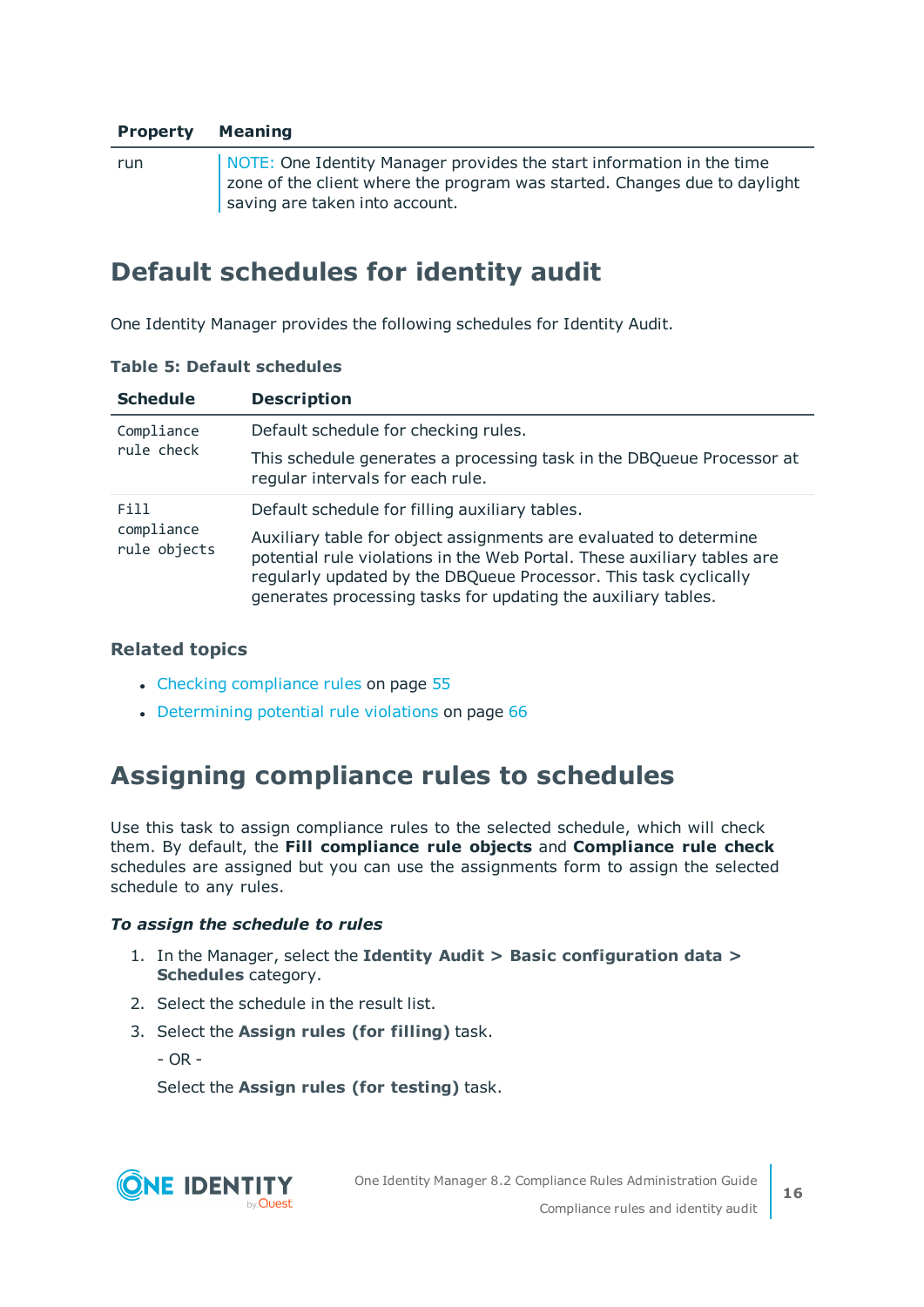- 4. In the **Add assignments** pane, double-click the rules you want to assign.
- 5. Save the changes.

#### *To change an assignment*

- 1. In the Manager, select the **Identity Audit > Basic configuration data > Schedules** category.
- 2. Select the schedule in the result list.
- 3. Select the **Assign rules (for filling)** task.
	- OR -

Select the **Assign rules (for testing)** task.

4. Select the **Show objects already assigned to other objects** menu item in the assignment form's context menu.

This shows rules that are already assigned in other schedules.

5. In the **Add assignments** pane, double-click on one of these rules.

The rule is assigned to the currently selected schedule.

- 6. Save the changes.
- 7. To put the changes into effect, enable the working copy.

NOTE: Assignments cannot be removed. Schedule assignments are compulsory for rules.

### **Related topics**

- [Enabling](#page-37-0) working copies on page 38
- Default [schedules](#page-15-0) for identity audit on page 16
- Extended data for [compliance](#page-32-0) rules on page 33

### <span id="page-16-0"></span>**Starting schedules immediately**

#### *To start a schedule immediately*

- 1. In the Manager, select the **Identity Audit > Basic configuration data > Schedules** category.
- 2. Select the schedule in the result list.
- 3. Select the **Start immediately** task.

A message appears confirming that the schedule was started.

### <span id="page-16-1"></span>**Displaying the schedule overview**

You can see the most important information about a schedule on the overview form.

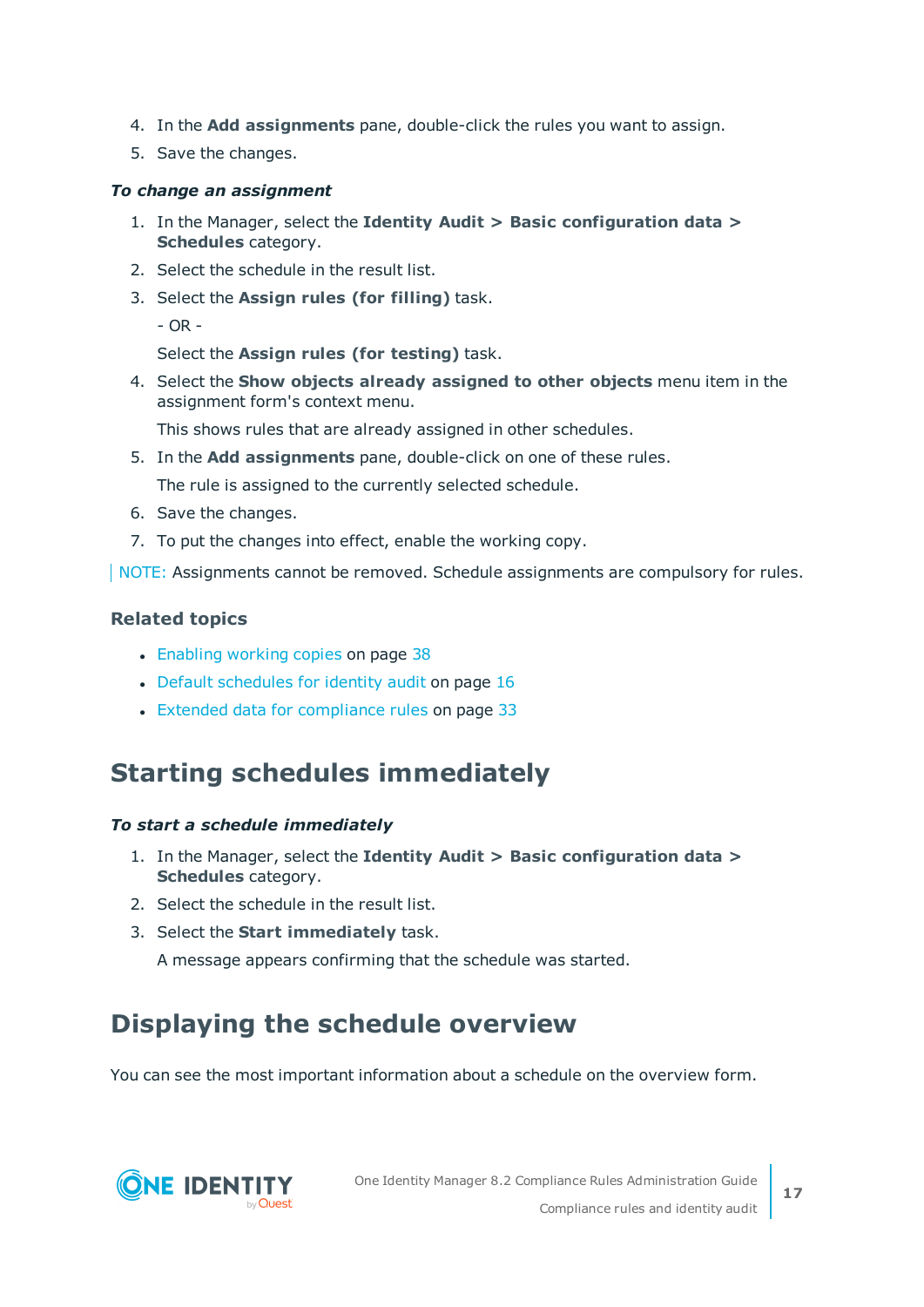### *To obtain an overview of a schedule*

- 1. In the Manager, select the **Identity Audit > Basic configuration data > Schedules** category.
- 2. Select the schedule in the result list.
- <span id="page-17-0"></span>3. Select the **Schedule overview** task.

## **Extended properties and property groups**

You can use extended properties to access properties in rule conditions that are not mapped in the One Identity Manager data model. It may be necessary, depending on the range of rule base, to maintain a large number of extended properties. Therefore, you can group properties into property groups.

### *To assign extended properties*

- 1. First, set up a property group, under which the extended properties will be grouped.
- 2. Set up the extended properties in the property group.
- 3. Assign the extended properties to the objects.

There can be any number of objects of different object types assigned to an extended property at this point.

### <span id="page-17-1"></span>**Creating property groups for extended properties**

Property groups are used to group extended properties. Each extended property must be assigned to at least one property group. Furthermore, you can assign the extended properties to any other property groups.

#### *To create a property group*

- 1. In the Manager, select the **Identity Audit > Basic configuration data > Extended properties** category.
- 2. Click  $\frac{1}{2}$  in the result list.
- 3. Enter a name and description for the property group.
- 4. Save the changes.

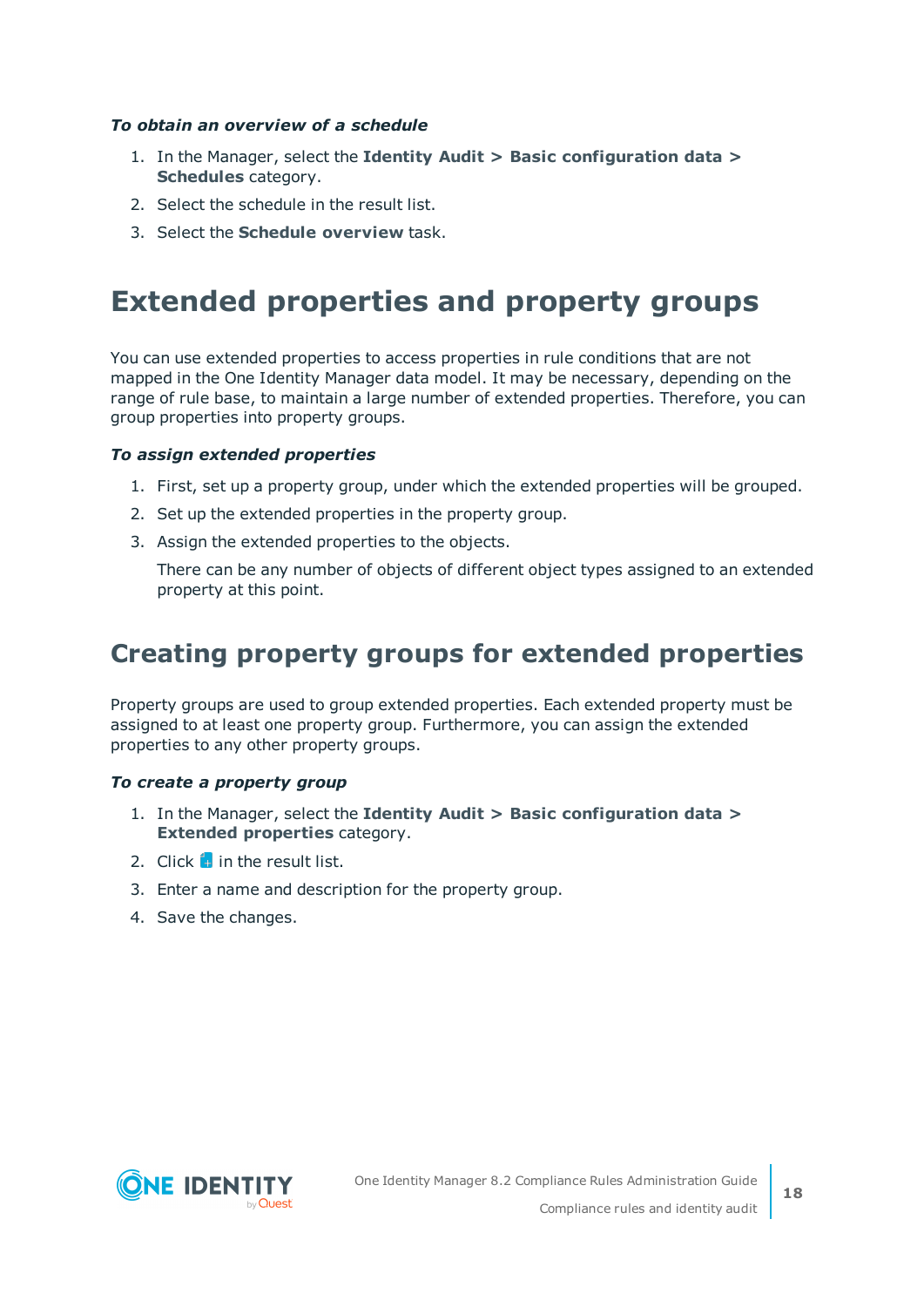### <span id="page-18-0"></span>**Creating and editing extended properties**

### *To edit an extended property*

- 1. In the Manager, select the **Identity Audit > Basic configuration data > Extended properties > <property group>** category.
- 2. Select the extended property in the result list. Select the **Change main data** task.

- OR -

Click  $\frac{1}{x}$  in the result list.

- 3. Edit the extended property's main data.
- <span id="page-18-1"></span>4. Save the changes.

### **Main data for extended properties**

Enter the following data for an extended property.

### **Table 6: Extended property main data**

| <b>Property</b>                                  | <b>Description</b>                                                                                                                                                                                               |
|--------------------------------------------------|------------------------------------------------------------------------------------------------------------------------------------------------------------------------------------------------------------------|
| Extended<br>property<br>name                     | Name of the extended property.                                                                                                                                                                                   |
| Property<br>group                                | The property group for structuring extended properties. You can assign a<br>primary property group to a property on the main data form. Extended<br>properties are grouped by this property group in navigation. |
|                                                  | If you have to assign an extended property to several property groups,<br>you can assign additional property groups.                                                                                             |
| Lower scope<br>limit                             | Lower scope limit for further subdivision.                                                                                                                                                                       |
| Upper scope<br>limit                             | Upper scope limit for further subdivision.                                                                                                                                                                       |
| Description                                      | Text field for additional explanation.                                                                                                                                                                           |
| Spare field<br>no. $01$<br>Spare field<br>no. 10 | Additional company-specific information. Use the Designer to customize<br>display names, formats, and templates for the input fields.                                                                            |

### **Related topics**

- [Specifying](#page-20-0) scope limits for extended properties on page 21
- Assigning additional property groups to extended [properties](#page-19-1) on page 20

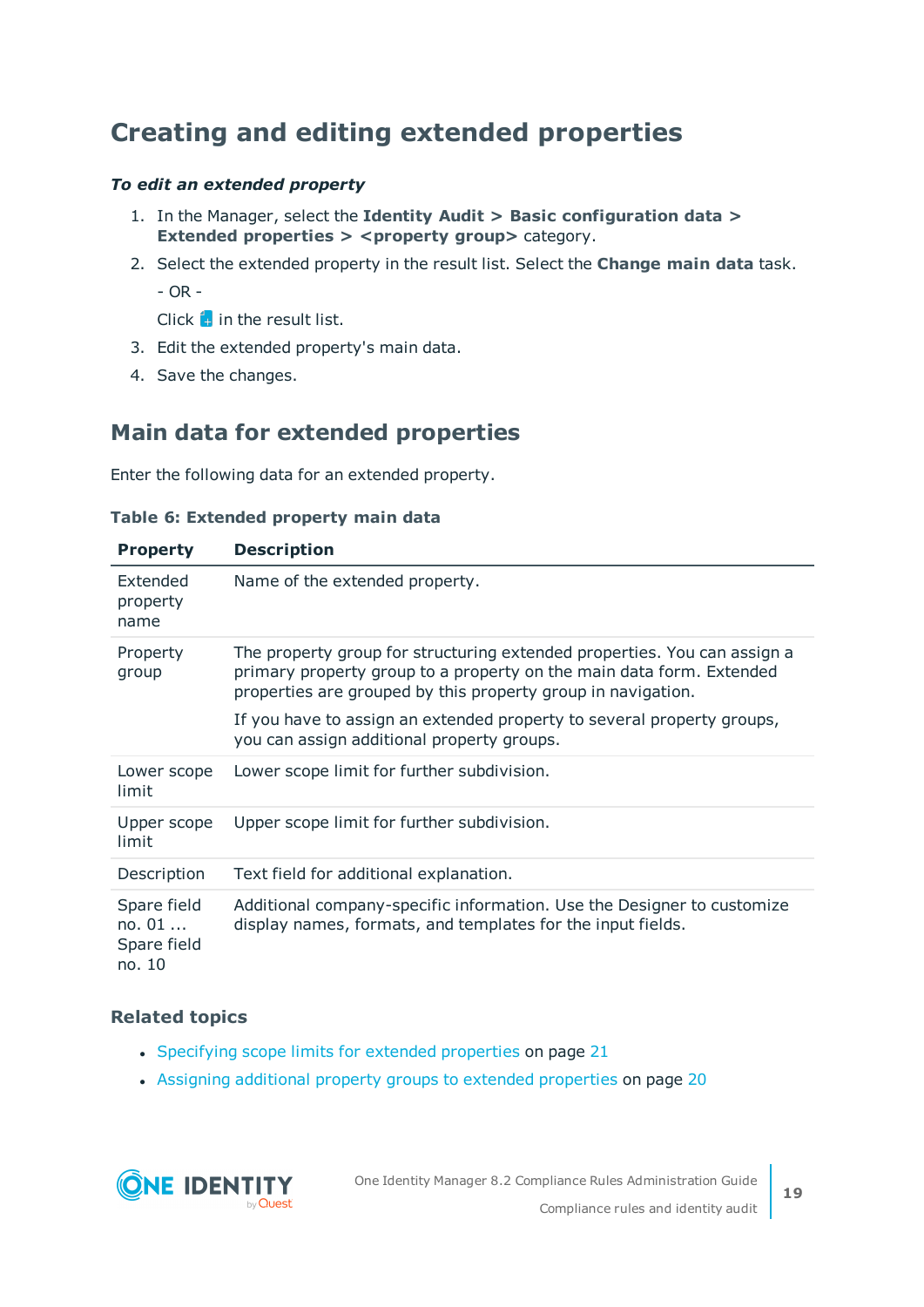• Assigning extended [properties](#page-19-0) to property groups on page 20

### <span id="page-19-0"></span>**Assigning extended properties to property groups**

Each extended property must be assigned to at least one property group. Furthermore, you can assign the extended properties to any other property groups.

If you want to assign more properties to a property group, use the **Assign extended properties** task.

#### *To assign extended properties to a property group*

- 1. In the Manager, select the **Identity Audit > Basic configuration data > Extended properties** category.
- 2. Select a property group in the result list.
- 3. Select the **Assign extended properties** task.
- 4. In the **Add assignments** pane, assign extended properties.

TIP: In the **Remove assignments** pane, you can remove assigned extended properties.

### *To remove an assignment*

- **Select the extended property and double-click**  $\odot$ **.**
- 5. Save the changes.

### **Related topics**

- Main data for extended [properties](#page-18-1) on page 19
- <sup>l</sup> Assigning additional property groups to extended [properties](#page-19-1) on page 20

### <span id="page-19-1"></span>**Assigning additional property groups to extended properties**

Each extended property must be assigned to at least one property group. Furthermore, you can assign the extended properties to any other property groups. If an extended property needs to be assigned to several property groups, then you can use the **Assign property groups** task to assign additional property groups.

#### *To assign an extended property to a property group*

- 1. In the Manager, select the **Identity Audit > Basic configuration data > Extended properties > <property group>** category.
- 2. Select the extended property in the result list.
- 3. Select the **Assign property groups** task.

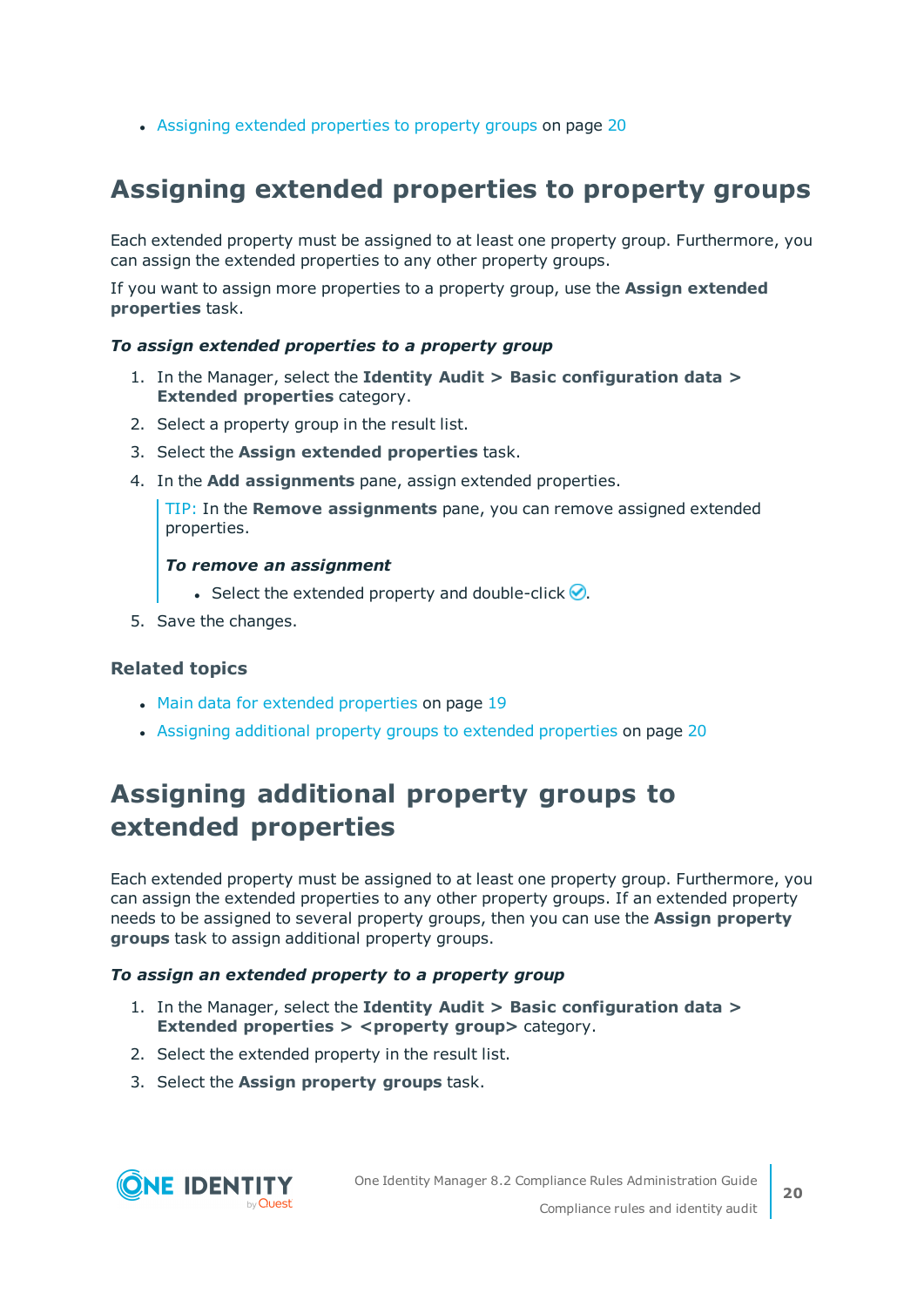4. In the **Add assignments** pane, assign property groups.

TIP: In the **Remove assignments** pane, you can remove assigned property groups.

### *To remove an assignment*

- Select the property group and double-click  $\odot$ .
- 5. Save the changes.

### **Related topics**

- Main data for extended [properties](#page-18-1) on page 19
- Assigning extended [properties](#page-19-0) to property groups on page 20

### <span id="page-20-0"></span>**Specifying scope limits for extended properties**

You can subdivide extended properties by specifying scoped limits. You are not obliged to enter scoped limit. If you do enter a lower boundary you are not required to enter an upper one. However, if you specify an upper boundary, you have to enter a lower one.

Take note of the following when defining scoped limits:

- Basically, any string is permitted as a lower or upper scoped limit.
- <sup>l</sup> You can use **\*** as a wildcard for any number of characters (even null).
- $\bullet$  Wild cards can only be added to the end of a string, for example, AB\*. Strings such as \*AB or A\*B are not allowed, for example.
- If you enter a lower boundary without a wildcard, you cannot use a wildcard in the upper boundary.

The following restrictions apply for the length of the string:

- If you enter a lower and upper boundary without a wildcard, the strings have to be the same length, for example, lower boundary 123/upper boundary 456. A lower boundary of 123 and an upper of 45, for example, is not permitted or a lower boundary 123/upper boundary 4567 is also not allowed.
- If you use a wildcard in the lower boundary but none in the upper boundary, then the length of the upper boundary string needs to be the same as or bigger than the string in the lower boundary.
- If you use a wildcard in the lower and upper boundary, they have to be the same length, for example, lower boundary 123\*/upper boundary 456\*. A lower boundary of  $123*$  and an upper of  $45*$ , for example, is not permitted or a lower boundary 123\*/upper boundary 4567\* is also not allowed.



**21**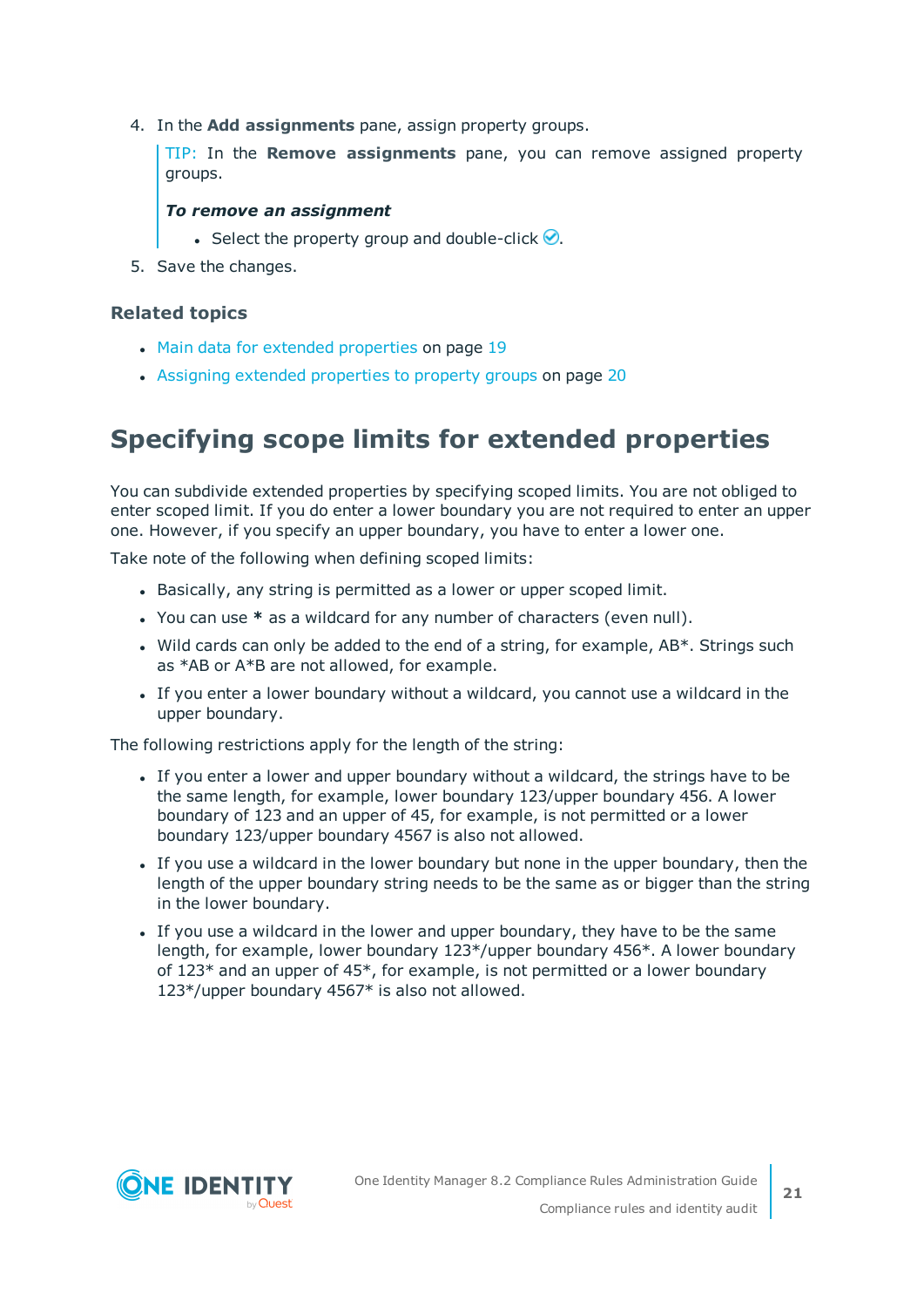### <span id="page-21-0"></span>**Overview of extended properties**

Use this task to obtain an overview of the most important information about an extended property. For this you need to take into account the affiliation of the extended property to the different One Identity Manager objects.

### *To obtain an overview of an extended property*

- 1. In the Manager, select the **Identity Audit > Basic configuration data > Extended properties > <property group>** category.
- 2. Select the extended property in the result list.
- 3. Select the **Extended property overview** task.

### *To obtain an overview of a property group*

- 1. In the Manager, select the **Identity Audit > Basic configuration data > Extended properties** category.
- 2. Select a property group in the result list.
- <span id="page-21-1"></span>3. Select the **Property group overview** task.

### **Assigning objects to extended properties**

You can assign extended properties to company resources, hierarchical roles, and employees.

#### *To assign objects to an extended property*

- 1. In the Manager, select the **Identity Audit > Basic configuration data > Extended properties > <property group>** category.
- 2. Select the extended property in the result list.
- 3. Select the **Assign objects** task.
- 4. In the **Table** menu, select the required object type.

The object belonging to the object types are displayed on the form.

5. In the **Add assignments** pane, assign objects.

TIP: In the **Remove assignments** pane, you can remove object assignments.

### *To remove an assignment*

- **Select the object and double-click**  $\odot$ **.**
- 6. Save the changes.

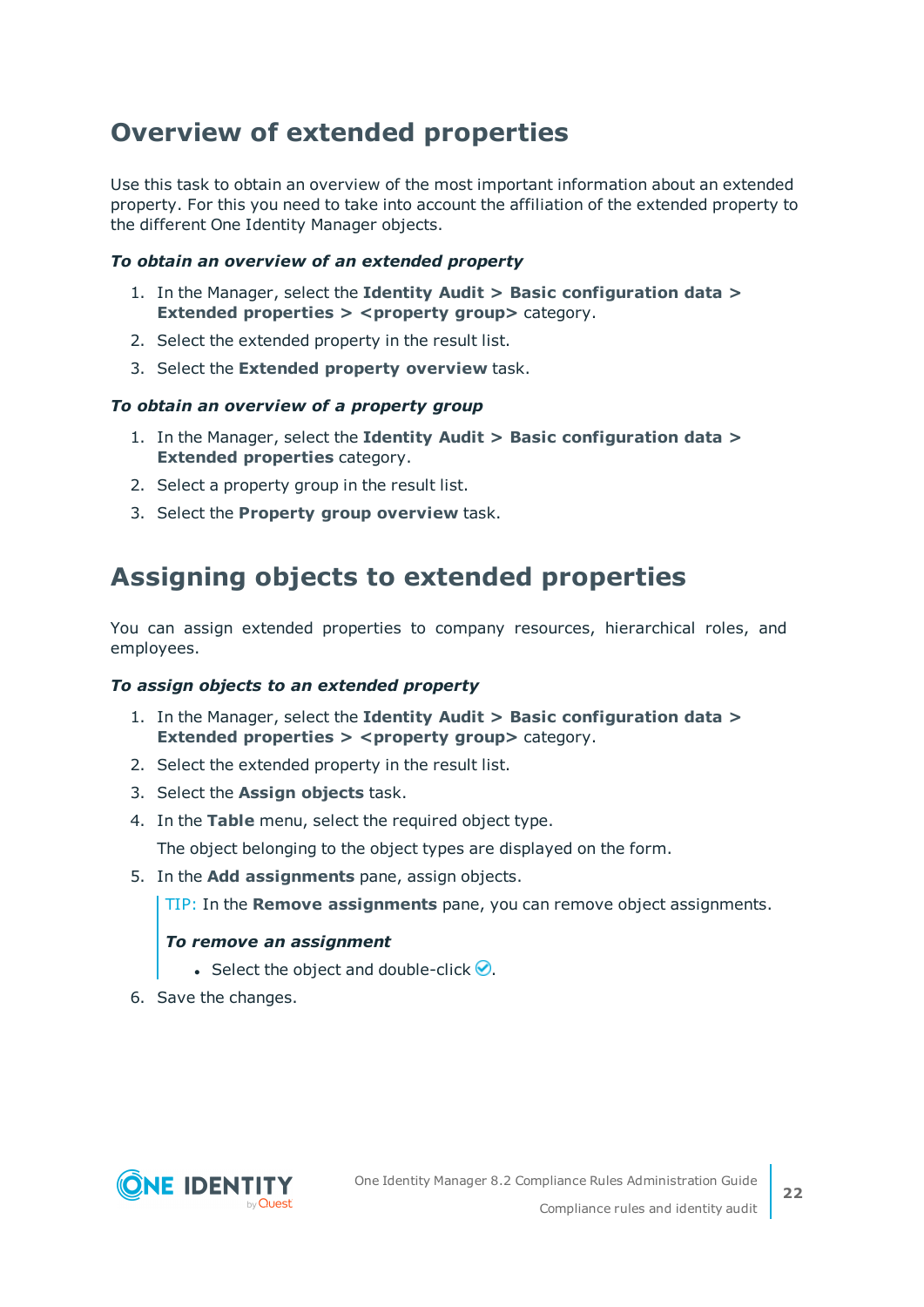## <span id="page-22-0"></span>**Functional areas**

To analyze rule checks for different areas of your company in the context of identity audit, you can set up functional areas. Functional areas can be assigned to hierarchical roles and service items. You can enter criteria that provide information about risks from rule violations for functional areas and hierarchical roles. To do this, you specify how many rule violations are permitted in a functional area or a role. You can enter separate assessment criteria for each role, such as a risk index or transparency index.

Moreover, functional areas can be replaced by peer group analysis during request approvals or attestation cases.

### **Example: Use of functional areas**

To assess the risk of rule violations for cost centers. Proceed as follows:

- 1. Set up functional areas.
- 2. Assign cost centers to the functional areas.
- 3. Define assessment criteria for the cost centers.
- 4. Specify the number of rule violations allowed for the functional area.
- 5. Assign compliance rules required for the analysis to the functional area.
- 6. Use the One Identity Manager report function to create a report that prepares the result of rule checking for the functional area by any criteria.

### *To create or edit a functional area*

- 1. In the Manager, select the **Identity Audit > Basic configuration data > Functional areas** category.
- 2. In the result list, select a function area and run the **Change main data** task.

- OR -

Click  $\mathbf{t}$  in the result list.

- 3. Edit the function area main data.
- 4. Save the changes.

Enter the following data for a functional area.

#### **Table 7: Functional area properties**

| <b>Property</b>                  | <b>Description</b>                     |
|----------------------------------|----------------------------------------|
| <b>Functional area</b>           | Description of the functional area     |
| <b>Parent Functional</b><br>area | Parent functional area in a hierarchy. |

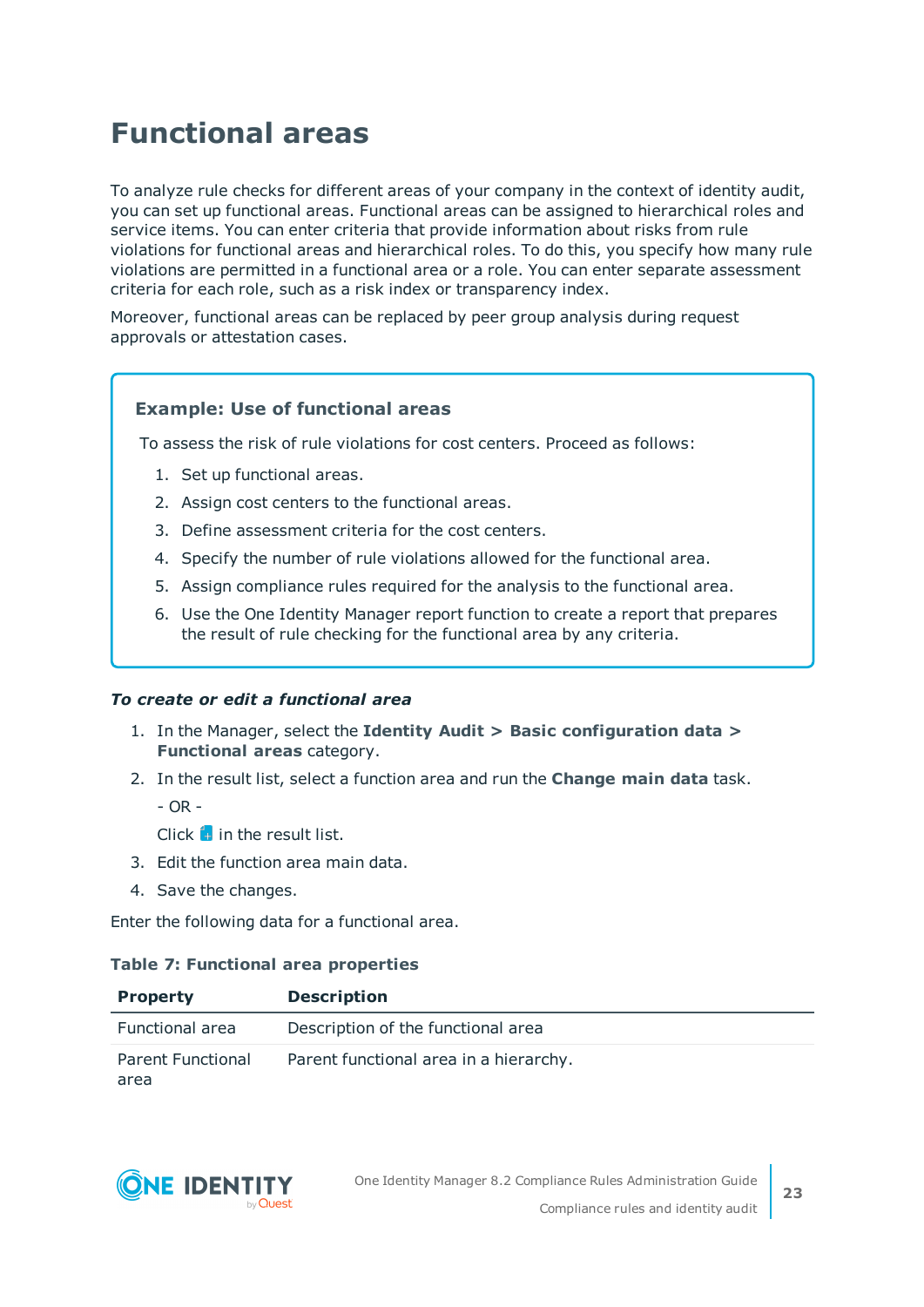| <b>Property</b> | <b>Description</b>                                                                                                               |  |  |
|-----------------|----------------------------------------------------------------------------------------------------------------------------------|--|--|
|                 | Select a parent functional area from the list for organizing your<br>functional areas hierarchically.                            |  |  |
| violations      | Max, number of rule List of rule violation valid for this functional area. This value can be<br>evaluated during the rule check. |  |  |
| Description     | Text field for additional explanation.                                                                                           |  |  |

### <span id="page-23-0"></span>**Compliance rules attestors**

NOTE: This function is only available if the Attestation Module is installed.

Employees that can be used to attest attestation procedures can be assigned to compliance rules. Assign an application role for attestors to the compliance rules. Assign employees to this application role that are authorized to attest compliance rules. For detailed information about attestation, see the *One Identity Manager Attestation Administration Guide*.

A default application role for attestors is available in One Identity Manager. You may create other application roles as required. For detailed information about application roles, see the *One Identity Manager Authorization and Authentication Guide*.

### **Table 8: Default application roles for attestors**

| <b>User</b>                            | <b>Tasks</b>                                                                                                     |
|----------------------------------------|------------------------------------------------------------------------------------------------------------------|
| Attestors for<br><b>Identity Audit</b> | Attestors must be assigned to the Identity & Access Governance  <br>Identity Audit   Attestors application role. |
|                                        | Users with this application role:                                                                                |
|                                        | • Attest compliance rules and exception approvals in the Web<br>Portal for which they are responsible.           |
|                                        | • Can view main data for these compliance rules but not edit them.                                               |
|                                        | NOTE: This application role is available if the module Attestation<br>Module is installed.                       |

### *To add employees to default application roles for attestors*

- 1. In the Manager, select the **Identity Audit > Basic configuration data > Attestors** category.
- 2. Select the **Assign employees** task.
- 3. In the **Add assignments** pane, add employees.

TIP: In the **Remove assignments** pane, you can remove assigned employees.

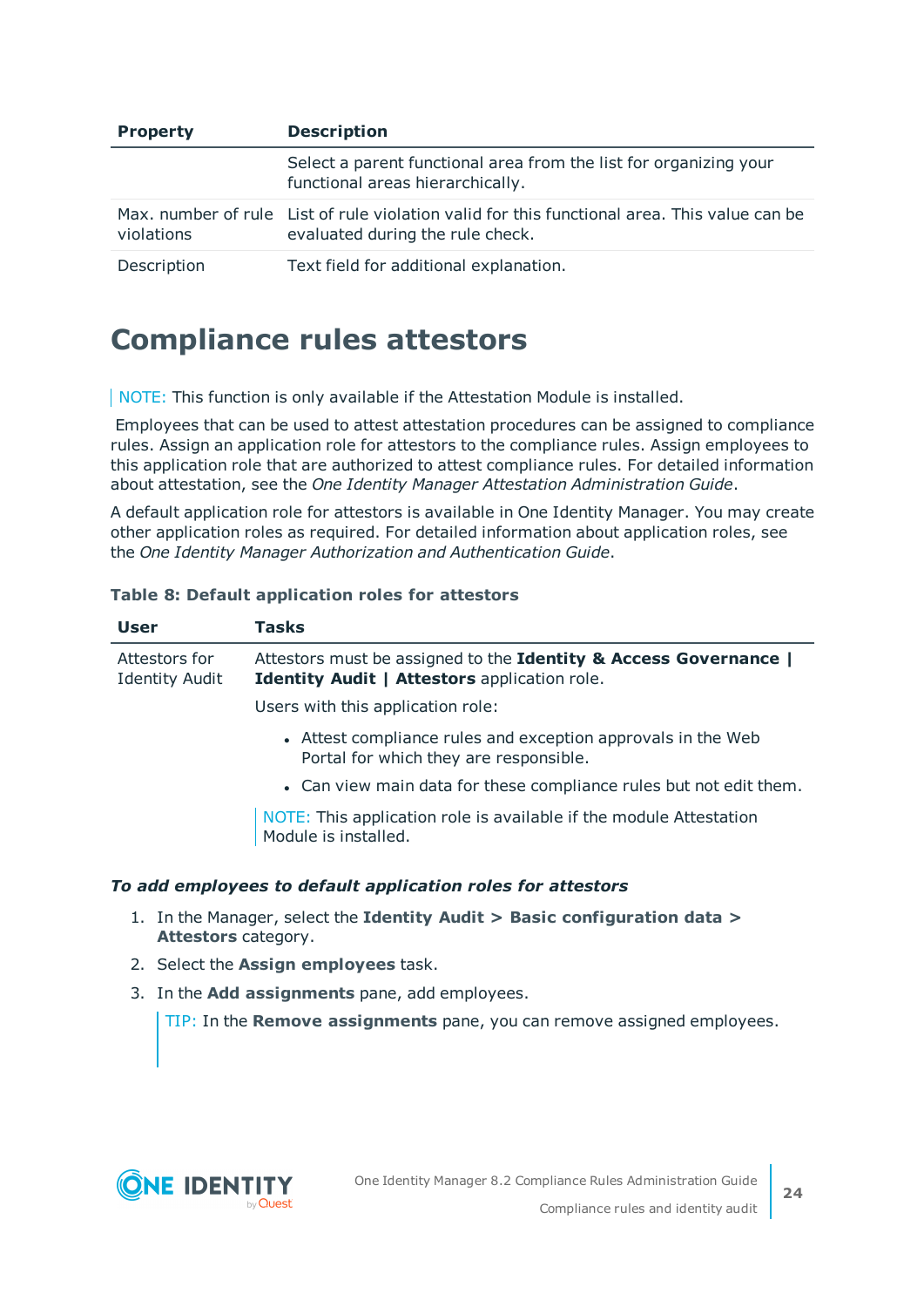### *To remove an assignment*

- Select the employee and double-click  $\bigcirc$ .
- <span id="page-24-0"></span>4. Save the changes.

## **Rule supervisors**

You can assign compliance rules to employees that are responsible for rule content. This may be an auditor or a auditing department, for example. To do this, assign compliance rules to an application role for rule supervisors. Assign employees to this application role who are authorized to edit working copies of compliance rules.

A default application role for target system managers is available in One Identity Manager. You may create other application roles as required. For detailed information about application roles, see the *One Identity Manager Authorization and Authentication Guide*.

### **Table 9: Default application role for rule supervisors**

| <b>User</b>         |                                                                                                         | <b>Tasks</b>                                                                                                                                                  |  |  |
|---------------------|---------------------------------------------------------------------------------------------------------|---------------------------------------------------------------------------------------------------------------------------------------------------------------|--|--|
| Rule<br>supervisors |                                                                                                         | Rule supervisors must be assigned to the Identity & Access Governance<br>  Identity Audit   Rule supervisors application role or a child<br>application role. |  |  |
|                     |                                                                                                         | Users with this application role:                                                                                                                             |  |  |
|                     |                                                                                                         | • Are responsible for compliance rule content, for example, an auditor<br>or a auditing department.                                                           |  |  |
|                     |                                                                                                         | • Edit the compliance rule working copies, which are assigned to the<br>application role.                                                                     |  |  |
|                     |                                                                                                         | • Enable and disable compliance rules.                                                                                                                        |  |  |
|                     |                                                                                                         | • Can start rule checking and view rule violations as required.                                                                                               |  |  |
|                     |                                                                                                         | • Assign mitigating controls.                                                                                                                                 |  |  |
|                     |                                                                                                         | To add the employees to the default application as rule supervisors                                                                                           |  |  |
|                     | 1. In the Manager, select the Identity Audit > Basic configuration data > Rule<br>supervisors category. |                                                                                                                                                               |  |  |
|                     | 2. Select the <b>Assign employees</b> task.                                                             |                                                                                                                                                               |  |  |
|                     |                                                                                                         | 3. In the <b>Add assignments</b> pane, add employees.                                                                                                         |  |  |
|                     |                                                                                                         | TIP: In the Remove assignments pane, you can remove assigned employees.                                                                                       |  |  |
|                     |                                                                                                         | To remove an assignment<br>• Select the employee and double-click $\bigcirc$ .                                                                                |  |  |

4. Save the changes.

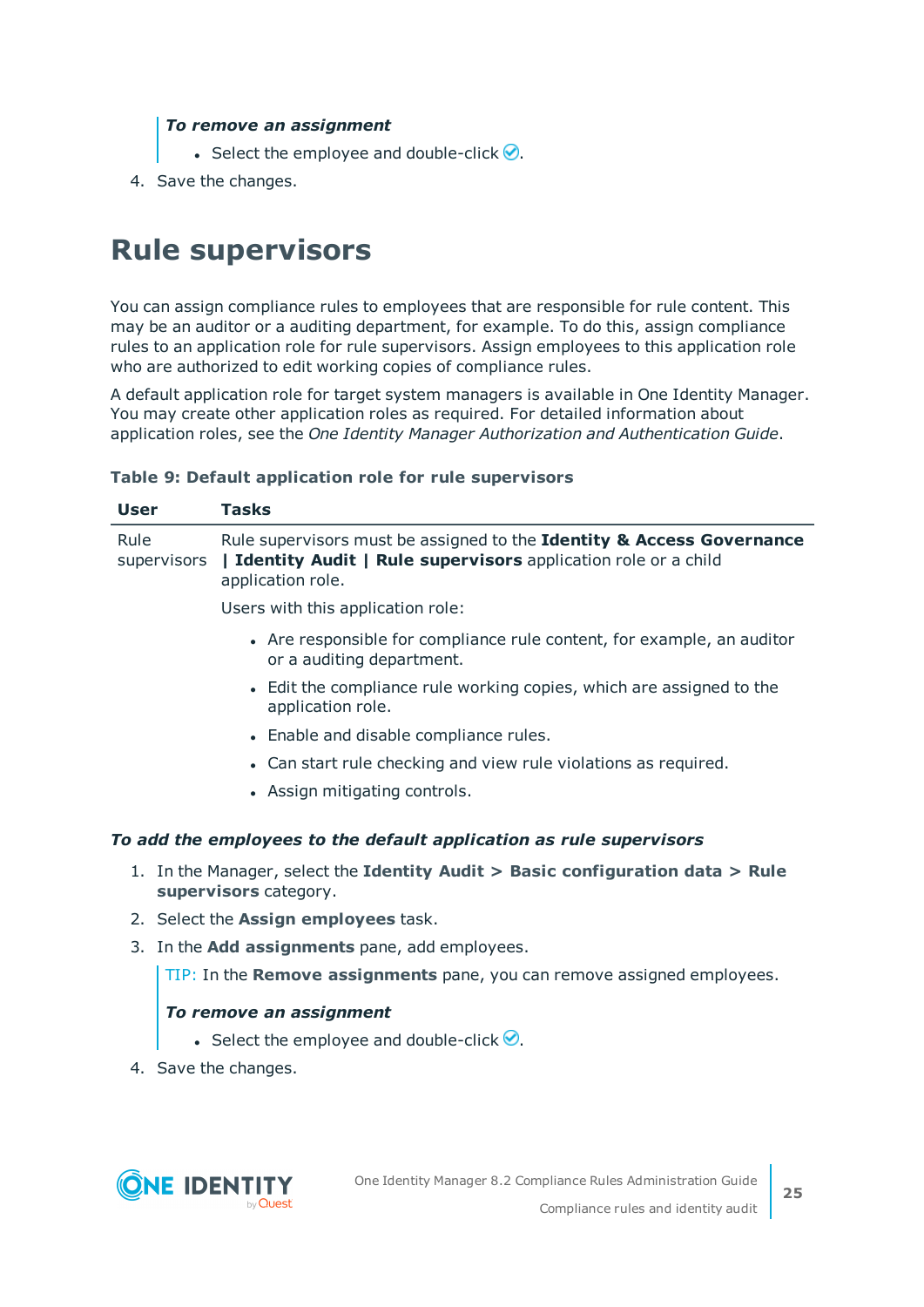## <span id="page-25-0"></span>**Exception approvers**

Employees who can issue exception approvals for rule violations can be assigned to compliance rules. To do this, assign an application role for exception approvers to the compliance rule. Assign those employees who are entitled to approve rule violation exceptions to this application role.

A default application role for exception approvers is available in One Identity Manager. You may create other application roles as required. For detailed information about application roles, see the *One Identity Manager Authorization and Authentication Guide*.

### **Table 10: Default application role for exception approvers**

| <b>User</b> | <b>Tasks</b>                                                                                                                                                                    |
|-------------|---------------------------------------------------------------------------------------------------------------------------------------------------------------------------------|
| approver    | Exception Administrators must be assigned to the Identity & Access Governance  <br><b>Identity Audit   Exception approvers</b> application role or a child<br>application role. |
|             | Users with this application role:                                                                                                                                               |
|             | • Edit rule violations in the Web Portal.                                                                                                                                       |
|             | • Can grant exception approval or revoke it in the Web Portal.                                                                                                                  |

### *To add employees to default application roles for exception approvers*

- 1. In the Manager, select the **Identity Audit > Basic configuration data > Exception approvers** category.
- 2. Select the **Assign employees** task.
- 3. In the **Add assignments** pane, add employees.

TIP: In the **Remove assignments** pane, you can remove assigned employees.

### *To remove an assignment*

- **Select the employee and double-click**  $\bigcirc$ **.**
- 4. Save the changes.

### **Related topics**

 $\cdot$  Granting [exception](#page-60-0) approval on page 61

## <span id="page-25-1"></span>**Standard reasons for rule violations**

For exception approvals, you can specify reasons in the Web Portal that explain the individual approval decisions. You can freely formulate this text. You also have the option to predefine reasons. The exception approvers can select a suitable text from these standard reasons in the Web Portal and store it with the rule violation.

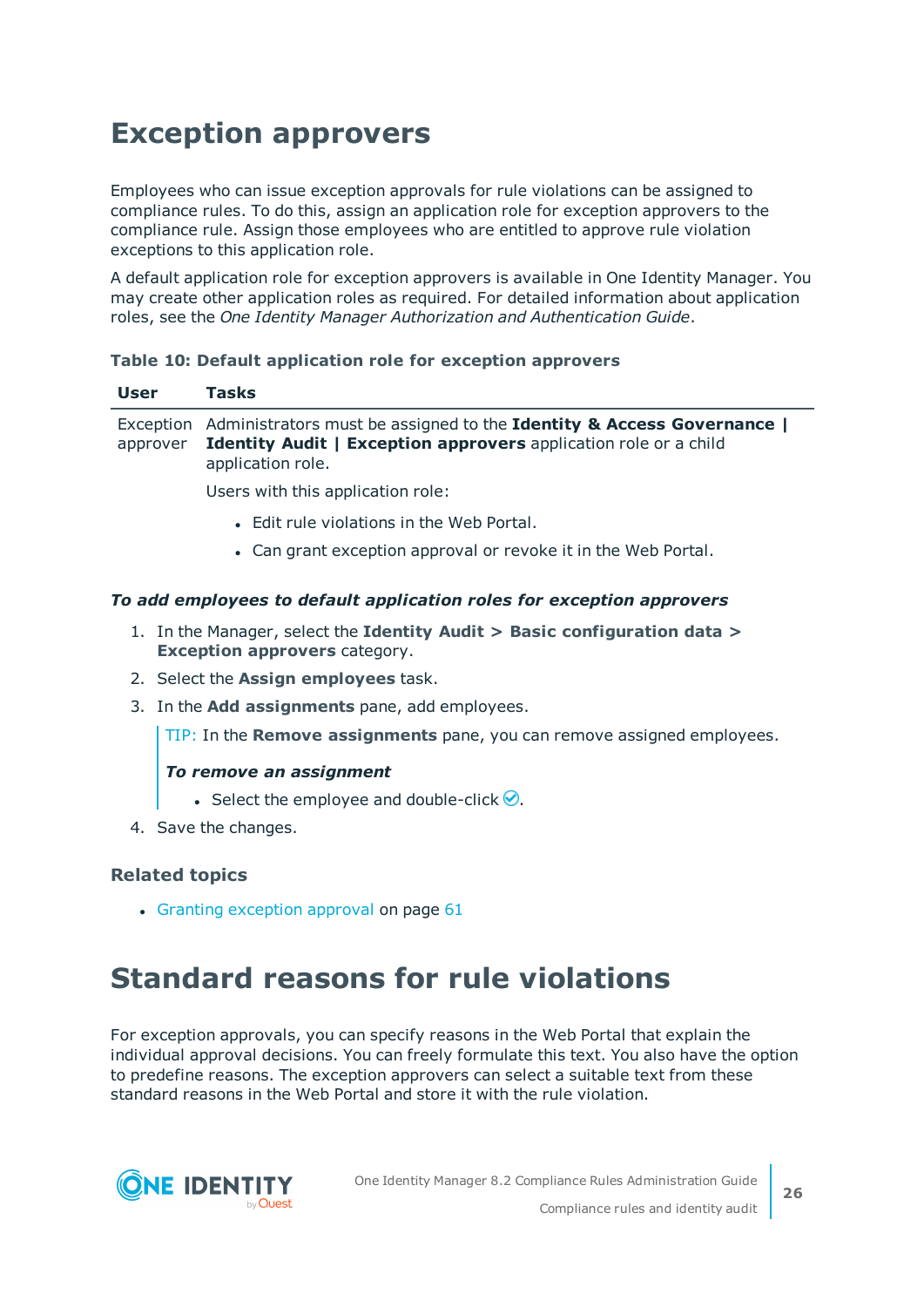### *To create or edit standard reasons*

- 1. In the Manager, select the **Identity Audit > Basic configuration data > Standard reasons** category.
- 2. Select a standard reason in the result list and run the **Change main data** task.
	- OR -

Click  $\mathbf{t}$  in the result list.

- 3. Edit the main data of a standard reason.
- 4. Save the changes.

Enter the following properties for the standard reason.

### **Table 11: General main data of a standard reason**

| <b>Property</b>       | <b>Description</b>                                                                                                                                                                                                                                                                                       |
|-----------------------|----------------------------------------------------------------------------------------------------------------------------------------------------------------------------------------------------------------------------------------------------------------------------------------------------------|
| Standard<br>reason    | Reason text as displayed in the Web Portal.                                                                                                                                                                                                                                                              |
|                       | Description Text field for additional explanation.                                                                                                                                                                                                                                                       |
| Automatic<br>Approval | Specifies whether the reason text is only used for automatic approvals by<br>One Identity Manager for rule violations. This standard reason cannot be<br>selected by exception approvals in the Web Portal.<br>Do not set the option if the you want to select the standard reason in the<br>Web Portal. |
| Additional            | Specifies whether an additional reason should be entered in free text for the                                                                                                                                                                                                                            |
| text<br>required      | exception approval.                                                                                                                                                                                                                                                                                      |
| Usage type            | Usage type of standard reason. Assign one or more usage types to allow<br>filtering of the standard reasons in the Web Portal.                                                                                                                                                                           |

### **Related topics**

• [Predefined](#page-26-0) standard reasons for rule violations on page 27

### <span id="page-26-0"></span>**Predefined standard reasons for rule violations**

One Identity Manager provides predefined standard reasons. These are added to the policy violation by One Identity Manager during automatic approval. You can use the usage type to specify which standard reasons can be selected in the Web Portal.

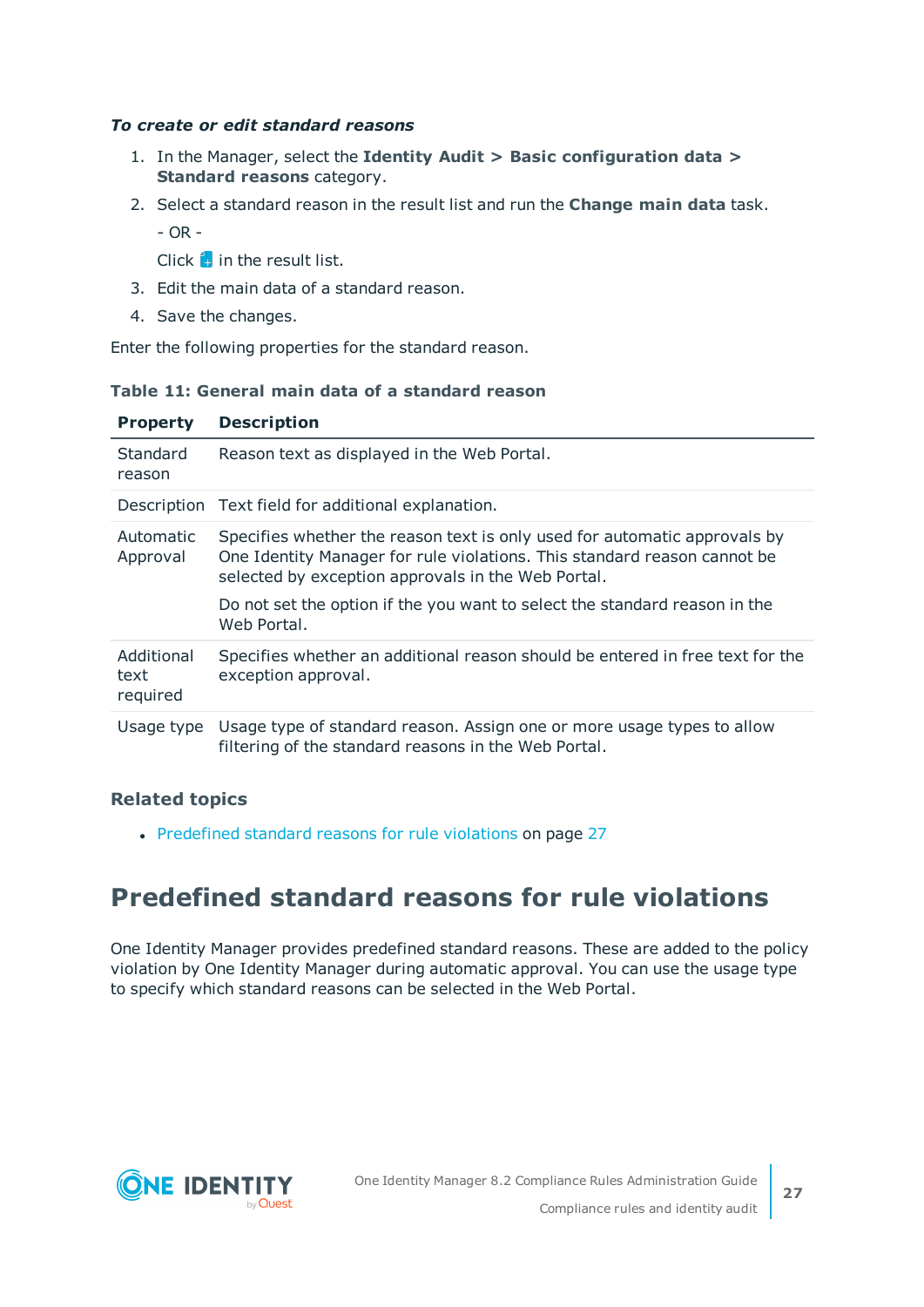### *To change the usage type*

- 1. In the Manager, select the **Identity Audit > Basic configuration data > Standard reasons > Predefined** category.
- 2. Select the standard reason whose usage type you want to change.
- 3. Select the **Change main data** task.
- 4. In the **Usage type** menu, set all the actions where you want to display the standard reason in the Web Portal.

Unset all the actions where you do not want to display the default reason.

5. Save the changes.

### **Related topics**

<span id="page-27-0"></span>• Standard reasons for rule [violations](#page-25-1) on page 26

## **Setting up a rule base**

You can define rules for maintaining and monitoring regulatory requirements in a rule base. A rule in One Identity Manager not only contains a technical description but also properties such as rule violation level, owner, manager, or audit information. The rules can be also classified into categories (Compliance frameworks) and rule groups.

Once you have added a rule, an associated object for rule violations is added in the database. Everyone who violates the rule is added to this object.

## <span id="page-27-1"></span>**Creating and editing compliance rules**

A working copy is added to the database for every rule. Edit the working copies to create rule and change them. Changes to the rule do not take effect until the working copy is enabled.

NOTE: One Identity Manager users with the **Identity & Access Governance | Identity Audit | Rule supervisors** application role can edit existing rules if they are entered as a rule supervisor in the general data.

#### *To create a new rule*

- 1. In the Manager, select the **Identity Audit > Rules** category.
- 2. Click  $\mathbf{r}$  in the result list.
- 3. Enter the main data of the rule.
- 4. Save the changes.

This adds a working copy.

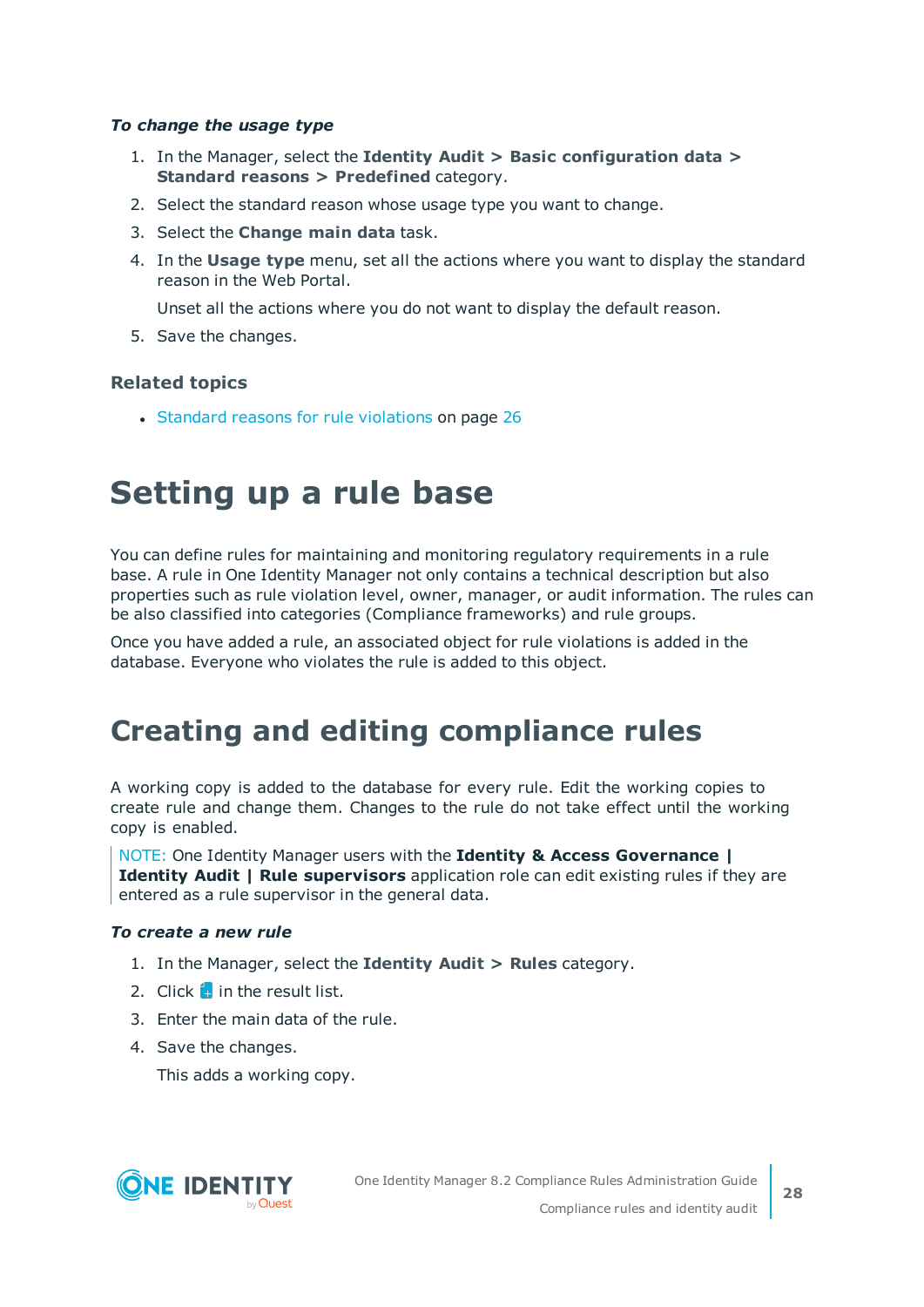5. Select the **Enable working copy** task. Confirm the security prompt with **OK**.

This adds an enabled rule in the database. The working copy is retained and can be used to make changes later.

### *To edit an existing rule*

- 1. In the Manager, select the **Identity Audit > Rules** category.
	- a. Select the rule in the result list.
	- b. Select the **Create working copy** task.

The data from the existing working copy are overwritten by the data from the original rule after a prompt. This opens the working copy and you can edit it.

- OR -

In the Manager, select the **Identity Audit > Rules > Working copies of rules** category.

- a. Select a working copy in the result list.
- b. Select the **Change main data** task.
- 2. Edit the working copy's main data.
- 3. Save the changes.
- 4. Select the **Enable working copy** task. Confirm the security prompt with **OK**.

Changes to the working copy are transferred to the rule. This reenables a disabled rule on demand.

### <span id="page-28-0"></span>**General main data for compliance rules**

Enter the following main data of a rule.

|  |  | Table 12: Setting up a rule |  |  |  |
|--|--|-----------------------------|--|--|--|
|--|--|-----------------------------|--|--|--|

| <b>Property</b>        | <b>Description</b>                                                                                                                                                                              |
|------------------------|-------------------------------------------------------------------------------------------------------------------------------------------------------------------------------------------------|
| Rule                   | Name for the rule.                                                                                                                                                                              |
|                        | A new objects for rule violations is added automatically with this<br>name when a new rule is created.                                                                                          |
|                        | NOTE: If you rename compliance rules, the name of the associ-<br>ated rule violation is not changed.                                                                                            |
| Description            | Text field for additional explanation.                                                                                                                                                          |
| Main version<br>number | Current revision of the rule as a version number. The version<br>number is incremented in the One Identity Manager default install-<br>ation each time you make a change to the rule condition. |
| Working copy           | Specifies whether this is a working copy.                                                                                                                                                       |

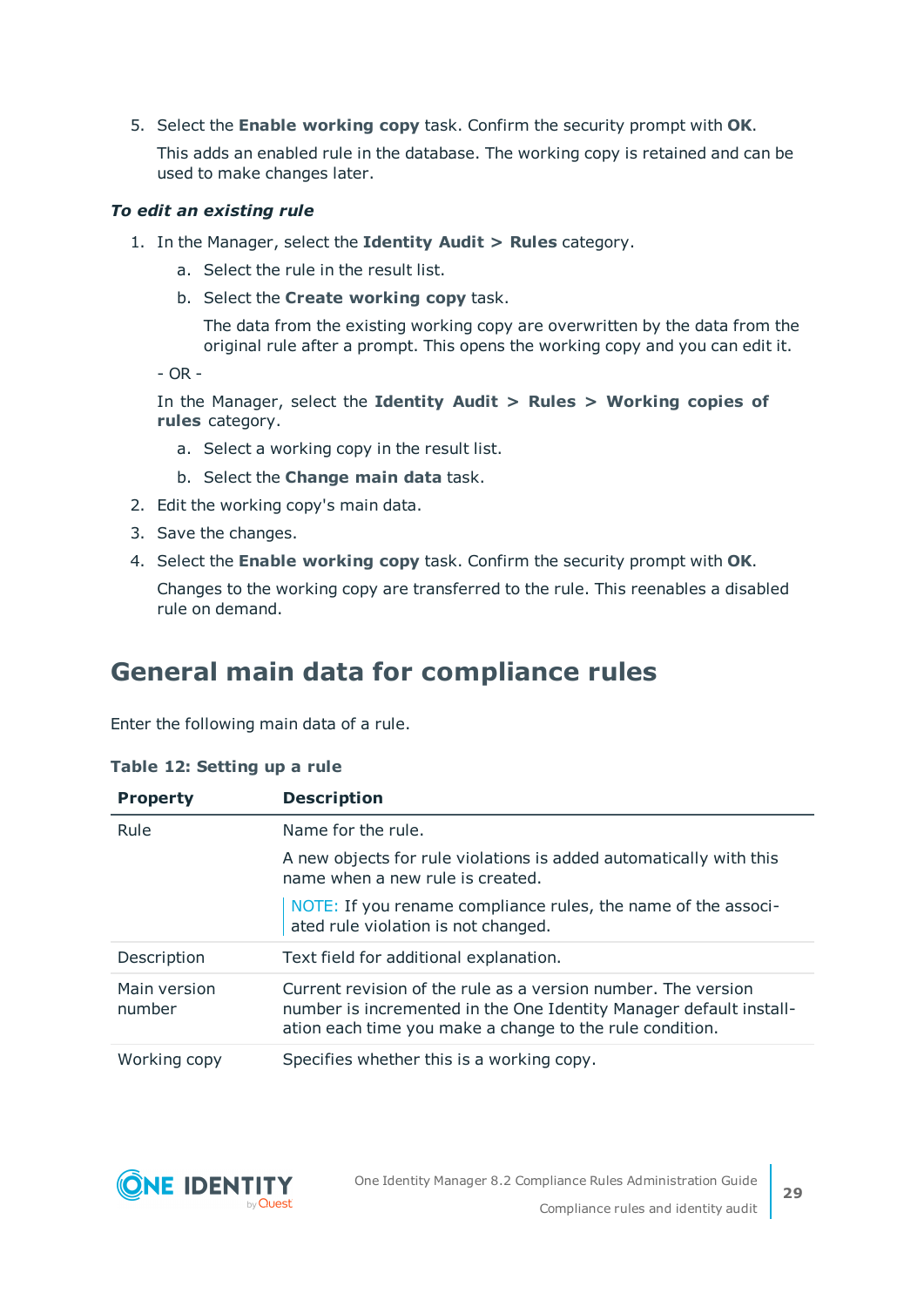| <b>Property</b>                      | <b>Description</b>                                                                                                                                                                                      |
|--------------------------------------|---------------------------------------------------------------------------------------------------------------------------------------------------------------------------------------------------------|
| <b>Disabled</b>                      | Specifies whether the rule is disabled.                                                                                                                                                                 |
|                                      | Only enabled rules are taken into account by rule checking. Use the<br>tasks Enable rule or Disable rule to enable or disable a rule. The<br>working copy rule is always disabled.                      |
| Rule group                           | Rule group to which the rule belongs in terms of content. Select a<br>role group from the menu. To create a new rule group, click $\frac{1}{2}$ .<br>Enter a name and description for the rule group.   |
| Rule supervisors                     | Application role whose members are responsible for the rule in<br>terms of content.                                                                                                                     |
|                                      | To create a new application role, click $\frac{1}{x}$ . Enter the application role<br>name and assign a parent application role.                                                                        |
| <b>Exception approval</b><br>allowed | Specifies whether exception approval is permitted when the rule is<br>violated. Assignments or requests that cause the rule to be violated<br>can be approved and issued anyway with this.              |
| <b>Exception approver</b>            | Application role, whose members are entitled to grant exception<br>approval for violations to this rule.                                                                                                |
|                                      | To create a new application role, click $\frac{1}{x}$ . Enter the application role<br>name and assign a parent application role.                                                                        |
| Mail template new<br>violation       | Mail template used to generate an email to inform rule supervisors<br>or exception approvers about new rule violations.                                                                                 |
| <b>Exception approval</b><br>info    | Information, which the exception approver may require for making<br>a decision. This advice should describe the risks and side effects of<br>an exception.                                              |
| Validity period                      | Time period for limiting exception approvals. Enter the number for<br>which days the exception approval applies. When the validity period<br>expires, the exception approvals are automatically lifted. |
| Attestors                            | Applications role whose members are authorized to approve attest-<br>ation cases for compliance rules and rule violations.                                                                              |
|                                      | To create a new application role, click $\frac{1}{x}$ . Enter the application role<br>name and assign a parent application role.                                                                        |
|                                      | NOTE: This property is available if the Attestation Module is<br>installed.                                                                                                                             |
| Functional area                      | Functional area relevant to the rule.                                                                                                                                                                   |
| Department                           | Department relevant to the rule.                                                                                                                                                                        |
| Rule for cyclic<br>testing and risk  | Specifies whether the rule is taken into account by risk assessment<br>of IT Shop requests.                                                                                                             |
| assessment in the                    | This option is only visible if the <b>QER   ComplianceCheck</b>                                                                                                                                         |

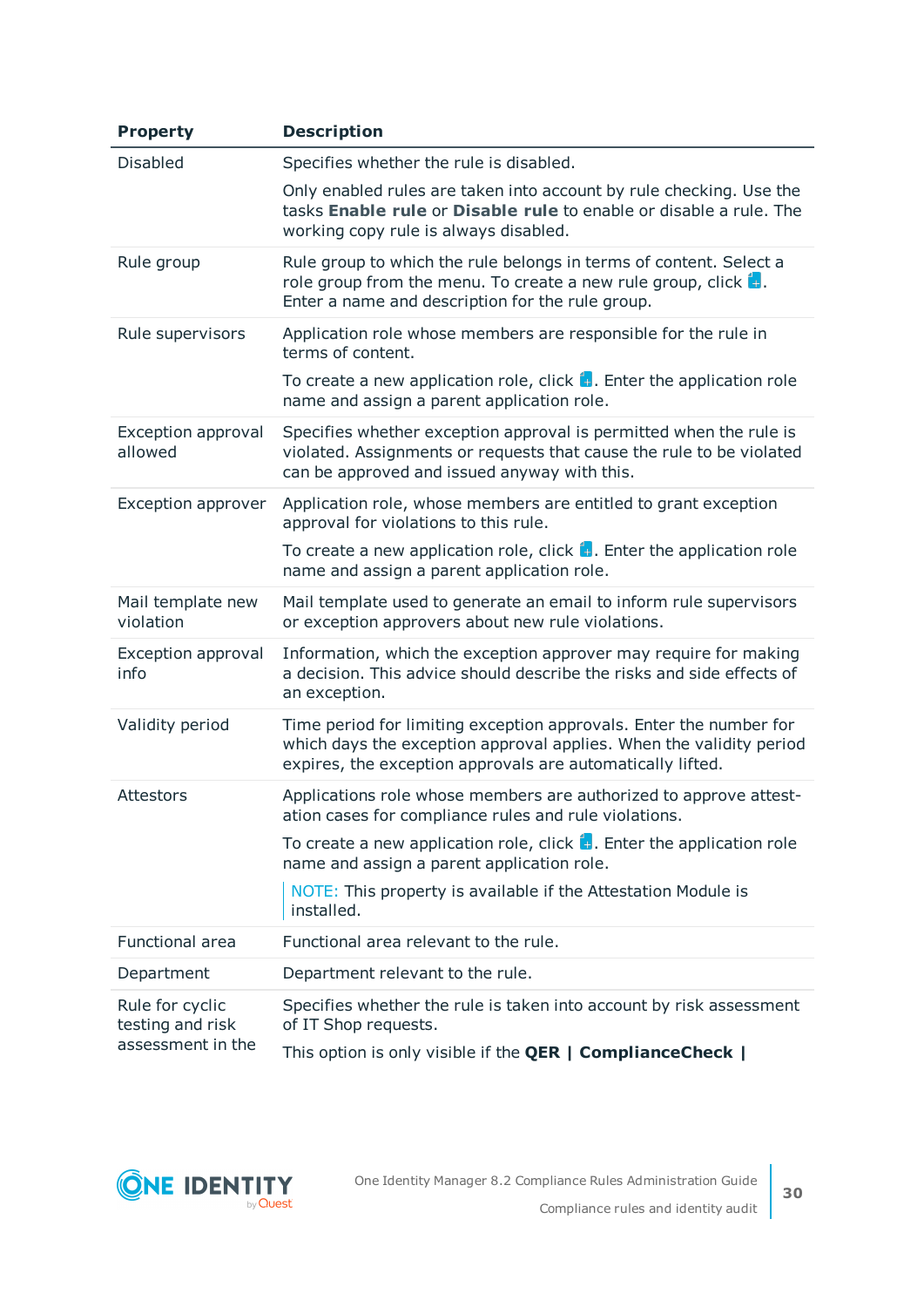| <b>Property</b>                   | <b>Description</b>                                                                                                                                  |
|-----------------------------------|-----------------------------------------------------------------------------------------------------------------------------------------------------|
| IT Shop.                          | <b>SimpleMode   NonSimpleAllowed</b> configuration parameter is<br>set.                                                                             |
| Rule only for<br>cyclical testing | Specifies whether the rule is only taken into account by cyclical<br>testing.                                                                       |
|                                   | This option is only visible if the <b>QER</b>   <b>ComplianceCheck</b>  <br><b>SimpleMode   NonSimpleAllowed configuration parameter is</b><br>set. |
| Condition                         | Conditions, which result in a rule violation. Use the Rule Editor to<br>enter the conditions.                                                       |

### **Detailed information about this topic**

- Creating rule [conditions](#page-43-1) on page 44
- Enabling and disabling [compliance](#page-41-3) rules on page 42
- $\cdot$  Rule [groups](#page-9-0) on page 10
- $\cdot$  Rule [supervisors](#page-24-0) on page 25
- $\cdot$  Exception [approvers](#page-25-0) on page 26
- $\bullet$  [Exception](#page-61-0) approval over a limited period on page 62
- [Compliance](#page-23-0) rules attestors on page 24
- [Functional](#page-22-0) areas on page 23
- Creating rule [conditions](#page-43-1) on page 44
- Rule [conditions](#page-51-0) in advanced mode on page 52

### **Related topics**

- $\cdot$  Rule check [analysis](#page-57-0) on page 58
- $\cdot$  Granting [exception](#page-60-0) approval on page 61
- [Notifications](#page-64-1) about rule violations without exception approval on page  $65$
- $\cdot$  Request for [exception](#page-64-0) approval on page 65

### <span id="page-30-0"></span>**Risk assessment for rule violations**

You can use One Identity Manager to evaluate the risk of rule violations. To do this, enter a risk index for the rule. The risk index specifies the risk involved for the company if the rule is violated. The risk index is given as a number in the range **0 ... 1**. By doing this, you specify whether a rule violation is not considered a risk for the company (risk index = **0**) or whether every rule violation poses a problem (risk index  $= 1$ ).

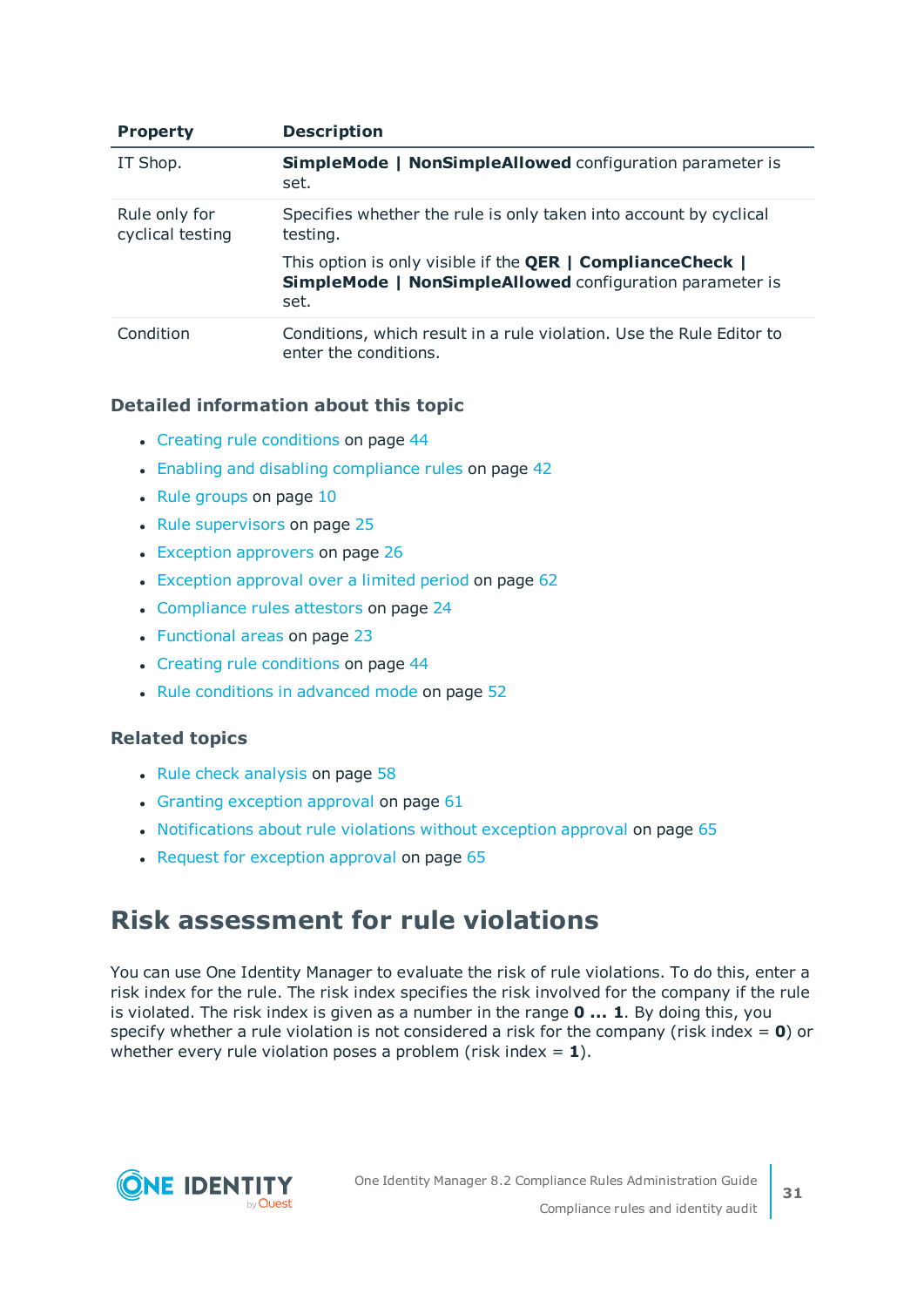When a rule condition is created, system entitlement risk indexes can already be included as an object property. By using rules of this type you can prevent system entitlements that exceed a specified risk index from being requested in the IT Shop.

You can create several reports with the Report Editor to evaluate objects, assignments, and rule violations depending on the risk index. For more information about creating scripts, see the *One Identity Manager Configuration Guide*.

To evaluate the risk of a rule violation in the context of identity audit, you can enter values for grading rules on the **Assessment criteria** tab.

| <b>Property</b>         | <b>Description</b>                                                                                                                                                                                                                                                                                                 |                   |  |
|-------------------------|--------------------------------------------------------------------------------------------------------------------------------------------------------------------------------------------------------------------------------------------------------------------------------------------------------------------|-------------------|--|
| Severity<br>code        | Specifies the impact on the company of violations to this rule. Use the<br>slider to enter a value between $\bm{0}$ and $\bm{1}$ .                                                                                                                                                                                 |                   |  |
|                         | <b>0</b> No impact                                                                                                                                                                                                                                                                                                 |                   |  |
|                         | 1  Every rule violation is a problem.                                                                                                                                                                                                                                                                              |                   |  |
| Significance            | Provides a verbal description of the significance for the company of viola-<br>tions to this rule. In the default installation, the values low, average,<br>high, and critical are listed.                                                                                                                         |                   |  |
| Risk index              | Specifies the risk for the company of violations to this rule. The template<br>is given a risk index depending on the value of the effect.                                                                                                                                                                         |                   |  |
|                         | Table 14: Risk index dependent on effects                                                                                                                                                                                                                                                                          |                   |  |
|                         | <b>Significance</b>                                                                                                                                                                                                                                                                                                | <b>Risk index</b> |  |
|                         | Low                                                                                                                                                                                                                                                                                                                | 0.0               |  |
|                         | Medium                                                                                                                                                                                                                                                                                                             | 0.33              |  |
|                         | High                                                                                                                                                                                                                                                                                                               | 0.66              |  |
|                         | Critical                                                                                                                                                                                                                                                                                                           | 1.0               |  |
|                         | This value can be changed. Use the slider to enter a value between 0 and<br>1.                                                                                                                                                                                                                                     |                   |  |
|                         | $\mathbf 0$ No risk                                                                                                                                                                                                                                                                                                |                   |  |
|                         | <b>1</b> Every rule violation is a problem.                                                                                                                                                                                                                                                                        |                   |  |
|                         | The template adjusts the risk index when the significance is changed.                                                                                                                                                                                                                                              |                   |  |
|                         | This field is only visible if the <b>QER   CalculateRiskIndex</b> configuration<br>parameter is set.                                                                                                                                                                                                               |                   |  |
| Risk index<br>(reduced) | Show the risk index taking mitigating controls into account. A rule's risk<br>index is reduced by the significance reduction of all mitigating controls<br>assigned to it. The risk index (reduced) is calculated for the original rule.<br>To copy the value to a working copy, run the task Create working copy. |                   |  |

**Table 13: Assessment criteria for a rule**

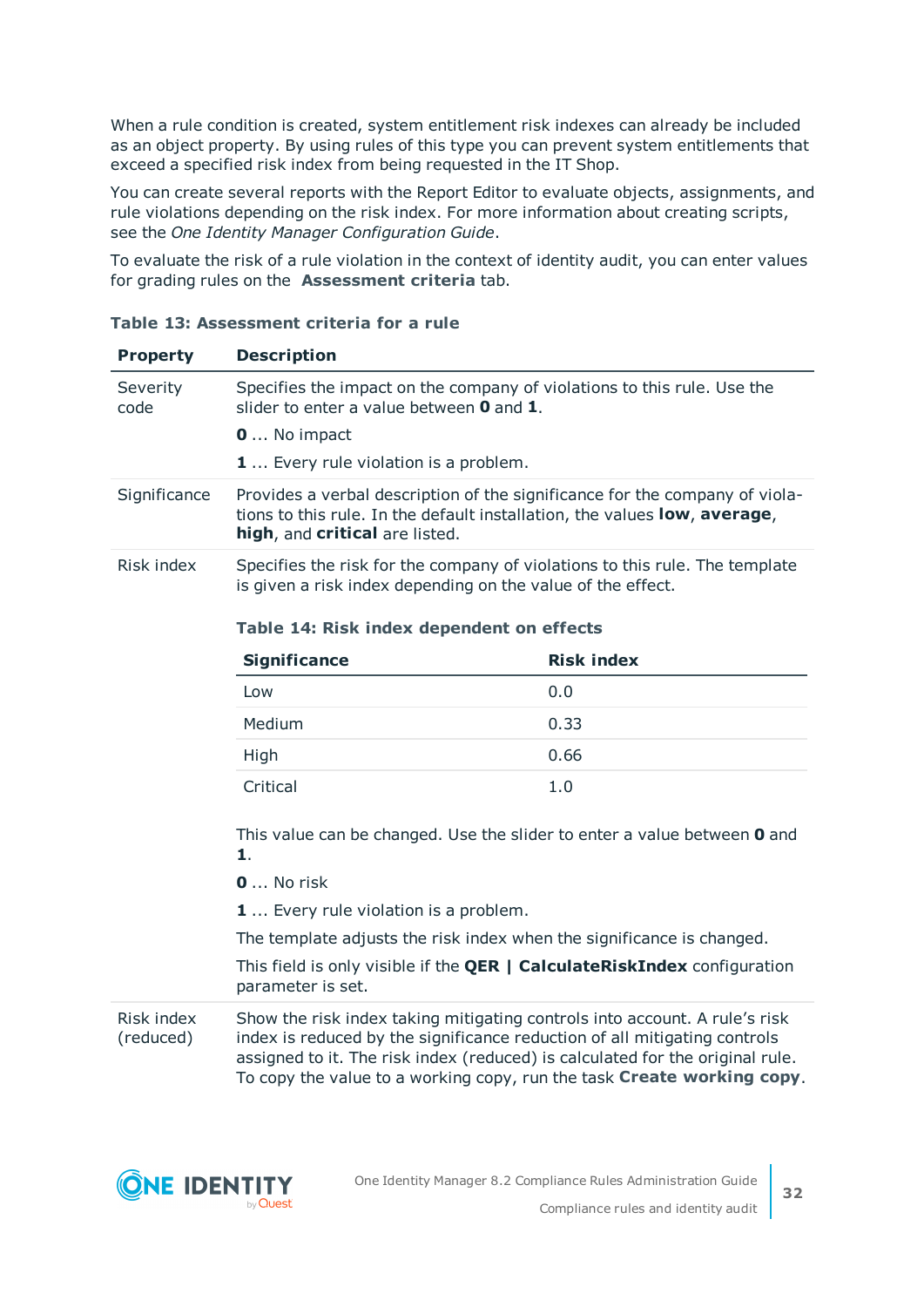| <b>Property</b>                        | <b>Description</b>                                                                                                                                                            |
|----------------------------------------|-------------------------------------------------------------------------------------------------------------------------------------------------------------------------------|
|                                        | This field is only visible if the <b>QER   CalculateRiskIndex</b> configuration<br>parameter is set. The value is calculated by One Identity Manager and<br>cannot be edited. |
| Transparency<br>index                  | Specifies how traceable assignments are that are checked by this rule.<br>Use the slider to enter a value between $\bm{0}$ and $\bm{1}$ .                                     |
|                                        | <b>0</b> No transparency                                                                                                                                                      |
|                                        | <b>1</b> Full transparency                                                                                                                                                    |
| Max. number<br>of rule viola-<br>tions | Number of rule violation permitted for this rule.                                                                                                                             |

### **Detailed information about this topic**

- <sup>l</sup> *One Identity Manager Risk Assessment Administration Guide*
- [Mitigating](#page-72-0) controls on page 73

### **Related topics**

- Creating rule [conditions](#page-43-1) on page 44
- Creating working copies for [compliance](#page-41-2) rules on page 42

### <span id="page-32-0"></span>**Extended data for compliance rules**

You can enter additional comments about the rule and revision data on the **Extended** tab.

### **Table 15: Extended main data of a rule**

| <b>Property</b> | <b>Description</b>                                                                                                                                                       |
|-----------------|--------------------------------------------------------------------------------------------------------------------------------------------------------------------------|
| Rule number     | Additional name for the rule.                                                                                                                                            |
| notes           | Implementation Text field for additional explanation. You can use implementation notes<br>to enter explanations about the content of the rule condition, for<br>example. |
| Test schedule   | Schedule for starting rule checks on a regular basis.                                                                                                                    |
|                 | By default, the <b>Compliance rule check</b> schedule is assigned but you<br>can assign your own schedule.                                                               |
| Fill schedule   | Schedule, which starts recalculation of the auxiliary tables for rule<br>checking.                                                                                       |
|                 | By default, the Fill compliance rule objects schedule is assigned but<br>you can assign your own schedule.                                                               |

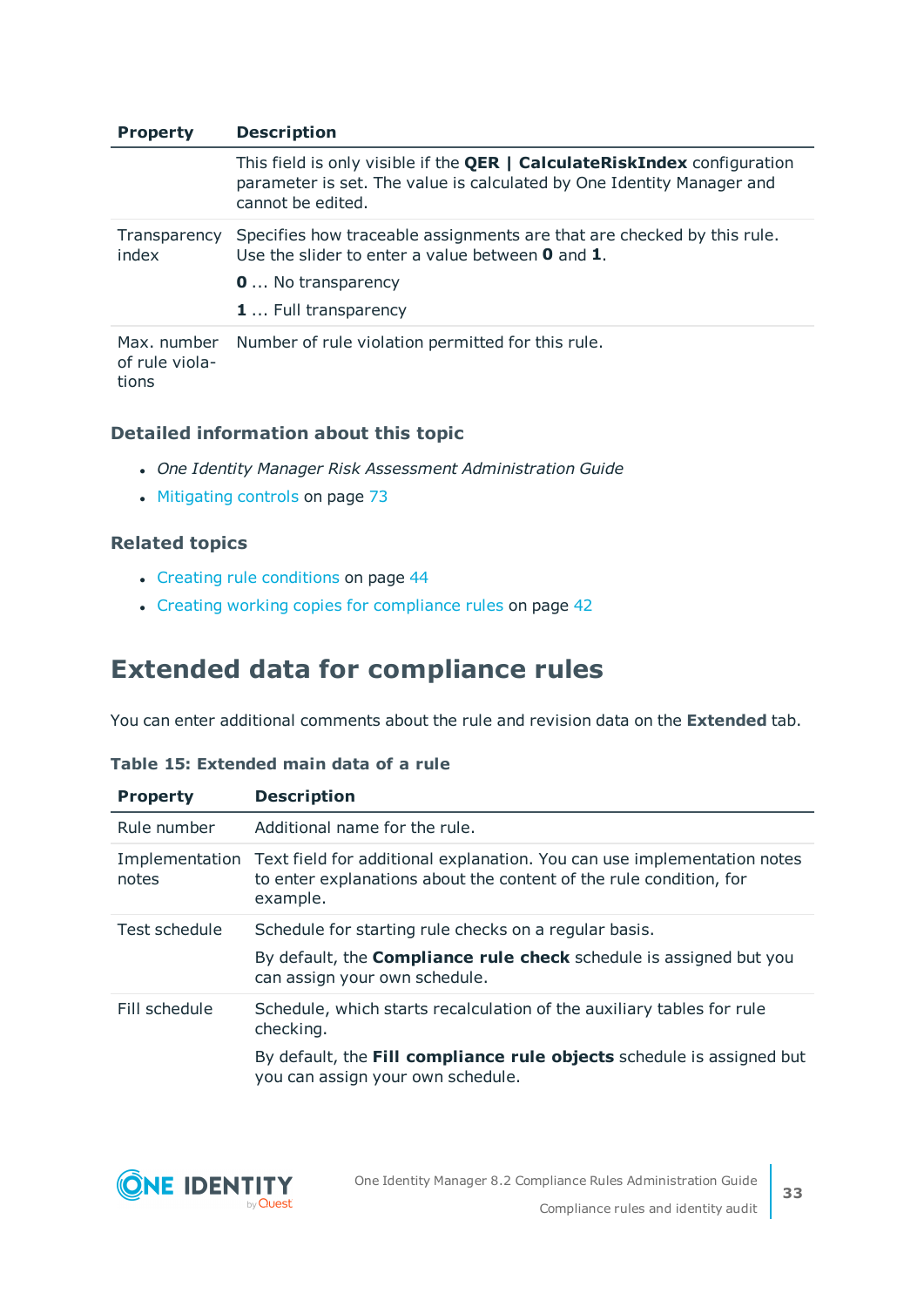| <b>Property</b> | <b>Description</b>                                                                                |
|-----------------|---------------------------------------------------------------------------------------------------|
| <b>Status</b>   | Rule status with respect to its audit status.                                                     |
| Auditor         | Person that audited the rule the last time.                                                       |
| Date of Audit   | Date of last rule audit.                                                                          |
| Audit remarks   | Remarks referring to the audit, for example, results that may be<br>important for the next audit. |

### **Related topics**

- Checking [compliance](#page-54-1) rules on page 55
- [Determining](#page-65-0) potential rule violations on page 66

### <span id="page-33-0"></span>**Rule comparison**

You can compare the results of a working copy with the original rule. The comparison values are then displayed on the **Rule comparison** tab on the main data form.

#### **Table 16: Results of a rule comparison**

| <b>Rule viola-</b><br>tions | Lists all employees who, as a result of the change, would (not)<br>violate the rule as follows |
|-----------------------------|------------------------------------------------------------------------------------------------|
|                             | Newly added Violate the rule for the first time                                                |
| Identical                   | Still violate the rule                                                                         |
| No longer<br>included       | Do not violate the rule anymore                                                                |

TIP: In the Manager, all working copies with a different condition to that of the original rule are displayed in the **Identity audit > Rules > Working copies of rules > Modified working copies** category.

### **Detailed information about this topic**

• [Comparing](#page-38-2) a rule working copy with the original on page 39

### <span id="page-33-1"></span>**IT Shop properties for compliance rules**

You can integrate checking requests for rule compliance into approval workflows in the IT Shop. On the **IT Shop properties** tab, specify how violations of this rule should be handled within an approval process for IT Shop requests.

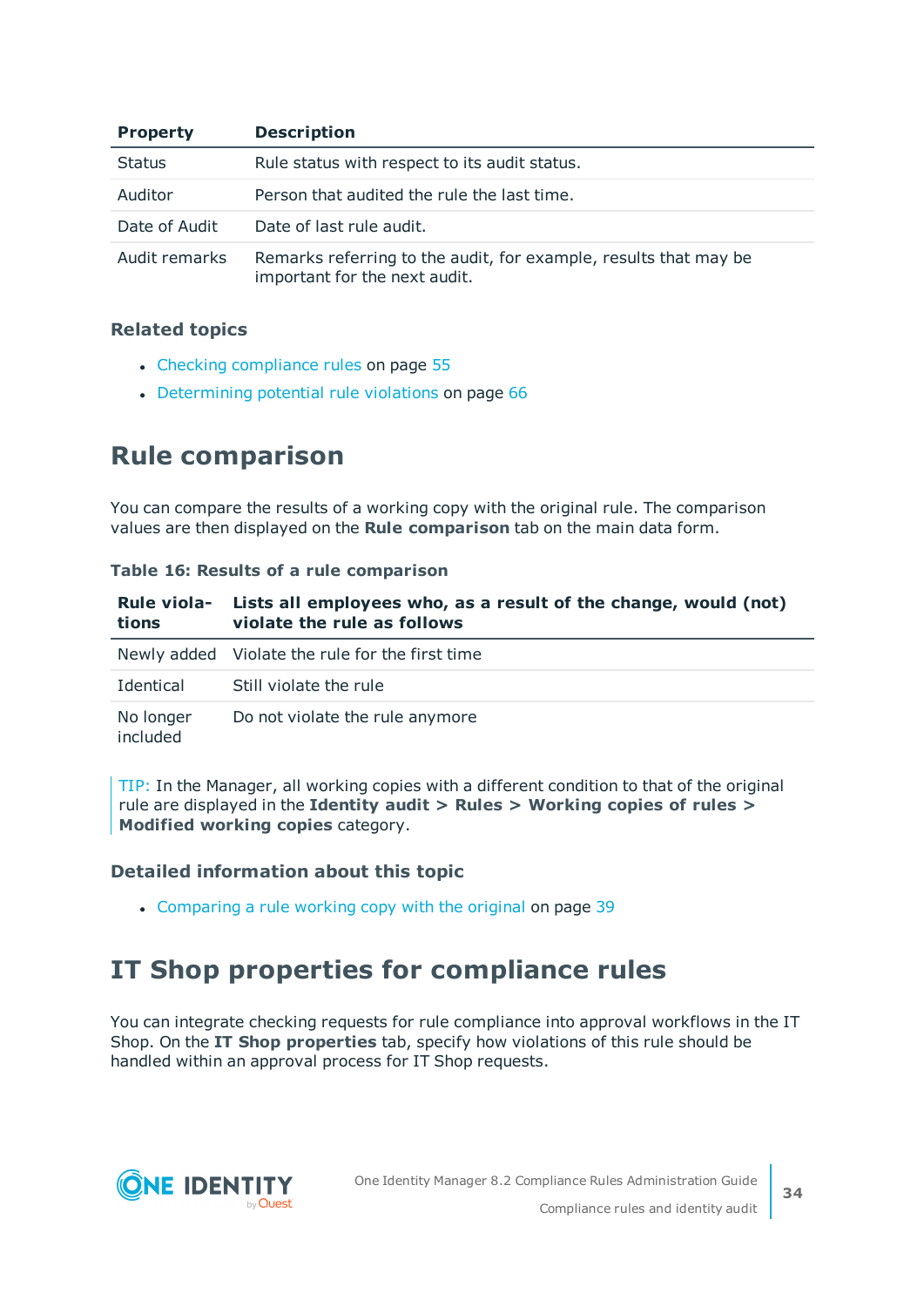NOTE: This tab is only shown if the rule condition is created in the simplified version. [For](#page-43-1) more [information,](#page-43-1) see Creating rule conditions on page 44.

### *To enter IT Shop properties for a rule*

- 1. In the Designer, set the **QER | ComplianceCheck | EnableITSettingsForRule** configuration parameter.
- 2. In the Manager, on the **General** tab of the rule's main data form, set the **Rule for cyclical testing and risk assessment in the IT Shop** option.
- 3. Select the **IT Shop properties** tab.
- 4. Edit the main data.
- 5. Save the changes.

#### **Table 17: IT Shop properties**

| <b>Property</b>                   | <b>Description</b>                           |                                                                                                                                                                                        |  |
|-----------------------------------|----------------------------------------------|----------------------------------------------------------------------------------------------------------------------------------------------------------------------------------------|--|
| Rule violation<br>identified      | Specifies which rule violations are logged.  |                                                                                                                                                                                        |  |
|                                   | <b>Table 18: Permitted values</b>            |                                                                                                                                                                                        |  |
|                                   | <b>Value</b>                                 | <b>Description</b>                                                                                                                                                                     |  |
|                                   | New rule<br>violation<br>due to a<br>request | Only rule violations that are added through approval of<br>the current request are logged.                                                                                             |  |
|                                   | Unapproved<br>exception                      | Rule violations that are added through approval of the<br>current request are logged. Already known rule<br>violations that have not yet been granted an exception<br>are also logged. |  |
|                                   | Any<br>compliance<br>violation               | All rule violations are logged, independent of whether<br>an exception approval has already been granted or not.                                                                       |  |
|                                   |                                              | This value is automatically set when the Explicit<br>exception approval option is set.                                                                                                 |  |
| Explicit<br>exception<br>approval |                                              | Specifies whether exception approvals are presented again or whether<br>existing exception approvals should be reused.                                                                 |  |
|                                   |                                              | <b>Table 19: Permitted values</b>                                                                                                                                                      |  |
|                                   | <b>Option</b><br>is                          | <b>Description</b>                                                                                                                                                                     |  |
|                                   |                                              | Enabled A known rule violation must always be presented for                                                                                                                            |  |

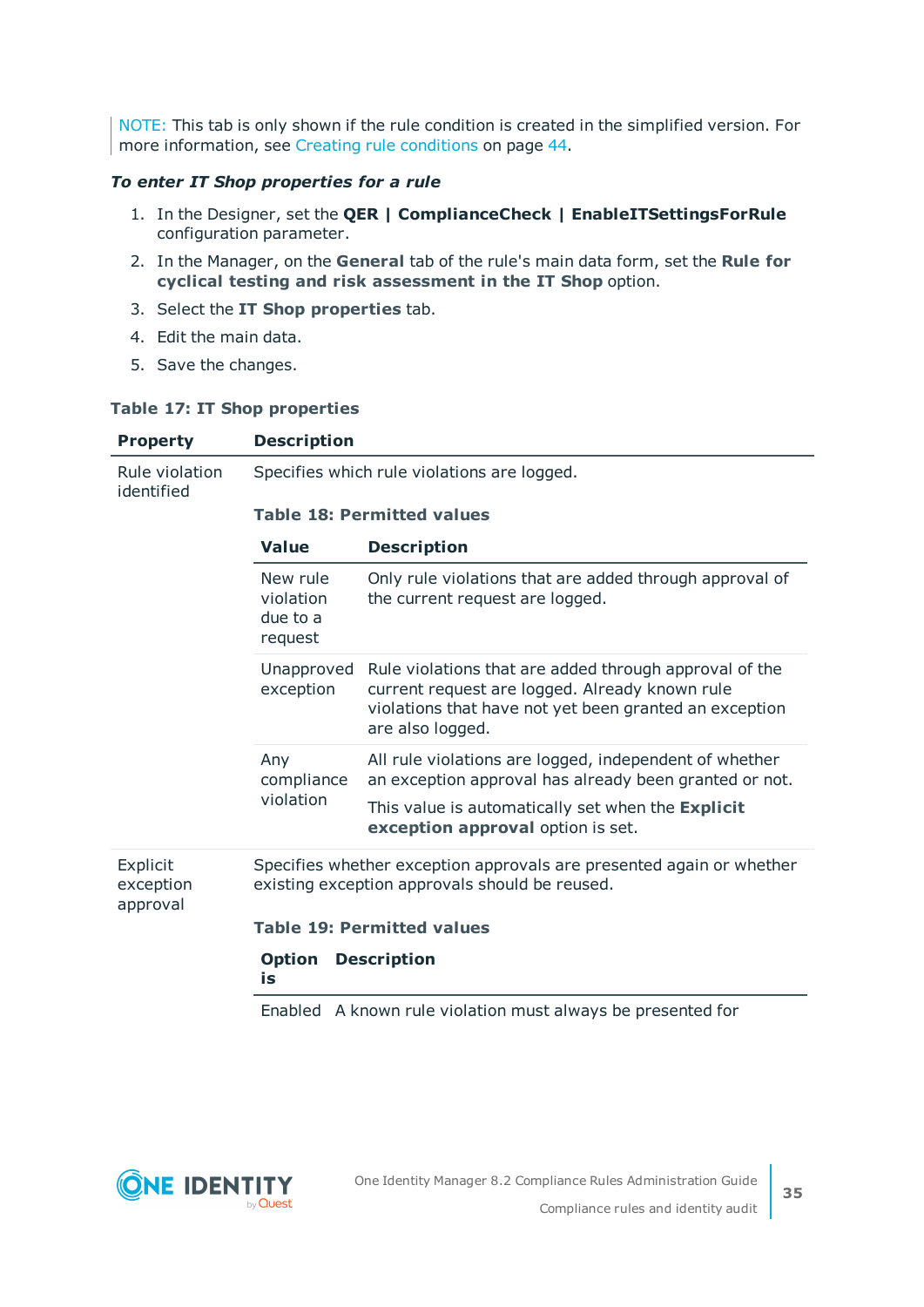### **Property Description**

| is | <b>Option</b> | <b>Description</b>                                                                                                                                                                                                                                        |
|----|---------------|-----------------------------------------------------------------------------------------------------------------------------------------------------------------------------------------------------------------------------------------------------------|
|    |               | exception approval, even if there is an exception approval<br>from a previous violation of the rule.                                                                                                                                                      |
|    | Not set       | A known rule violation is not presented again for exception<br>approval if there is an exception approval from a previous<br>violation of the rule. This exception approval is reused and<br>the known rule violation is automatically granted exception. |

### <span id="page-35-0"></span>**Additional tasks for working copies**

After you have entered the main data, you can run the following tasks.

### <span id="page-35-1"></span>**Displaying the working copy overview**

You can see the most important information about a working copy on the overview form.

#### *To obtain an overview of a working copy*

- 1. In the Manager, select the **Identity Audit > Rules > Working copies of rules** category.
- 2. Select the rule in the result list.
- <span id="page-35-2"></span>3. Select the **Shelf overview** task.

### **Assigning compliance frameworks**

Use this task to specify which compliance frameworks are relevant for the selected rule. Compliance frameworks are used for classifying attestation policies, compliance rules, and company policies according to regulatory requirements.

#### *To assign compliance frameworks to a rule*

- 1. In the Manager, select the **Identity Audit > Rules > Working copies of rules** category.
- 2. Select the working copy in the result list.
- 3. Select the **Assign compliance frameworks** task.

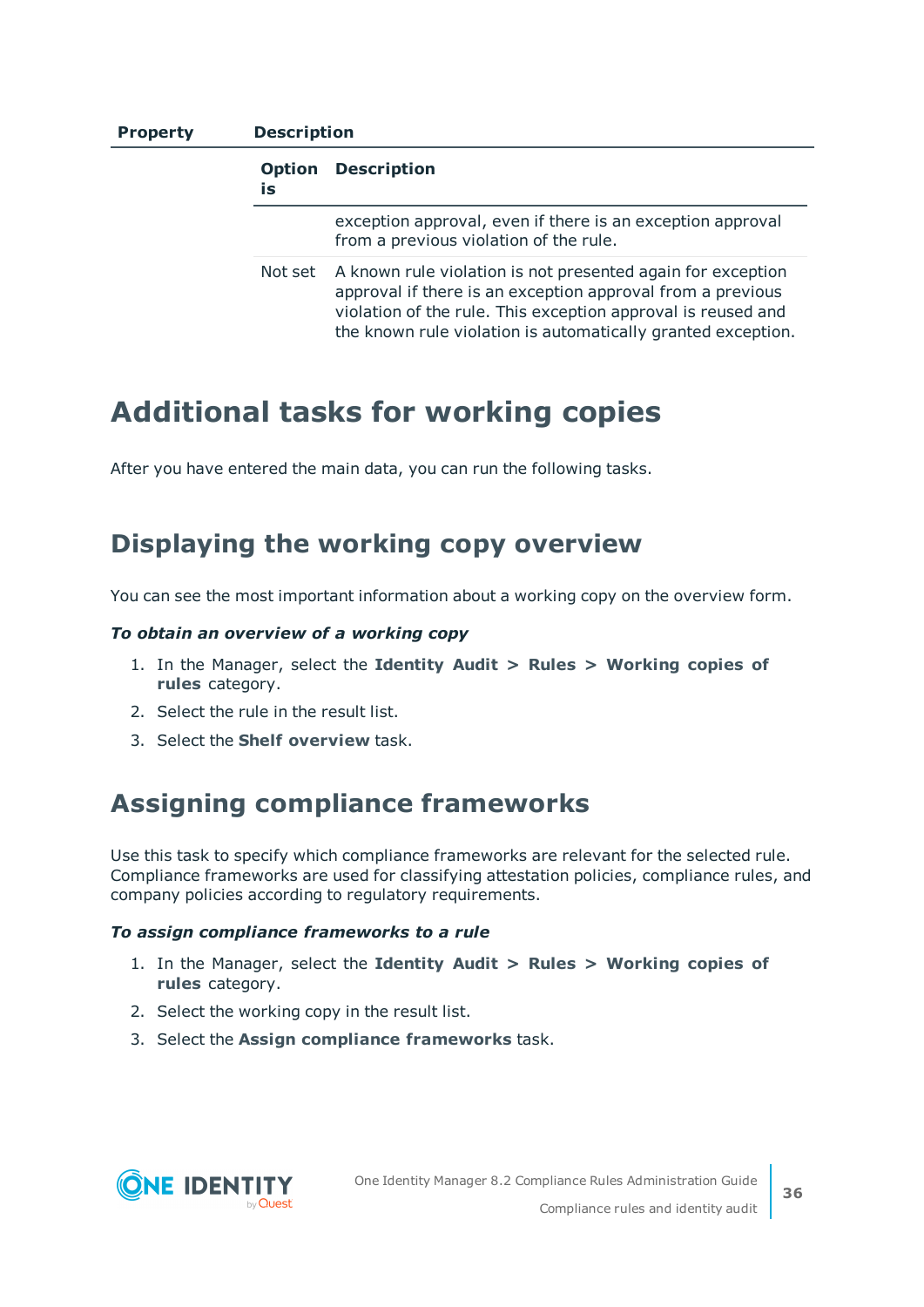4. In the **Add assignments** pane, double-click the compliance frameworks you want to assign.

 $-$  OR  $-$ 

In the **Remove assignments** area, double-click compliance frameworks to remove assignments.

5. Save the changes.

### **Mitigating controls**

Mitigating controls describe controls that are implemented if a compliance rule was violated. The next rule check should not find any rule violations once the controls have been applied.

### *To edit mitigating controls*

<sup>l</sup> In the Designer, enable the **QER | CalculateRiskIndex** configuration parameter.

NOTE: If you disable the configuration parameter at a later date, model components and scripts that are not longer required, are disabled. SQL procedures and triggers are still carried out. For more information about the behavior of preprocessor relevant configuration parameters and conditional compiling, see the *One Identity Manager Configuration Guide*.

### **Detailed information about this topic**

- [Mitigating](#page-72-0) controls on page 73
- Assigning [mitigating](#page-36-0) controls on page 37
- Creating [mitigating](#page-37-0) controls on page 38

### <span id="page-36-0"></span>**Assigning mitigating controls**

Specify which mitigating controls apply to the selected role.

### *To assign mitigating controls to a rule*

- 1. In the Manager, select the **Identity Audit > Rules > Working copies of rules** category.
- 2. Select the working copy in the result list.
- 3. Select the **Assign mitigating controls** task.
- 4. In the **Add assignments** pane, double-click the mitigating controls you want to assign.

 $-$  OR  $-$ 

In the **Remove assignments** area, double-click mitigating controls to remove

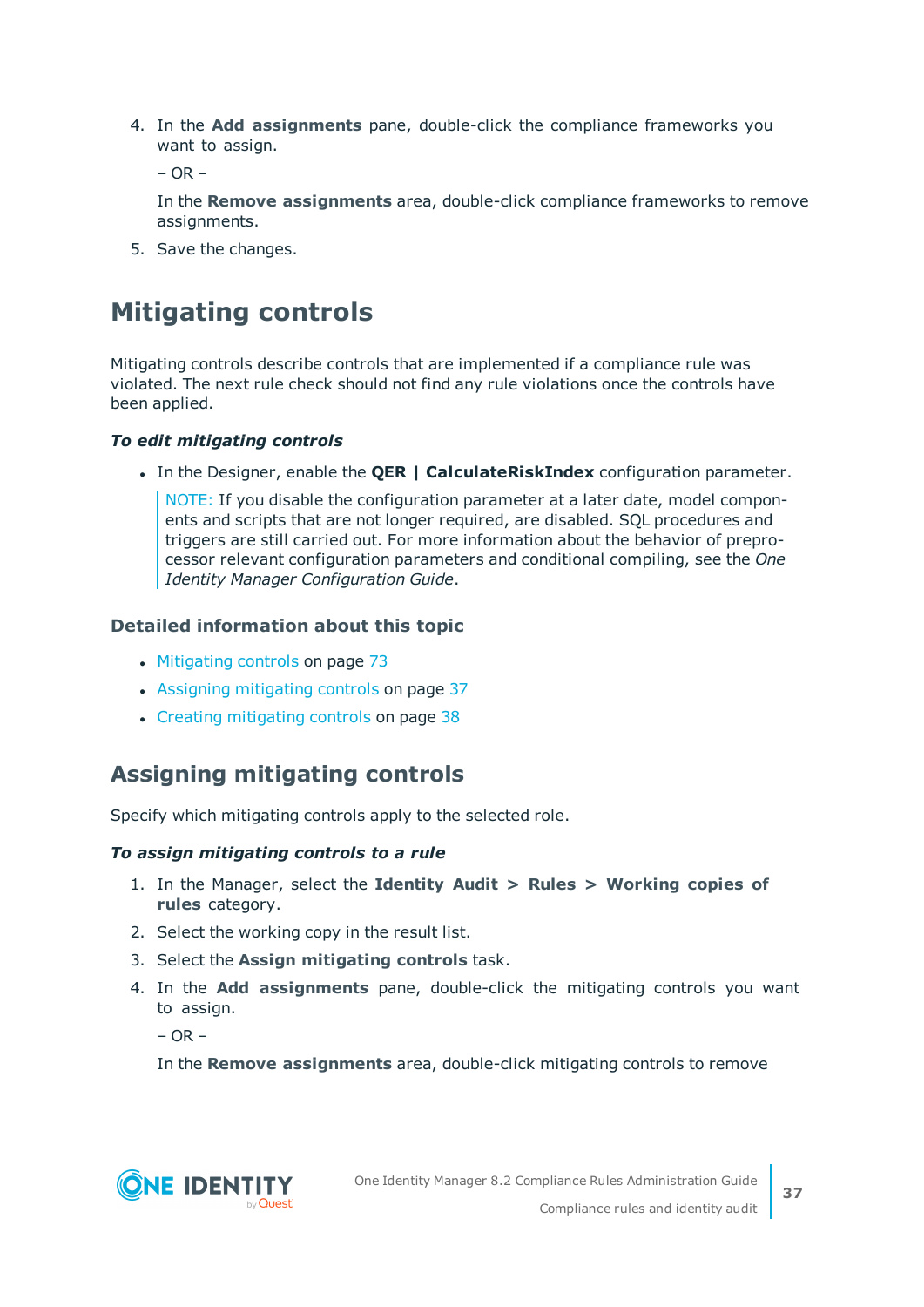assignments.

5. Save the changes.

NOTE: Mitigating controls assigned to the SAP functions for testing are automatically transferred into compliance rules about SAP functions.

### *Prerequisites*

- Active rules are assigned to a functional area and a department.
- The SAP functions for testing are assigned to the same functional area and then associated variable set of the same department.

For more information about this, see the *One Identity Manager Administration Guide for the SAP R/3 Compliance Add-on*.

### <span id="page-37-0"></span>**Creating mitigating controls**

### *To create a mitigating control for rules*

- 1. In the Manager, select the **Identity Audit > Rules > Working copies of rules** category.
- 2. Select a working copy in the result list.
- 3. Select the **Assign mitigating controls** task.
- 4. Select the **Create mitigating controls** task.
- 5. Enter the main data of the mitigating control.
- 6. Save the changes.
- 7. Select the **Assign rules** task.
- 8. In the **Add assignments** pane, double-click the rules you want to assign.
- 9. Save the changes.

### **Detailed information about this topic**

• [Mitigating](#page-72-0) controls on page 73

### **Enabling working copies**

When you enable the working copy, the changes are transferred to the original rule. A rule is added to a new working copy. Only original rules are taken into account by rule checking.

#### *To enable a working copy*

- 1. In the Manager, select the **Identity Audit > Rules > Working copies of rules** category.
- 2. Select the working copy in the result list.

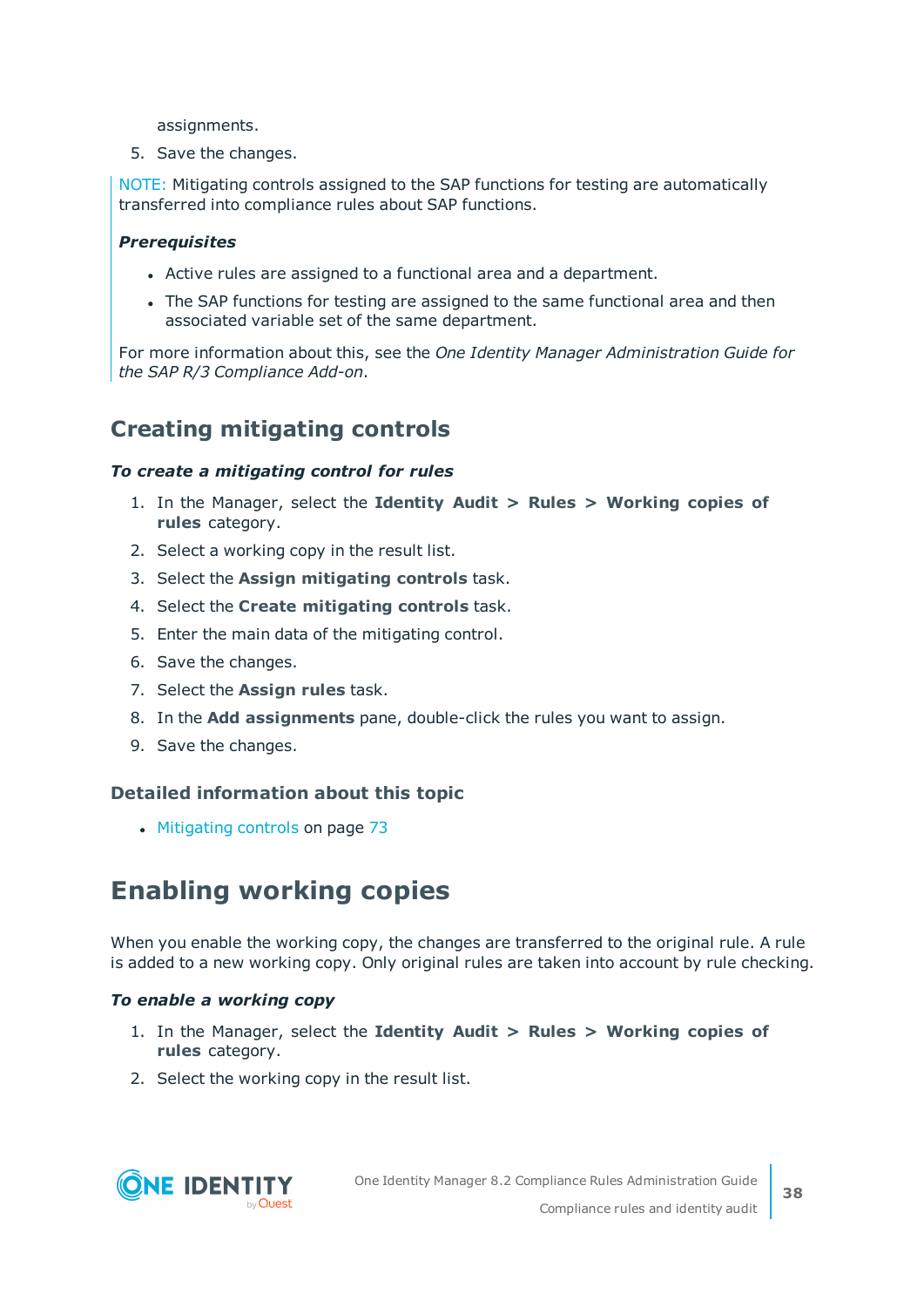- 3. Select the **Enable working copy** task.
- 4. Confirm the security prompt with **OK**.

TIP: In the Manager, all working copies with a different condition to that of the original rule are displayed in the **Identity audit > Rules > Working copies of rules > Modified working copies** category.

### **Recalculating**

There are several tasks available for a working copy that immediately perform a rule check. For more [information,](#page-54-0) see Checking compliance rules on page 55.

### **Copy rule**

Rules can be copied to reuse complex rule conditions, for example. Working copies as well as active rules can be used as copy templates.

### *To copy a working copy*

- 1. In the Manager, select the **Identity Audit > Rules > Working copies of rules** category.
- 2. Select the working copy in the result list.
- 3. Select the **Change main data** task.
- 4. Select the **Copy rule** task.
- 5. Enter a name for the copy and click **OK**.

This creates a working copy with the given name.

- 6. Click **Yes** to immediately edit the copy's main data.
	- $OR -$

Click **Yes** to edit the copy's main data later.

### **Comparing a rule working copy with the original**

If you have made changes to the rule condition in a working copy, you can determine the effects of this using a comparison with the original rule. Rules can only be compared when an original of the working copy exists. The result of the rule comparison is displayed on the **Rule comparison** tab of main data form.

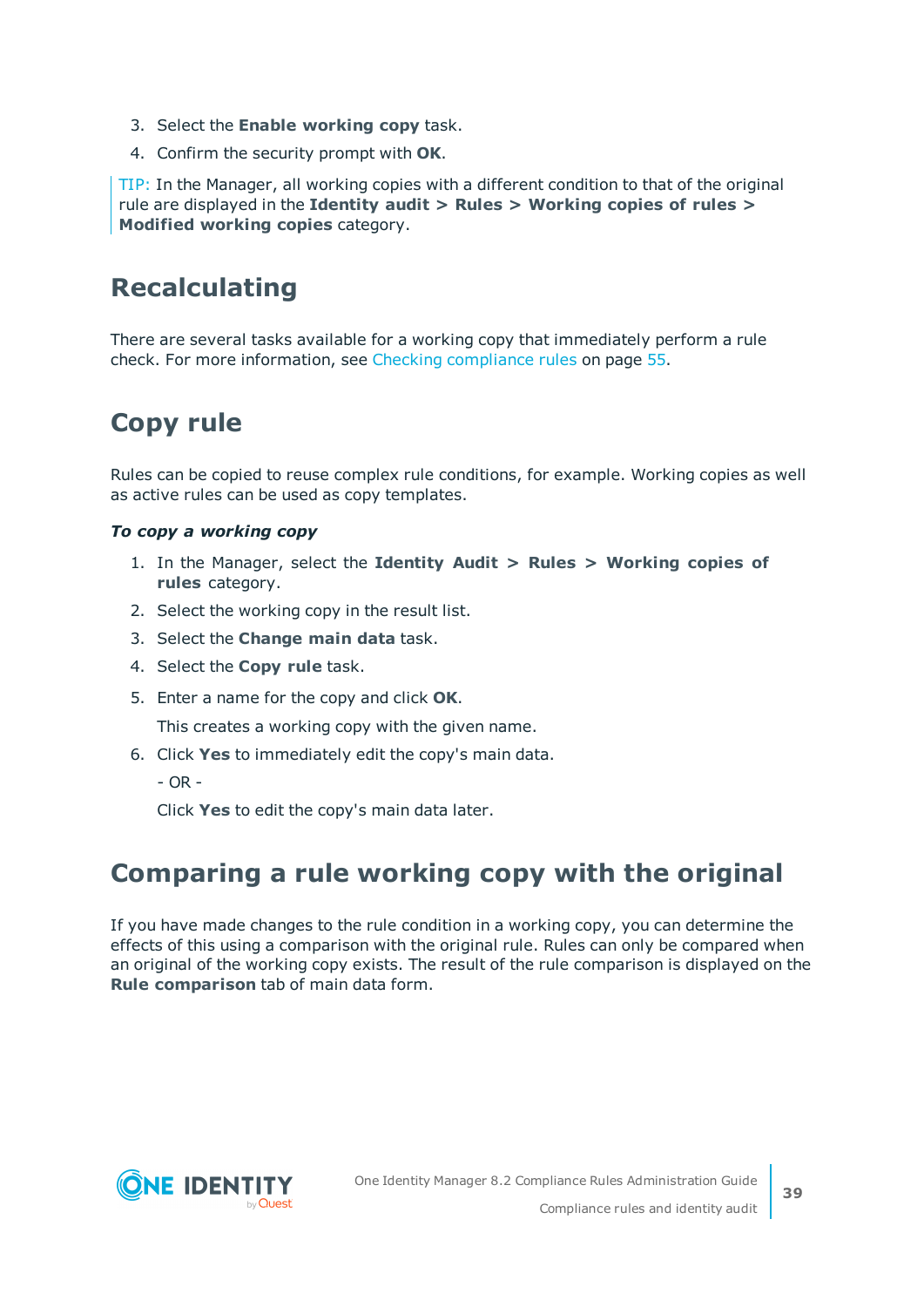### *To compare a rule with the working copy.*

- 1. In the Manager, select the **Identity Audit > Rules > Working copies of rules** category.
- 2. Select the working copy in the result list.
- 3. Select the **Change main data** task.
- 4. Select the **Rule comparison** task.

#### **Table 20: Results of a rule comparison**

| tions                 | Rule viola- Lists all employees who, as a result of the change, would (not)<br>violate the rule as follows |
|-----------------------|------------------------------------------------------------------------------------------------------------|
|                       | Newly added Violate the rule for the first time                                                            |
| Identical             | Still violate the rule                                                                                     |
| No longer<br>included | Do not violate the rule anymore                                                                            |

### *To display the rule comparison as report*

<sup>l</sup> In the Manager, select the **Show rule comparison** report.

### **Related topics**

 $\cdot$  Rule [comparison](#page-33-0) on page 34

### **Maintaining exception approvers**

Use this task to maintain exception approvers for the selected rule. You can assign employees to the application role for exception approvers on the main data form and remove them from it.

NOTE: Changes apply to all the rules assigned to this application role.

#### *To authorize employees as exception approvers*

- 1. In the Manager, select the **Identity Audit > Rules > Working copies of rules** category.
- 2. Select the working copy in the result list.
- 3. Select the **Maintain exception approvers** task.
- 4. In the **Add assignments** pane, add employees.

TIP: In the **Remove assignments** pane, you can remove assigned employees.

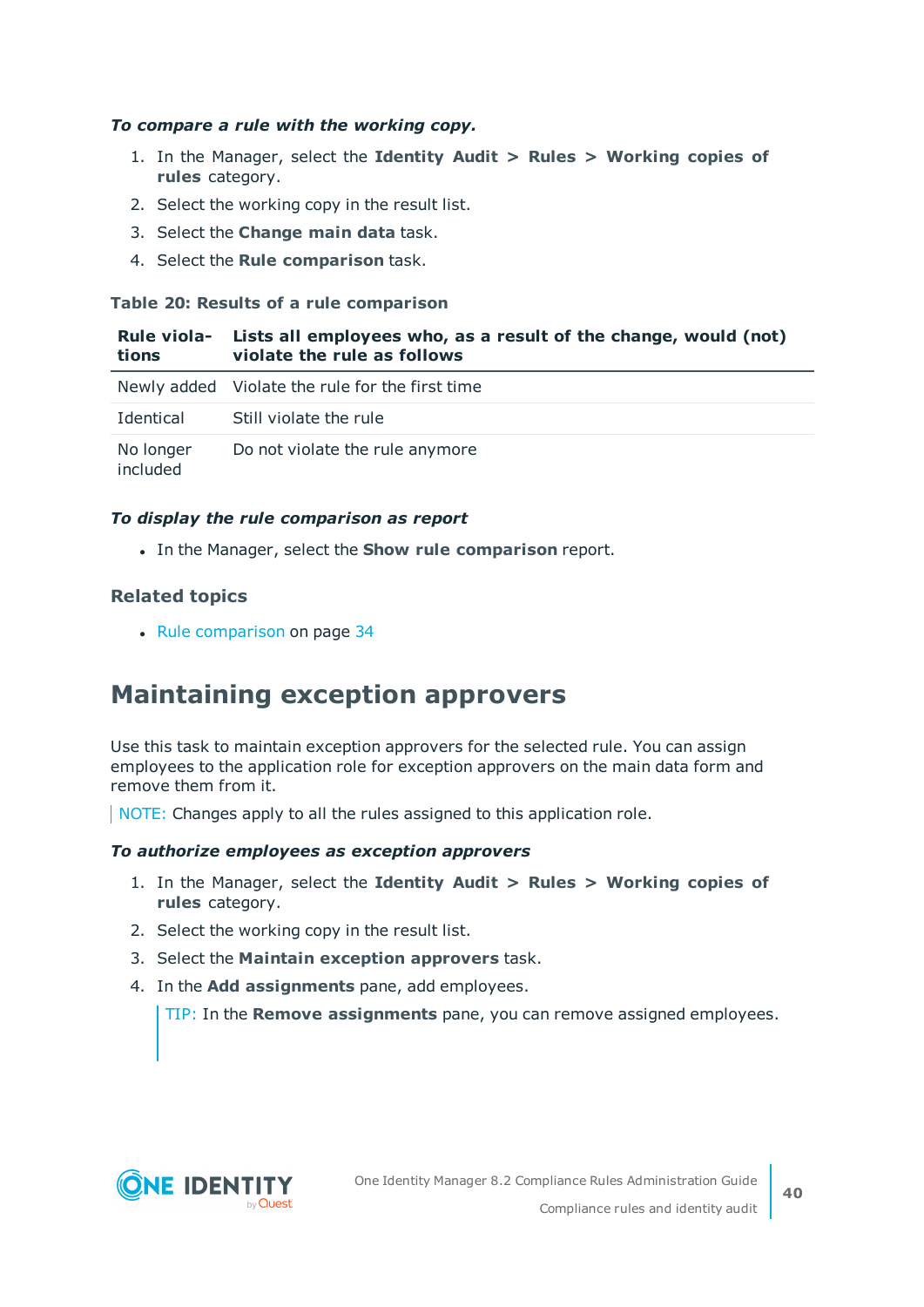### *To remove an assignment*

- **Select the employee and double-click**  $\odot$ **.**
- 5. Save the changes.

### **Related topics**

- General main data for [compliance](#page-28-0) rules on page 29
- Exception [approvers](#page-25-0) on page 26

### **Maintaining rule supervisors**

Use this task to maintain rule supervisors for the selected rule. You can assign employees to the application role for rule supervisors on the main data form and remove them from it.

NOTE: Changes apply to all the rules assigned to this application role.

#### *To authorize employees as rule supervisors*

- 1. In the Manager, select the **Identity Audit > Rules > Working copies of rules** category.
- 2. Select the working copy in the result list.
- 3. Select the **Maintain rule supervisors** task.
- 4. In the **Add assignments** pane, add employees.

TIP: In the **Remove assignments** pane, you can remove assigned employees.

#### *To remove an assignment*

- Select the employee and double-click  $\bigcirc$ .
- 5. Save the changes.

### **Related topics**

- General main data for [compliance](#page-28-0) rules on page 29
- Rule [supervisors](#page-24-0) on page 25

# **Enabling SQL definition**

In certain cases, the rule condition can be formulated directly in SQL. For [more](#page-53-0) [information,](#page-53-0) see Rule condition as SQL query on page 54.

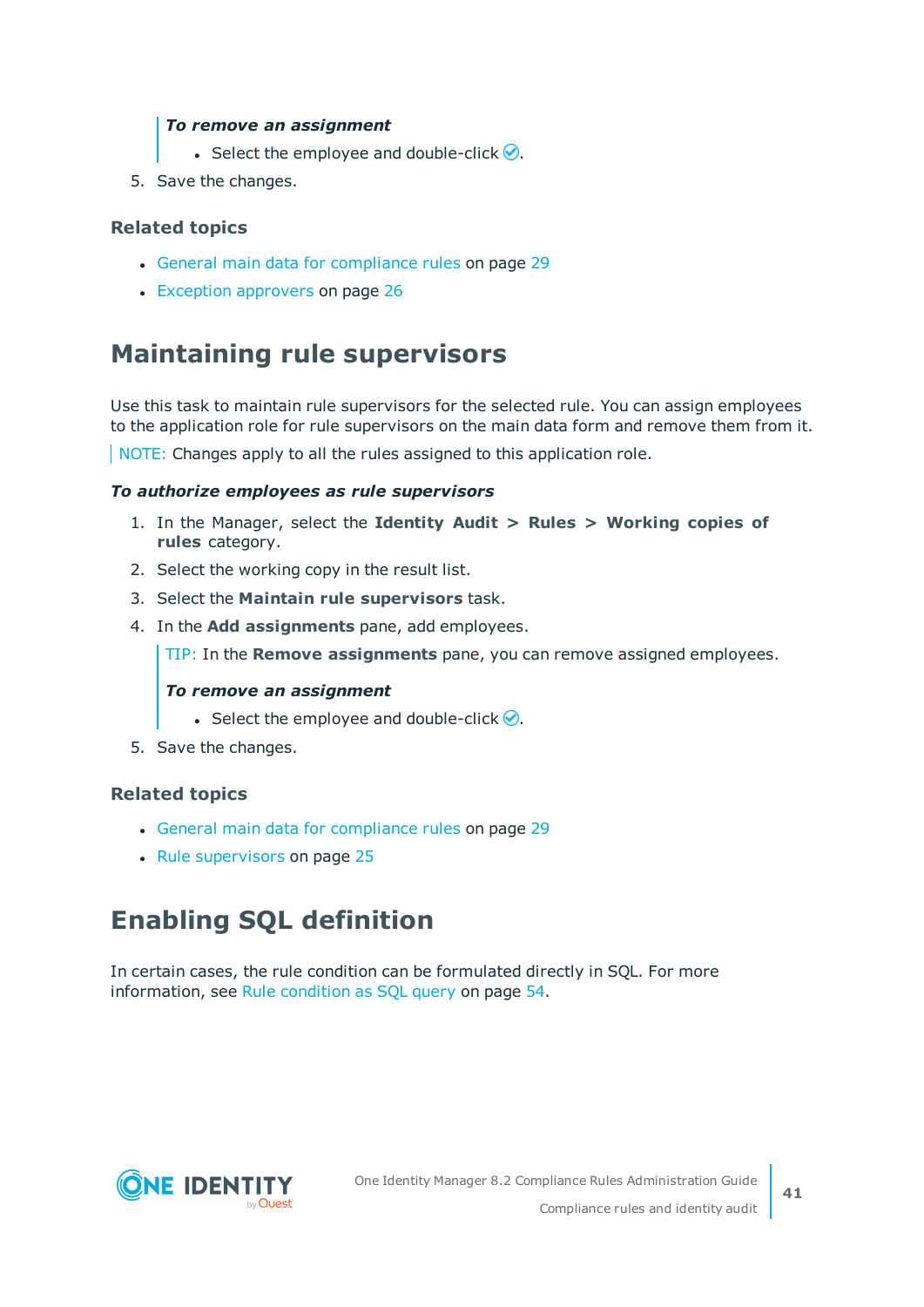# **Additional tasks for compliance rules**

After you have entered the main data, you can run the following tasks.

### **Displaying the compliance rule overview**

You can see the most important information about a rule on the overview form.

### *To obtain an overview of a rule*

- 1. In the Manager, select the **Identity Audit > Rules** category.
- 2. Select the rule in the result list.
- <span id="page-41-1"></span>3. Select the **Shelf overview** task.

### **Creating working copies for compliance rules**

To modify an existing rule, you need to make a working copy. The working copy can be created from the existing rule. The working copy data can be used to overwrite the rule as required.

#### *To create a working copy*

- 1. In the Manager, select the **Identity Audit > Rules** category.
- 2. Select the rule in the result list.
- 3. Select the **Create working copy** task.
- 4. Confirm the security prompt with **Yes**.

TIP: In the Manager, all working copies with a different condition to that of the original rule are displayed in the **Identity audit > Rules > Working copies of rules > Modified working copies** category.

### <span id="page-41-0"></span>**Enabling and disabling compliance rules**

Enable the rule so that rule violation can be found. To exclude rules from testing, you can disable them. Any existing rule violations are removed by the DBQueue Processor. The working copy rule is always disabled.

### *To enable a rule*

- 1. In the Manager, select the **Identity Audit > Rules** category.
- 2. Select the rule in the result list.
- 3. Select the **Enable rule** task.

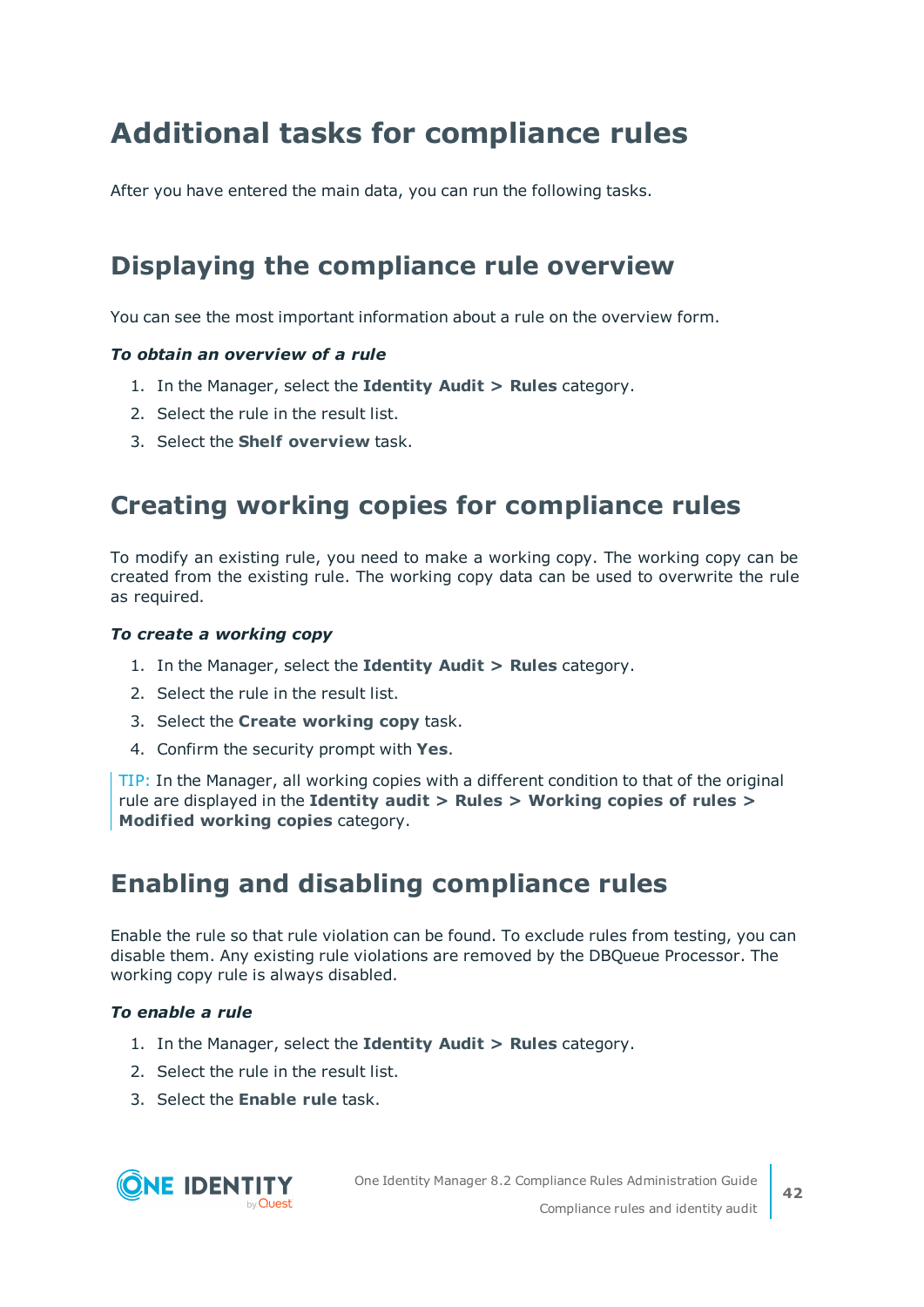### *To display a rule*

- 1. In the Manager, select the **Identity Audit > Rules** category.
- 2. Select the rule in the result list.
- 3. Select the **Disable rule** task.

### **Recalculating**

There are several tasks available for a rule, which immediately perform a rule check. [For](#page-54-0) more [information,](#page-54-0) see Checking compliance rules on page 55.

## **Copying compliance rules**

Rules can be copied to reuse complex rule conditions, for example. Working copies as well as active rules can be used as copy templates.

### *To enable a rule*

- 1. In the Manager, select the **Identity Audit > Rules** category.
- 2. Select the rule in the result list.
- 3. Select the **Change main data** task.
- 4. Select the **Copy rule** task.
- 5. Enter a name for the copy and click **OK**.

This creates a working copy with the given name.

- 6. Click **Yes** to immediately edit the copy's main data.
	- OR -

Click **Yes** to edit the copy's main data later.

### **Maintaining exception approvers**

Use this task to maintain exception approvers for the selected rule. To do this, assign employees who are allowed to approve exceptions to this rule to the applications roles entered for exception approvers on the main data form.

NOTE: Changes apply to all the rules assigned to this application role.

#### *To authorize employees as exception approvers*

- 1. In the Manager, select the **Identity Audit > Rules** category.
- 2. Select the rule in the result list.
- 3. Select the **Maintain exception approvers** task.

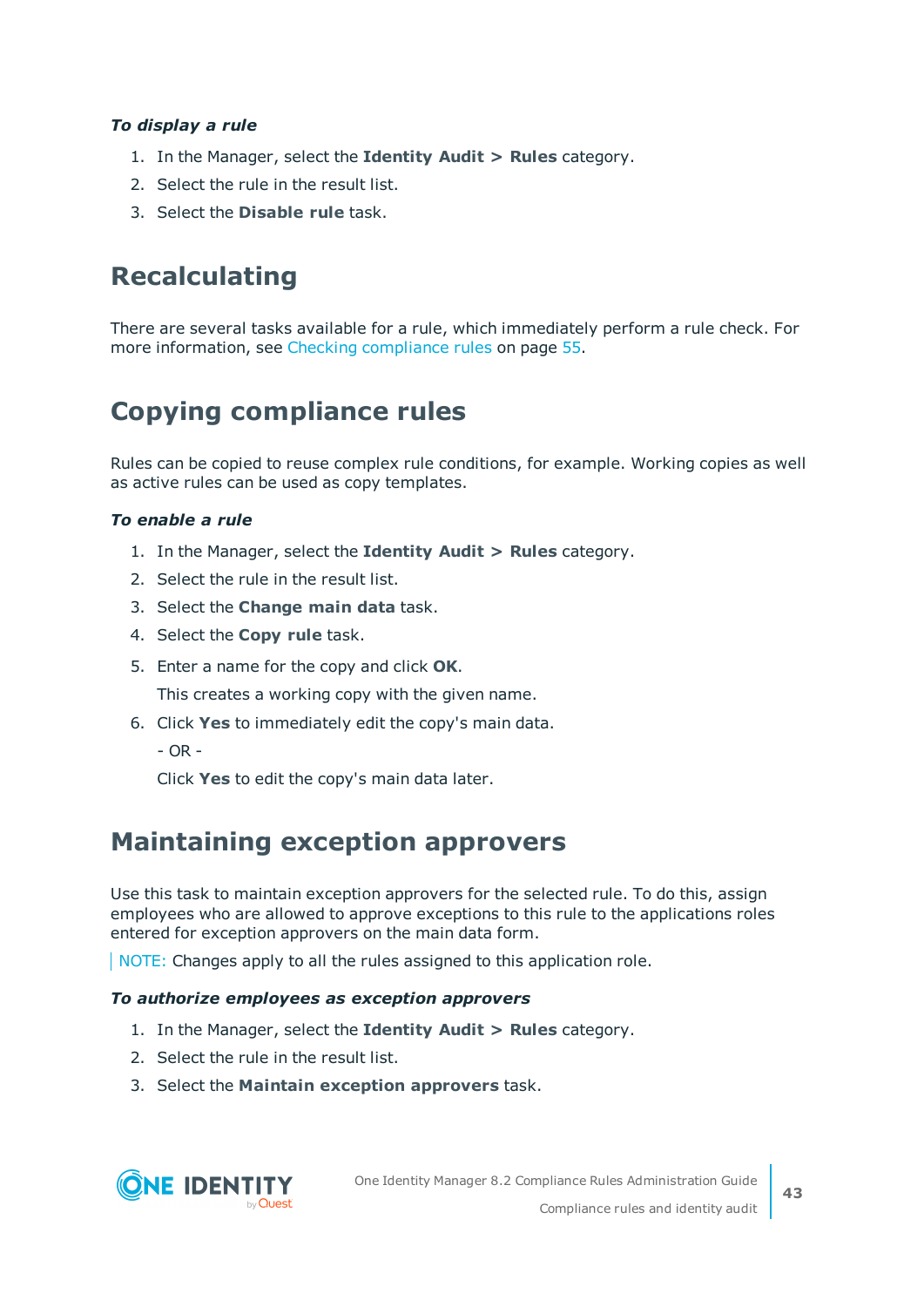4. In the **Add assignments** pane, add employees.

TIP: In the **Remove assignments** pane, you can remove assigned employees.

### *To remove an assignment*

- Select the employee and double-click  $\bigcirc$ .
- 5. Save the changes.

### **Related topics**

- General main data for [compliance](#page-28-0) rules on page 29
- Exception [approvers](#page-25-0) on page 26

### **Maintaining rule supervisors**

Use this task to maintain rule supervisors for the selected rule. To do this, assign employees who are allowed to edit this rule to the applications roles entered for exception approvers on the main data form.

NOTE: Changes apply to all the rules assigned to this application role.

### *To authorize employees as rule supervisors*

- 1. In the Manager, select the **Identity Audit > Rules** category.
- 2. Select the rule in the result list.
- 3. Select the **Maintain rule supervisors** task.
- 4. In the **Add assignments** pane, add employees.

TIP: In the **Remove assignments** pane, you can remove assigned employees.

### *To remove an assignment*

- **Select the employee and double-click**  $\bigcirc$ **.**
- 5. Save the changes.

### **Related topics**

- General main data for [compliance](#page-28-0) rules on page 29
- $\cdot$  Rule [supervisors](#page-24-0) on page 25

# **Creating rule conditions**

In the rule condition, combine all the entitlements that lead to a rule violation. The affected employee group and entitlements are restricted separately in the rule condition. Employees and identities that the rule condition will be applied to, are determined by the

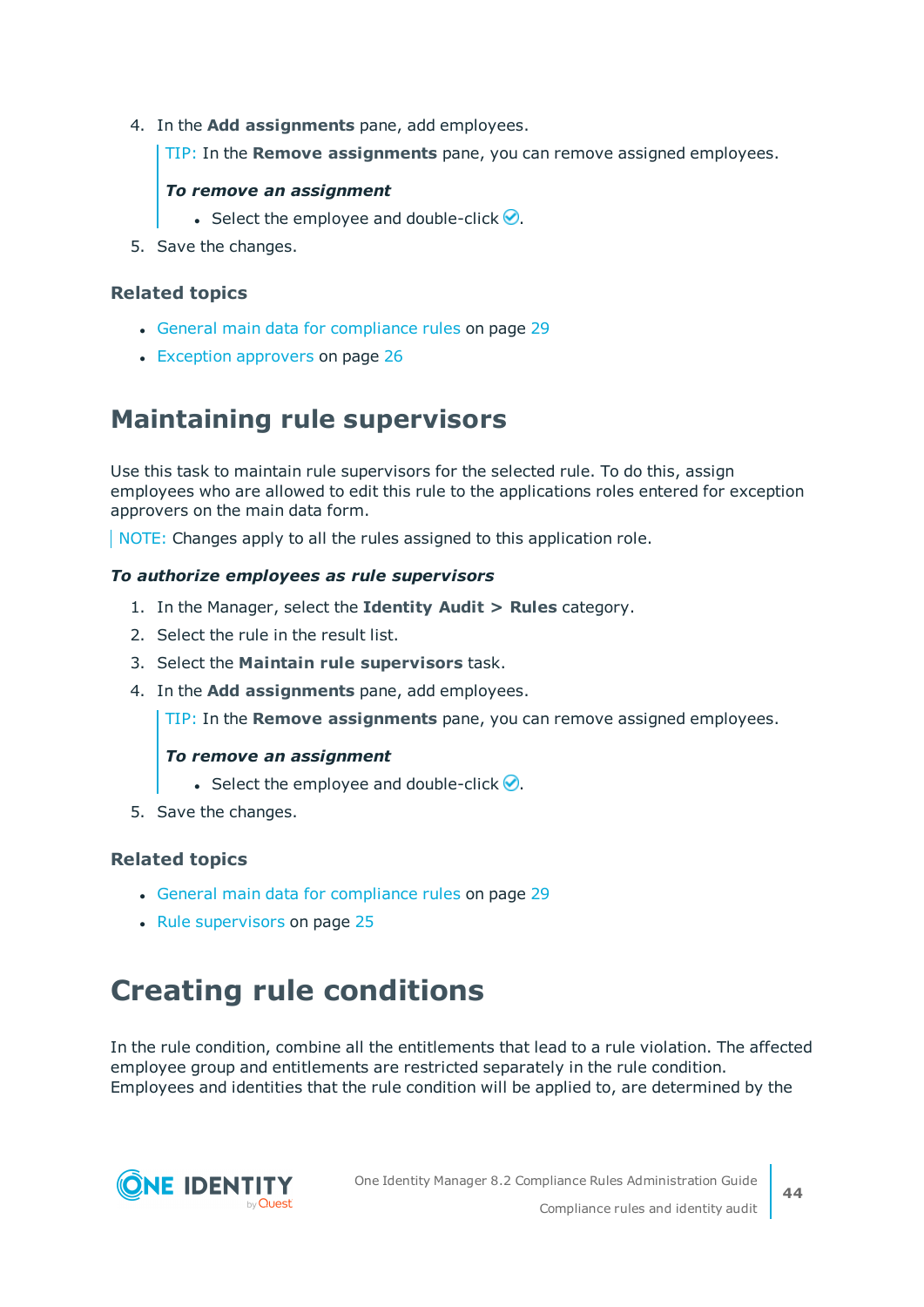employee group. The properties that result in a rule violation for the affected employees, are defined by the affected entitlements. The entitlements are determined through the object relations of the affected employees (PersonHasObject table).

TIP: If the **QER | ComplianceCheck | SimpleMode | NonSimpleAllowed** configuration parameter is set, rule conditions can be created in advanced mode as well as in the simplified definition.

### *To use the simplified definition*

<sup>l</sup> In the rule's general main data, enable the **Rule for cyclical testing and risk assessment in IT Shop** option.

<span id="page-44-0"></span>For more [information,](#page-51-0) see Rule conditions in advanced mode on page 52.

### **Basics for using the Rule Editor**

The Rule Editor is there to help you formulate rule conditions. You can use predefined condition type and operator for this. The complete database query is composed internally. If the **QER | ComplianceCheck | SimpleMode | ShowDescriptions** configuration parameter is set, additional input fields are displayed in the simplified definition, providing a more detailed description of each rule block.

### **Figure 2: Rule Editor for simple definition of rules**

| Condition | This rule will be violated by all employees                                                                                                           |
|-----------|-------------------------------------------------------------------------------------------------------------------------------------------------------|
|           | if one of the employee's identities meets the following conditions:<br>$\div \times \bullet$ The employee has at least one entitlemen $\Vert x \Vert$ |
|           | $\mathbf{R} \times \mathbf{0}$ System role <b>x</b> contains <b>x</b> Puchasing                                                                       |
|           | $\mathbf{X}$ <b>X O</b> System role <b>x</b> contains <b>x</b> Sales                                                                                  |
|           | → X + System role v contains v Finance<br>and the number of entitlements assigned to the employee is equal or higher than 1                           |

The Rule Editor control elements supply operators and properties that you need for formulating partial conditions. You can only select one entry from the drop-down menu. You can select more entries from extended drop-down menus, where the properties are displayed hierarchically and then added to the condition using an "or" operator. You may enter text directly into input fields. Pop-up menus and input fields are shown and hidden dynamically.

A rule condition is made up of several rule blocks. A rule violation is detected when an employee, with properties and assignments, can be matched to all the rule blocks.

There are two types of rule blocks:

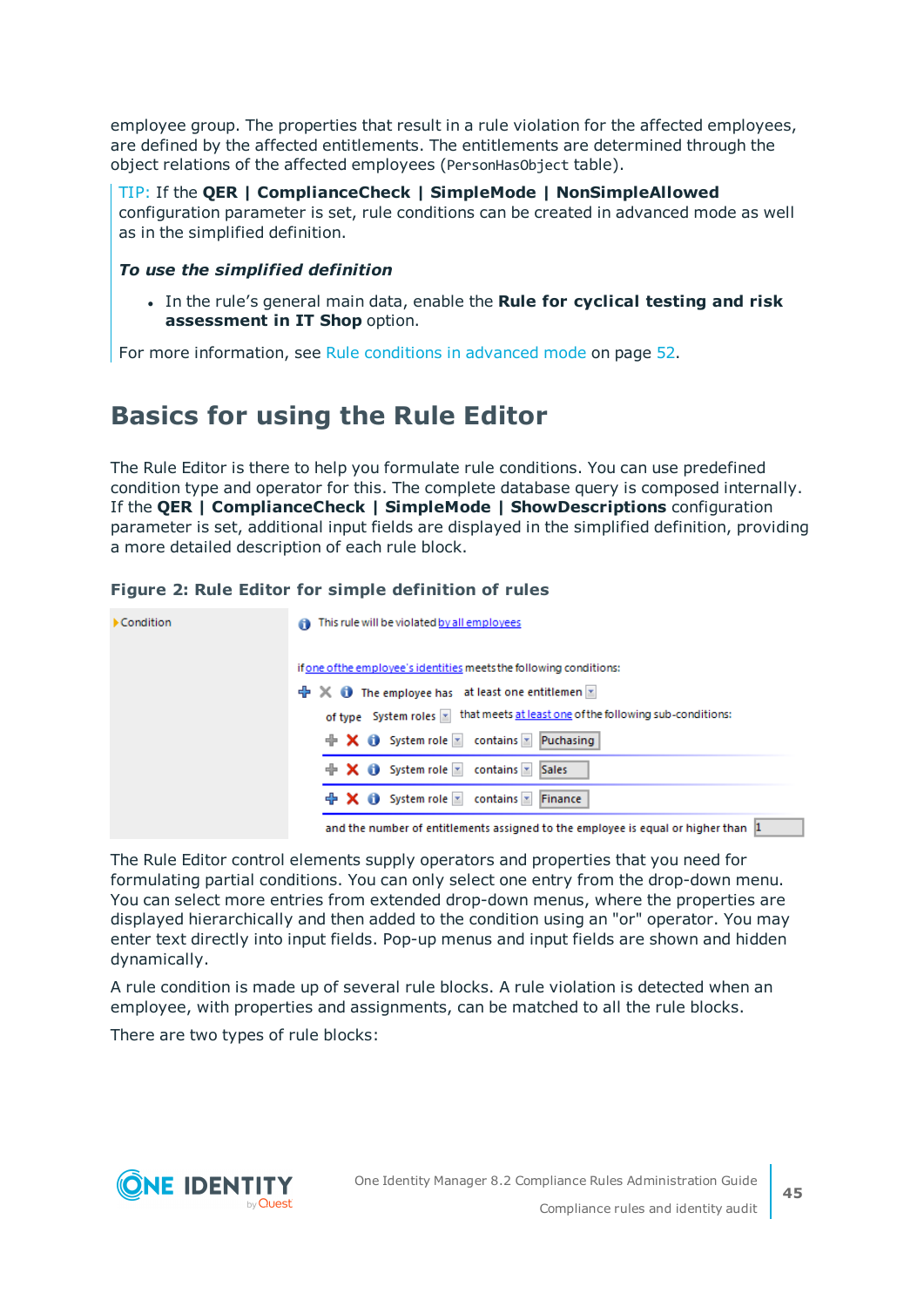• Affected groups of employees

Each rule must obtain exactly one rule block that specifies the employee group that the rule should be applied to. By default, all employees with all identities are taken into account. You can, however, restrict the employee groups more.

• Entitlements affected

You need to define at least one rule block that finds affected entitlements. The properties that result in a rule violation in the employee group affected are defined here. You can check the following entitlements in the rule block: roles, target system groups, system entitlements, system roles, software, resources.

You can add any number of partial conditions within one rule block and link them with each other using the Rule Editor. Use the options **All** and **At least one** to specify whether one or all partial conditions in the block have to be fulfilled.

### **Table 21: Meaning of icons in the Rule Editor**

| <b>Icon Meaning</b> |
|---------------------|
|---------------------|

| ╈            | Add another partial condition or another rule block. A new line is displayed for<br>entering the condition. |
|--------------|-------------------------------------------------------------------------------------------------------------|
| $\mathbf{x}$ | Delete the partial condition or rule block. The line is removed.                                            |
| o            | Opens the preview window. Affected objects are shown.                                                       |
| ĨQ.          | The list of affected objects is shown in the preview window.                                                |

#### *To display a preview of affected objects*

- 1. Click the condition or partial condition Rule Editor in the  $\bullet$ .
- 2. Click **is** in the preview window to display the list of affected objects.

### **Specifying the affected employee group**

Each rule has to contain exactly one rule block which specifies the employee group.

#### **Figure 3: Rule block for the employee group affected**

| Condition | This rule will be violated only by employees that meet all of the following conditions:     |
|-----------|---------------------------------------------------------------------------------------------|
|           | <b>X</b> O Property Manager x is "Bloggs, Jan (JANB)" x                                     |
|           | $\frac{1}{2}$ $\mathsf{X}$ $\mathsf{0}$ Property <b>z</b> External <b>z</b> is off <b>z</b> |
|           |                                                                                             |

if the combination of all the employee's identities meets the following conditions:

Use the following to options to limit the affected employee groups.

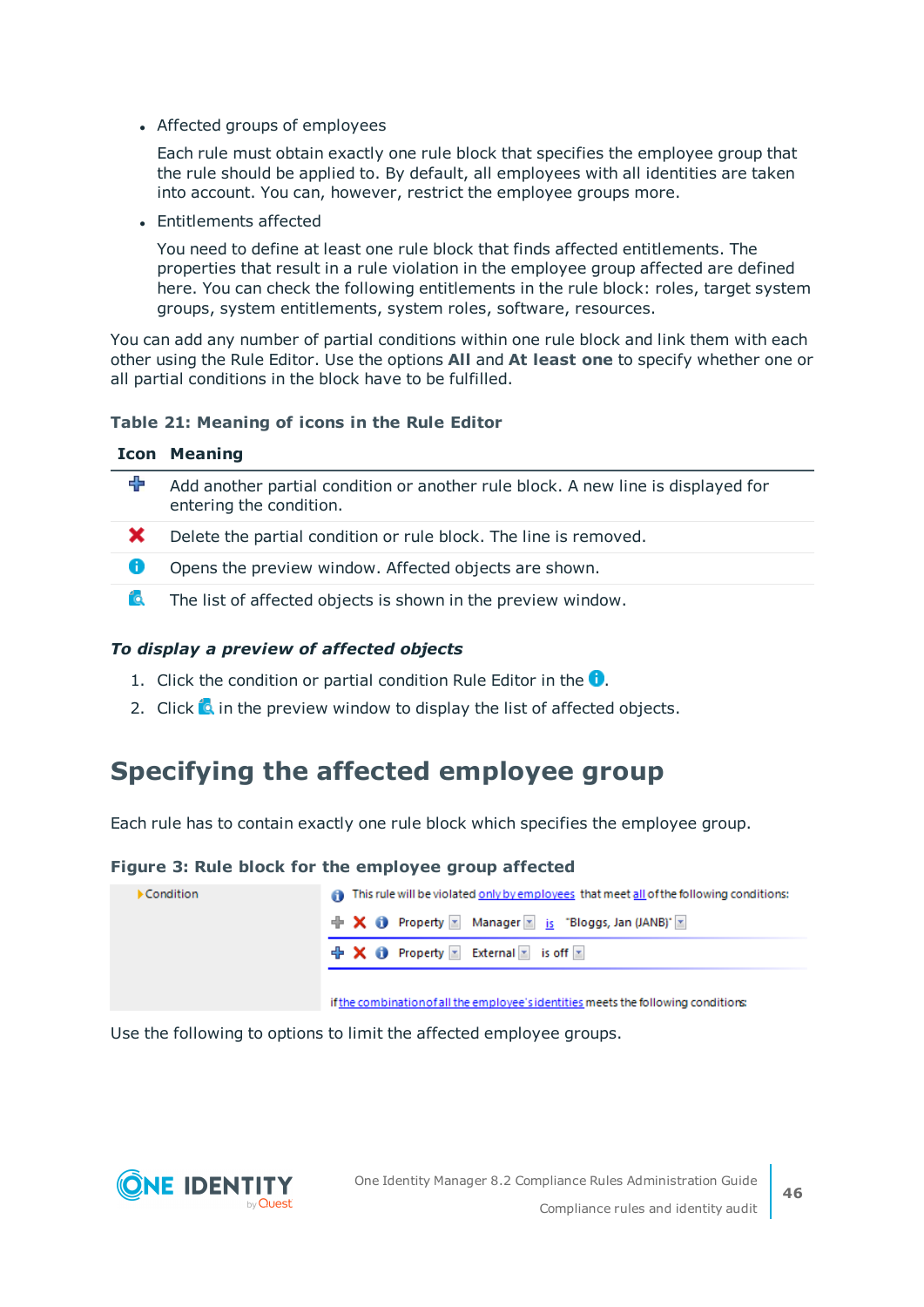• From all employees

All employees are taken into account.

• Only from employees that fulfill all/at least one of the following conditions

You can limit the employee group with a condition, for example, "All employees in group A" or "All external employees". To determine the affected employee group, formulate the appropriate partial conditions.

You can specify a condition type in the first pop-up menu of the partial condition which restricts the affected employee group.

### **Table 22: Permitted condition types in Rule Editor**

| Property                                                  | Properties of the employee The drop-down menu with permitted<br>properties is already restricted to the most important employee<br>properties.                                     |
|-----------------------------------------------------------|------------------------------------------------------------------------------------------------------------------------------------------------------------------------------------|
| For the user<br>account with the<br>target system<br>type | Properties of the employee's user accounts with the selected<br>target system type.                                                                                                |
| <b>SQL Query</b>                                          | Input of a SQL query (WHERE clause). For detailed information<br>about the WHERE clause, see the One Identity Manager User<br>Guide for One Identity Manager Tools User Interface. |

### **Condition Type Meaning**

• A single identity

#### **Table 23: Result of the rule check**

| The rule is<br> | <b>Condition</b>                                                                  |
|-----------------|-----------------------------------------------------------------------------------|
| violated        | The sub-identity or main identity of an employee fulfills the rule<br>condition.  |
| not violated    | The main identity fulfills the rule condition only due to its sub-<br>identities. |

• The combination of all identities

The rule is violated:

- if an employee's sub-identity or main identity fulfills the rule condition - OR -
- . if the main identity fulfills the rule condition only due to its sub-identities.

For detailed information about identities, see the *One Identity Manager Identity Management Base Module Administration Guide*.

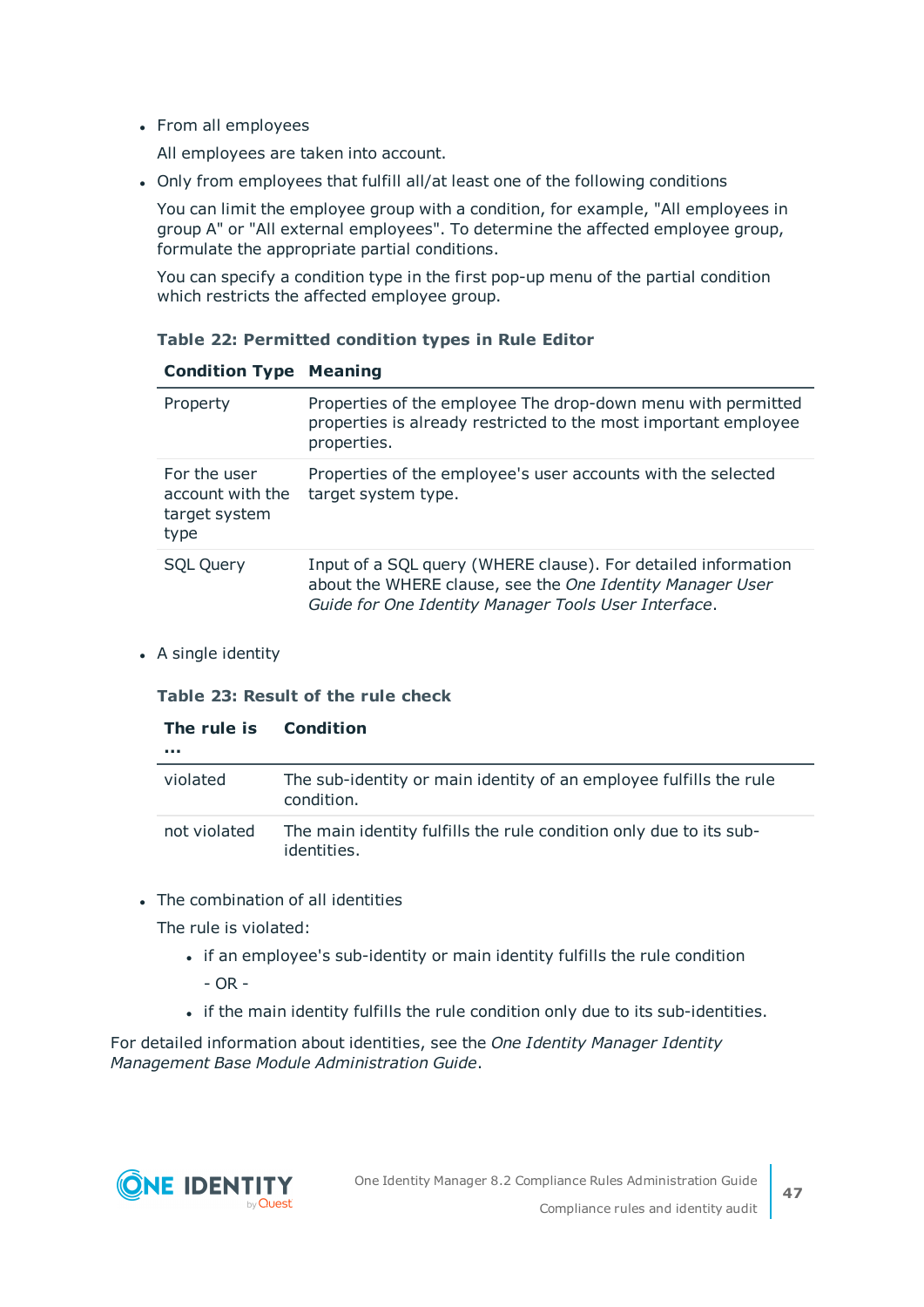• A simple rule [example](#page-49-0) on page 50

### **Specifying affected entitlements**

In order to take entitlements into account in the rule, you must define at least one rule block that determines the affected entitlements for employee groups. Each rule block can contain more than one partial condition. The partial conditions are linked through the options **all** or **at least one**.

### **Figure 4: Rule block for affected entitlements**

| Membership in sales department                                                                               |  |  |  |
|--------------------------------------------------------------------------------------------------------------|--|--|--|
| if one of the employee's identities meets the following conditions:                                          |  |  |  |
| $\mathbf + \mathbf \times \mathbf 0$ The employee has at least one role or organization assignme $\mathbf x$ |  |  |  |
| that meets all of the following sub-conditions:<br>of type $\Box$ Departments $\Box$                         |  |  |  |
| $\frac{1}{2} \mathbb{X}$ O Department $\mathbb{Z}$ equals $\mathbb{Z}$<br>Purchasing                         |  |  |  |
| and the number of entitlements assigned to the employee is equal or higher than $\ket{1}$                    |  |  |  |
| Entitlements for departments finance, purchasing or sales                                                    |  |  |  |
| $\mathbf + \mathbf \times \mathbf 0$ and the employee has at least one entitlemen $\mathbf x$                |  |  |  |
| of type System roles  x  that meets all of the following sub-conditions:                                     |  |  |  |
| contains <b>x</b><br>$\mathbf{R}$ $\mathbf{X}$ $\mathbf{O}$ System role $\mathbf{I}$<br>Finance              |  |  |  |
| $\mathbf + \mathbf \times \mathbf 0$ System role $\mathbf x$<br>contains <b>*</b><br>Purchasing              |  |  |  |
| <b>中 Ⅹ ❶</b> System role <mark>×</mark><br>contains <b>v</b><br>Sales                                        |  |  |  |
| and the number of entitlements assigned to the employee is equal or higher than [2]                          |  |  |  |

Use the following to options to limit the affected entitlements:

• At least one entitlement

Define one entitlement per rule block.

Select the type of entitlement, such as a target system type or the **Resource** type, and define the partial condition (see [Table](#page-48-0) 24 on page 49).

Rules can be created for all the system entitlements displayed in the Unified Namespace. The rule conditions access the Unified Namespace database layers to do this.

• At least one role or organization assignment

For each rule block, define the membership in a hierarchical role (application role, department, location, cost center, business role).

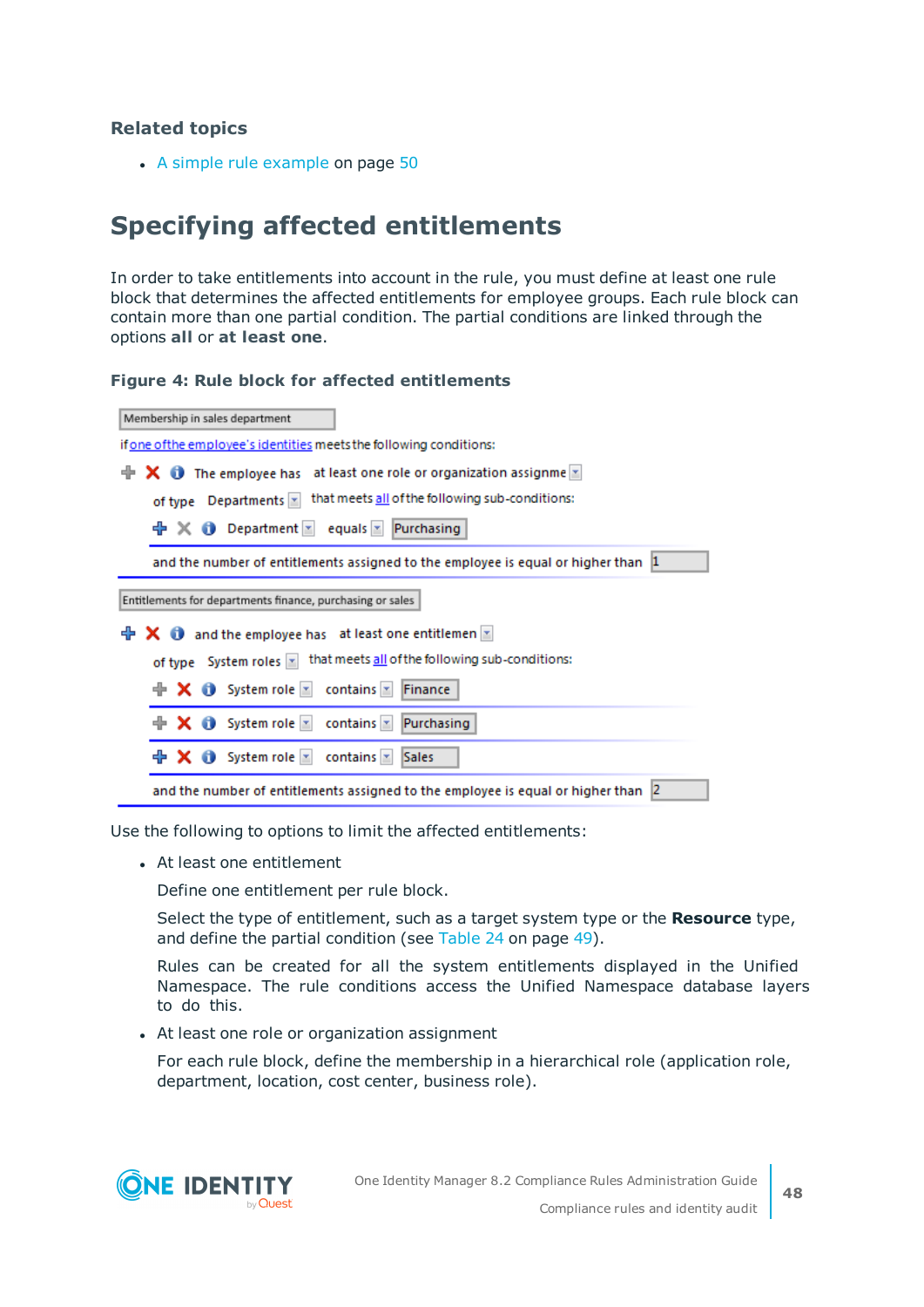Select the type of role, such as **Departments**, and define the partial condition (see [Table](#page-48-0) 24 on page 49).

• At least one function

Enter at least one SAP function to replace the rule.

This option can only be selected if the SAP R/3 Compliance Add-on Module module is installed. For more information, see the *One Identity Manager Administration Guide for the SAP R/3 Compliance Add-on*.

• Number of entitlements

You specify how many entitlements the employee must have to violate the rule.

By default, a rule violation is identified, if one of the employee of the employee group affected, is assigned an object that fulfills the condition of the rule block. You can increase this number. The value **0** is not valid.

| <b>Partial</b><br>condition             | <b>Description</b>                                                                                                                                                                                                                                                 |
|-----------------------------------------|--------------------------------------------------------------------------------------------------------------------------------------------------------------------------------------------------------------------------------------------------------------------|
| Properties                              | Properties of the objects, such as Defined name or Resource type.                                                                                                                                                                                                  |
| Assignment<br>in other<br>objects       | Assignments of the objects to other objects, such as the assignment of a<br>department as the primary department for various employees.                                                                                                                            |
| Memberships                             | Memberships of entitlements in hierarchical roles and IT Shop structures<br>Assignments to employees or workdesks if the System roles permis-<br>sions type has been selected.<br>Assignments of company resources to the roles, such as<br>DepartmentHasADSGroup. |
| Permissions<br>controls                 | Permissions elements defined for the selected target system<br>NOTE: permissions controls are only created for custom target systems.                                                                                                                              |
| Has<br>extended<br>property             | Extended properties assigned to the objects                                                                                                                                                                                                                        |
| Has<br>extended<br>property in<br>group | Extended properties from the selected extended property group that are<br>assigned to the objects                                                                                                                                                                  |
| Has<br>extended<br>property in<br>range | Extended properties assigned to the objects and for which a range of<br>values is defined. The rule verifies the correct value.                                                                                                                                    |
| <b>SQL Query</b>                        | Input of a SQL query (WHERE clause). For detailed information about the<br>WHERE clause, see the One Identity Manager User Guide for One Identity<br>Manager Tools User Interface.                                                                                 |

#### <span id="page-48-0"></span>**Table 24: Defining the partial condition**

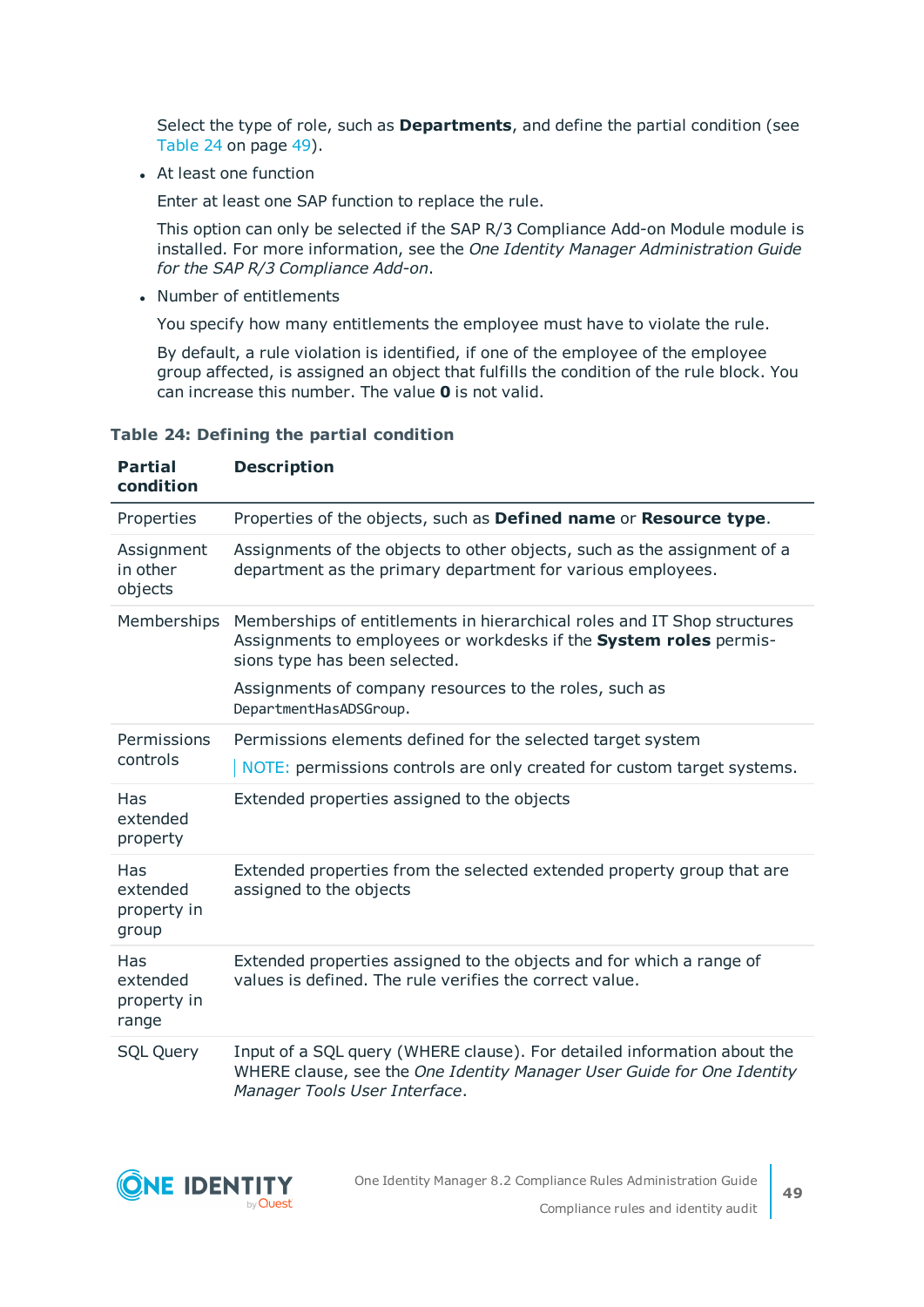• A simple rule [example](#page-49-0) on page 50

# <span id="page-49-0"></span>**A simple rule example**

The following examples show how rules can be created with the help of the Rule Editor and the effects of each option.

### **Example 1**

Employees from department A may not belong to department B at the same time.

Define:

- 1. The option **by all employees** and **the combination of all the employee's identities** in the rule block for the affected employee group.
- 2. Two rule blocks for the affected entitlements with the option **at least one role or organization assignment**.

#### **Figure 5: Rule condition for example 1**

**A** This rule will be violated by all employees

if one of the employee's identities meets the following conditions:



### **Example 2**

Employees from the sales or purchasing department are not permitted to access the Active Directory group "Development". This rule is only checked for enabled employees.

Define:

- 1. The **by all employees**, **all** and **one of the employee's identities** options in the rule block for the affected employee group.
- 2. Two rule blocks for the affected entitlements with the options:

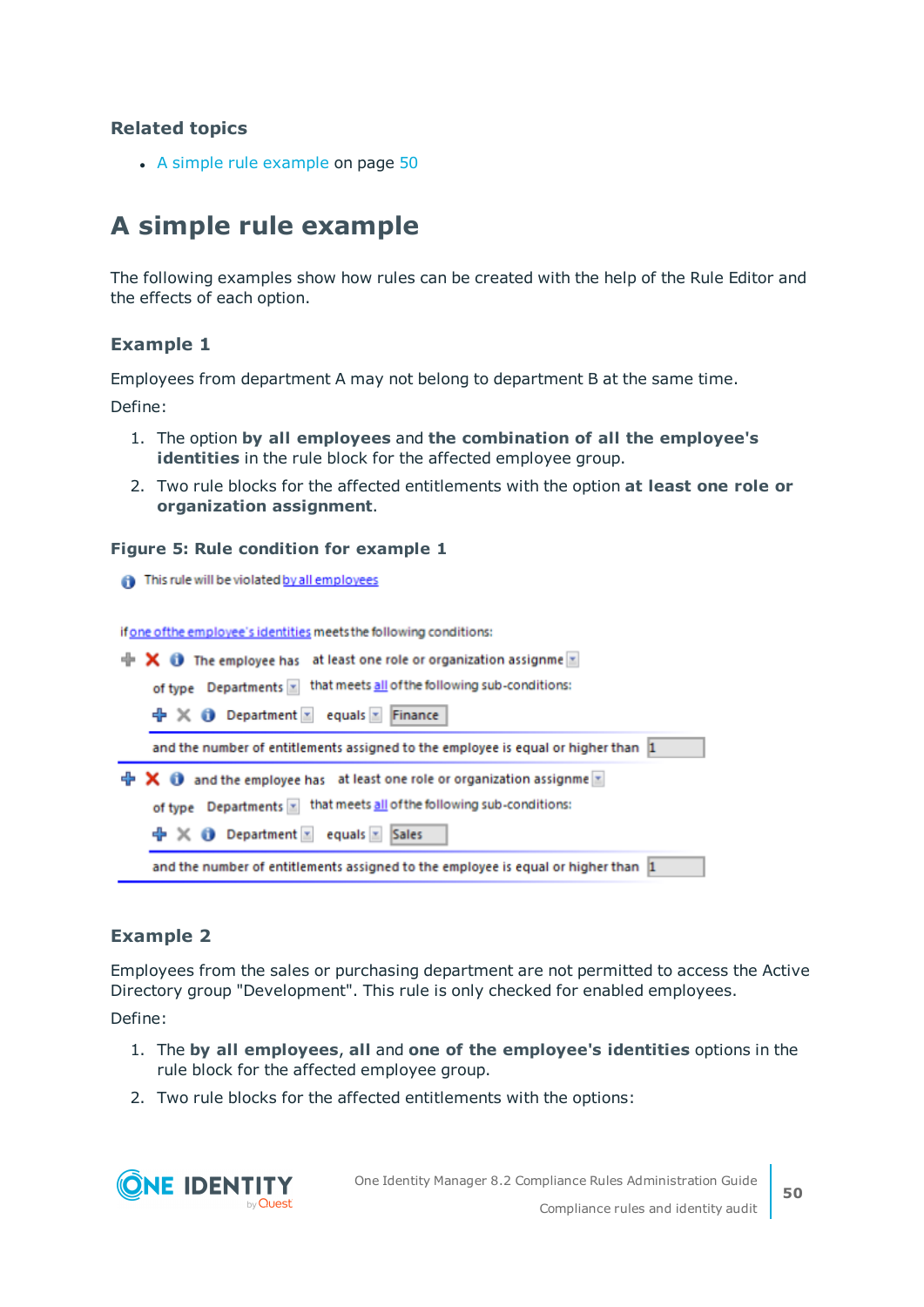- a. **at least one role or organization assignment** and
- b. **at least one entitlement**.

#### **Figure 6: Rule condition for example 2**

This rule will be violated only by employees that meet all of the following conditions:



### **Example 3**

All permitted entitlements are assigned to employees over system roles. One employee can have a maximum of two system roles. If an employee has more than one identity, the rule is also violated if the entitlements of all subidentities together result in a rule violation.

There are three system roles: Pool for finance, Pool for purchasing, Pool for sales

Jenny Basset has two subidentities. The main identity and both subidentities are respectively assigned to a system role.

Jenny Basset (HI): Pool for finance

Jenny Basset (SI1): Pool for purchasing

Jenny Basset (SI2): Pool for sales

Define:

- 1. The options **by all employees** and **the combination of all the employee's identities** in the rule block for the affected employee group.
- 2. One rule block for the affected entitlements with the option **at least one entitlement** of type **System roles** that fulfill **all** the following partial conditions
- 3. A partial condition: **Display name contains** "Pool for"
- 4. The number of entitlements assigned to the employee is larger or equal to **3**.

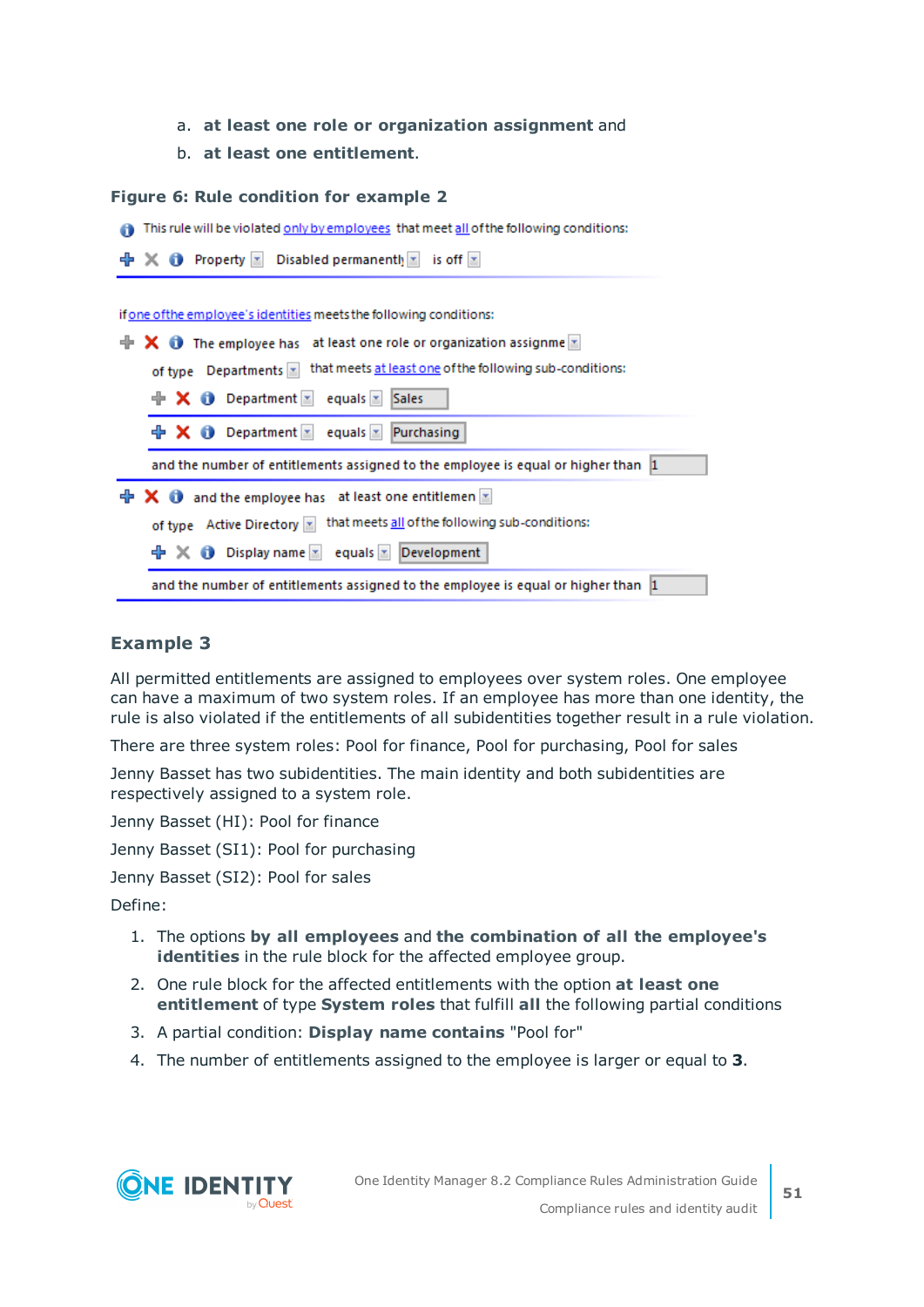Because Jenny Basset's main identity includes all three system roles due to her subidentities, the main identity violates this (and only this) rule.

This rule will be violated by all employees

if the combination of all the employee's identities meets the following conditions:

| $\mathbf{R} \times \mathbf{0}$ The employee has at least one entitlemen                 |
|-----------------------------------------------------------------------------------------|
| of type System roles x that meets all of the following sub-conditions:                  |
| + X O Display name <u>x</u> contains x Set for                                          |
| and the number of entitlements assigned to the employee is equal or higher than $\beta$ |
|                                                                                         |

Rule checking finds the same result if the rule is formulated as follows:

This rule will be violated by all employees

if the combination of all the employee's identities meets the following conditions:

|  | $\mathbf{R} \times \mathbf{0}$ The employee has at least one entitlemen              |                                                                                         |
|--|--------------------------------------------------------------------------------------|-----------------------------------------------------------------------------------------|
|  |                                                                                      | of type System roles x that meets at least one of the following sub-conditions:         |
|  | $\mathbf{X}$ $\mathbf{O}$ Display name $\mathbf{I}$ contains $\mathbf{I}$ Purchasing |                                                                                         |
|  | <b>X</b> O Display name <b>x</b> contains <b>x</b> Sales                             |                                                                                         |
|  | + X + Display name <u>x</u> contains x Finance                                       |                                                                                         |
|  |                                                                                      | and the number of entitlements assigned to the employee is equal or higher than $\beta$ |

### <span id="page-51-0"></span>**Rule conditions in advanced mode**

There are two ways of defining rule conditions, the simple definition and advanced mode. The simple definition is used as default to create rule conditions with the Rule Editor. [For](#page-44-0) more [information,](#page-44-0) see Basics for using the Rule Editor on page 45.

In advanced mode, employee's properties are defined in the rule condition that lead to a rule violation. The assignments are determined directly by the respective base tables, which contain the selected objects (for example, PersonHasSAPGRoup or Person).

#### *To use advanced mode*

1. In the Designer, set the **QER | ComplianceCheck | SimpleMode | NonSimpleAllowed** configuration parameter.

On the main data form for a rule, the options **Rule for cyclical testing and risk assessment in IT Shop** and **Rule only for cyclical testing** are displayed.

2. Set **Rule only for cyclical testing**.

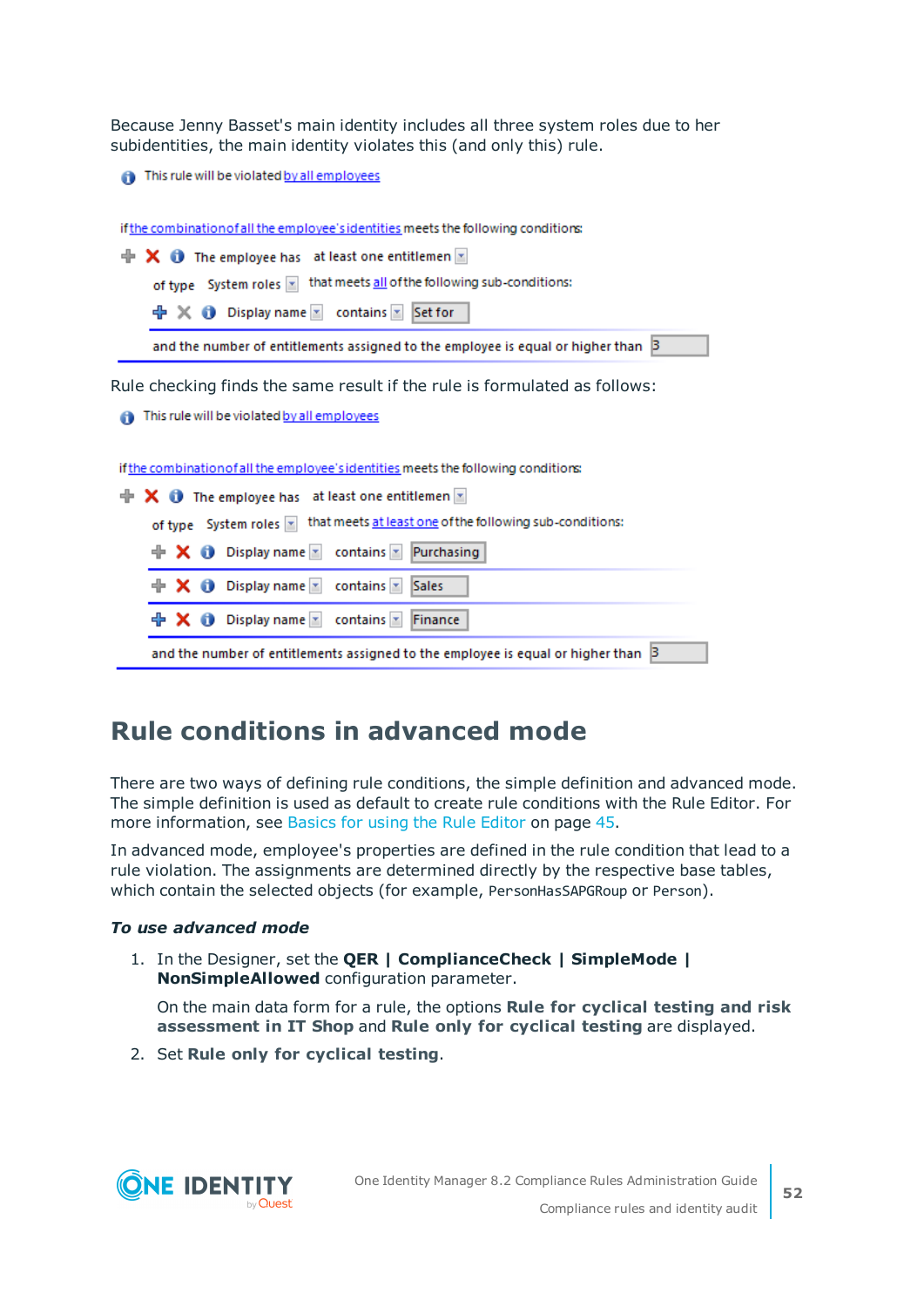3. Confirm the security prompt with **Yes**.

The filter designer is displayed.

### NOTE:

- You cannot return to the simple definition once a rule condition has been entered in advanced mode!
- Rules in advanced mode are not taken into account by rule checks in the IT Shop request approval processes. No IT Shop properties can be defined for these rules. The **IT Shop properties** tab does not appear on the main data form for this rule.

### **Figure 7: Advanced mode condition**

| Rule for cyclical testing and risk assessment in IT Shop                         |              |
|----------------------------------------------------------------------------------|--------------|
| • Rule only for cyclical testing                                                 |              |
| The rule will be broken if an employee matches all of the following conditions:  | m            |
| For the user account in target system typ $x$ Active Directory $x$ in the domain | $H \times 0$ |
| AEDoku-DE $\ x\ $ , the following applies: Any element matches $x$               |              |

Rule conditions in advanced mode are based on the **Employees** base object (Person table). The completed database query is put together internally:

Select Firstname, Lastname from Person where <Rule condition>order by 1,2

NOTE: If you select the **For the account with the target system type** or **For the entitlement with target system type** condition type in the filter designer, only columns that are mapped in Unified Namespace and for which the **Display in the filter designer** column property is enabled can be selected.

For detailed information about using the filter designer, see the *One Identity Manager User Guide for One Identity Manager Tools User Interface*.

| <b>Condition Type</b>                              | <b>Meaning</b>                                                                                                                                  |
|----------------------------------------------------|-------------------------------------------------------------------------------------------------------------------------------------------------|
| Property                                           | Employee object properties. The drop-down menu with permitted<br>properties is already restricted to the most important employee<br>properties. |
| For the account with<br>the target system<br>type  | Employee's user account. Valid user account properties depend on<br>which target system is selected.                                            |
| For entitlements<br>with the target<br>system type | Employee target system group. Valid group properties depend on<br>which target system is selected.                                              |
| <b>SQL Query</b>                                   | Free choice of SQL query (WHERE clause). To use the WHERE<br>clause wizard, click ₹.                                                            |

### **Table 25: Permitted condition types**

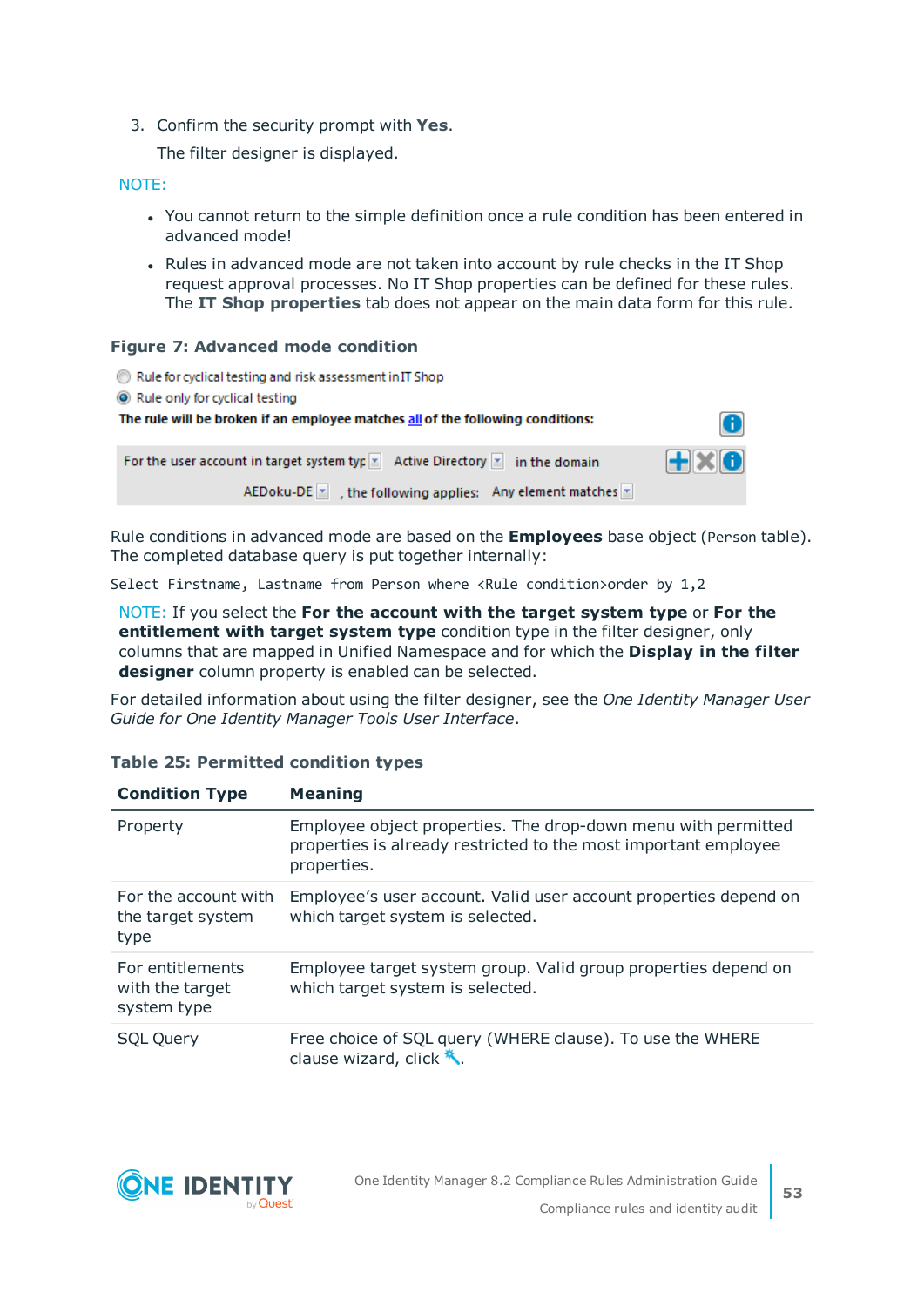### <span id="page-53-0"></span>**Rule condition as SQL query**

You can formulate rule conditions directly in advanced mode as a SQL query.

### *To formulate a rule condition directly as a SQL query*

- 1. In the Designer, set the **QER | ComplianceCheck | PlainSQL** configuration parameter.
- 2. Select **Rule only for cyclical testing**.
- 3. Select the **Enable SQL definition** task for the working copy.

NOTE: Rule conditions can only be formulated through a SQL query if the **QER | ComplianceCheck | SimpleMode** configuration parameter is not set and the **QER | ComplianceCheck | PlainSQL** configuration parameter is set.

### **Figure 8: Direct SQL query input**

```
Rule for cyclical testing and risk assessment in IT Shop
```
Rule only for cyclical testing

```
(IsExternal = 1) and
                                                                                     \blacktriangle(UID Person in
                                                                                     \equiv(select UID Person from UNSAccount join UNSAccountInUNSGroup
on UNSAccount. UID UNSAccount = UNSAccountInUNSGroup. UID UNSAccount
where (UNSAccount.UID UNSRoot = N'994a68a5-b8cb-45bf-9285-22076bf385c9') and
SQL 4m
                                                                                   ▶ 回
```
# **Deleting compliance rules**

NOTE: All the information about a rule condition and rule violations is irrevocably deleted when the rule is deleted! The data cannot be retrieved at a later date.

Therefore, we advise you to write a report about the rule and its current violations before you delete it, if you want to retain the information (for example, audit security).

You can delete a rule if there are no rule violations attached to it.

### *To delete a rule*

- 1. In the Manager, select the **Identity Audit > Rules** category.
- 2. Select the rule to delete in the result list.
- 3. Select the **Disable rule** task.

Existing rule violations are removed by the DBQueue Processor.

4. Click  $\frac{1}{2}$  in the toolbar.

The rule, the associated rule violation object and the working copy are all deleted.

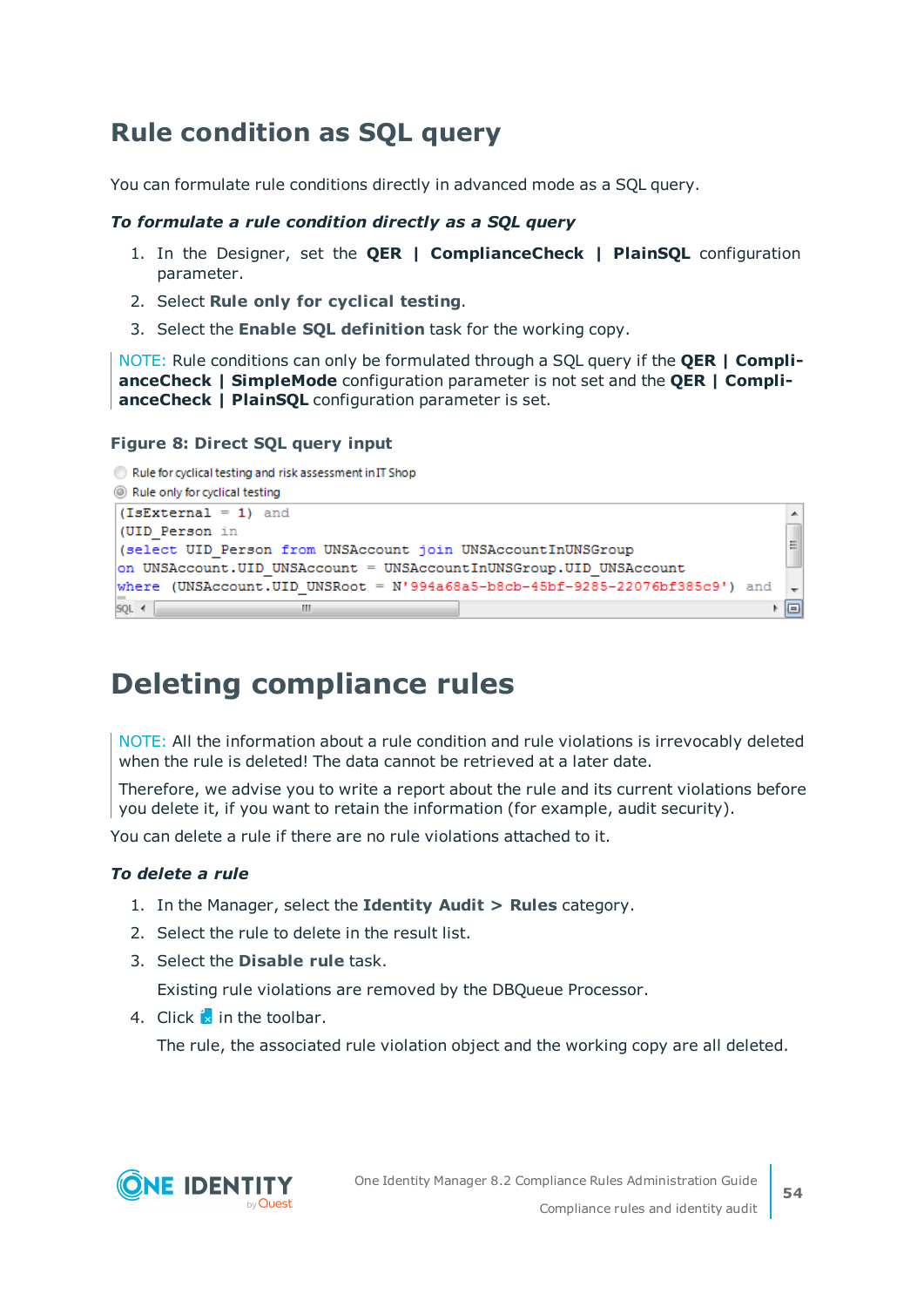# **rule check**

To test a rule, processing tasks are created for the DBQueue Processor. For each rule, the DBQueue Processor determines which employees have violated that rule. Follow-up tasks assign the associated rule violation object to employees that have violated a rule. The specified rule approvers can test rule violations and if necessary grant exception approval.

By default, permissions that an employee receives because they can use an administrative user account with shared identity are included in the rule check.

### *To exclude administrative user accounts with shared identity from rule checking*

<sup>l</sup> In the Designer, disable the **QER | ComplianceCheck | IncludeTSBPersonUsesAccount** configuration parameter.

Object relations from the TSBPersonUsesAccount table are ignored when calculating entries for the PersonHasObject table.

# <span id="page-54-0"></span>**Checking compliance rules**

You can start rule checking in different ways to find the current rule violations in the One Identity Manager database.

- Scheduled rule checking
- Automatic rule checking after modifications
- Ad-hoc rule checking

Only operational rules are checked during rule checking. Disabled rule are not tested. If a rule is violated, the effected employees are assigned the corresponding object for rule violations. You can check all the rules again for these employees. For more [information,](#page-57-0) see Rule check [analysis](#page-57-0) on page 58.

In addition to locating existing rule violations, One Identity Manager can also identify potential violations of IT Shop requests and business roles. For more [information,](#page-65-0) see [Determining](#page-65-0) potential rule violations on page 66.

### **Scheduled rule checking**

The **Compliance rule check** schedule, is supplied with the One Identity Manager default installation to run a complete check of all rules. This schedule generates processing tasks at regular intervals for the DBQueue Processor.

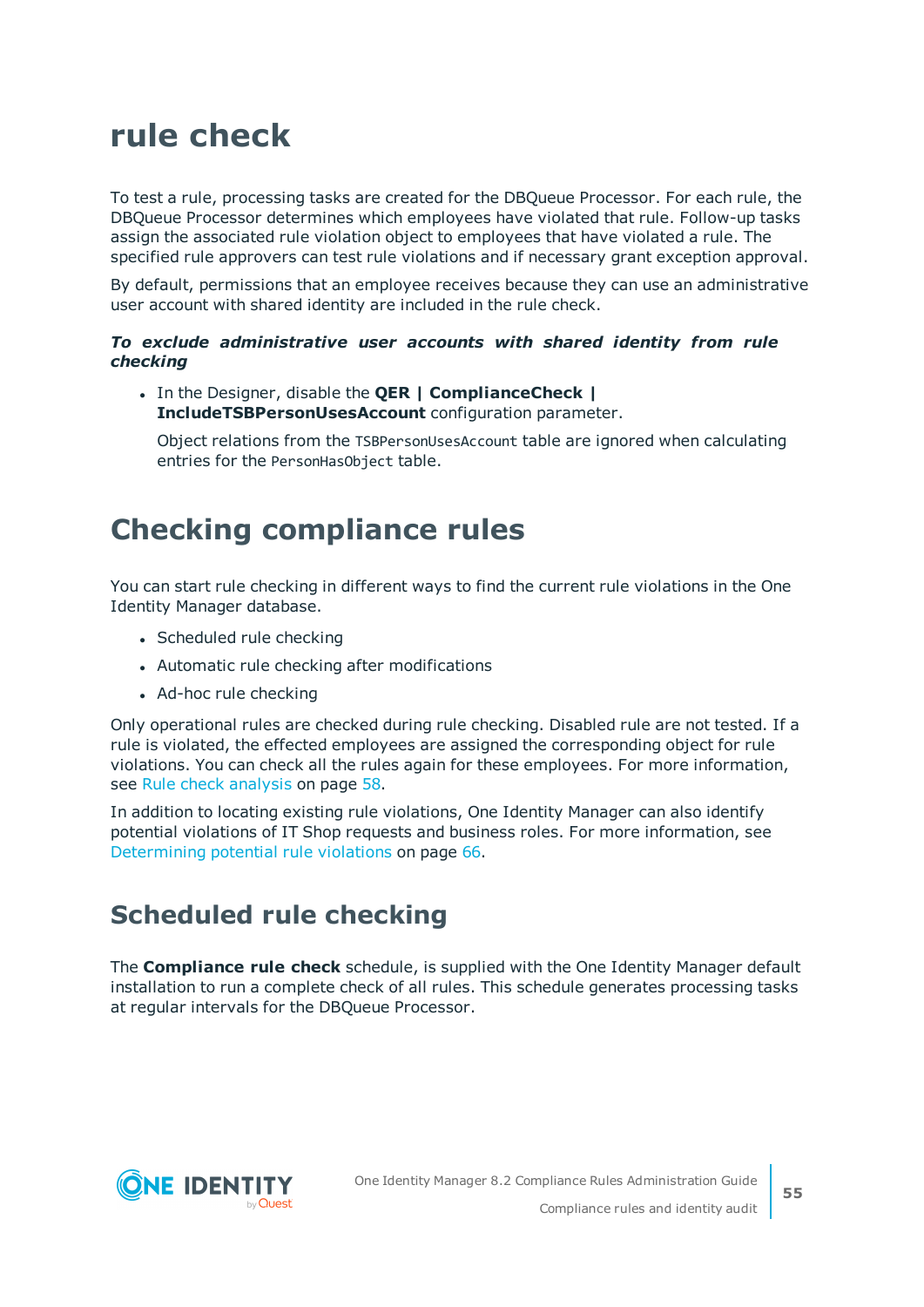### **Prerequisites**

- The rule is enabled.
- The schedule stored with the rule is enabled.

### **Detailed information about this topic**

- [Schedules](#page-12-0) for checking rules on page 13
- Enabling and disabling [compliance](#page-41-0) rules on page 42

### **Rule checking rule modifications**

A processing task for rule checking is generated the moment an active rule is modified or deleted. All employees are checked to see if they fulfill the affected rule.

When specific changes are made to entitlements, you can immediately queue or schedule the calculation tasks to check the rules. Specify the desired behavior in the **QER | ComplianceCheck | CalculateImmediately** configuration parameter. If the parameter is set, the processing task for recalculating rule violation for an employee are immediately queued. If the parameter is not set, the calculation task is started the next time the schedule is planned to run.

### *To trigger rule checks immediate after relevant changes have been made*

<sup>l</sup> In the Designer, set the **QER | ComplianceCheck | CalculateImmediately** configuration parameter.

The processing task for recalculating rule violations for an employee is immediately started when relevant changes occur.

NOTE: This configuration parameter only applies if data changes are relevant. These include:

- Changes to employee main data
- Changes to employee assignments (for example, the PersonHasQERResource table)
- Changes to employees' role memberships
- Changes to membership in system entitlements (for example, the ADSAccountInADSGroup table)
- Changes to SAP function matches (the SAPUserInSAPFunction table)

# **Ad-hoc rule checking**

There are several tasks available for a rule that immediately perform a rule check.

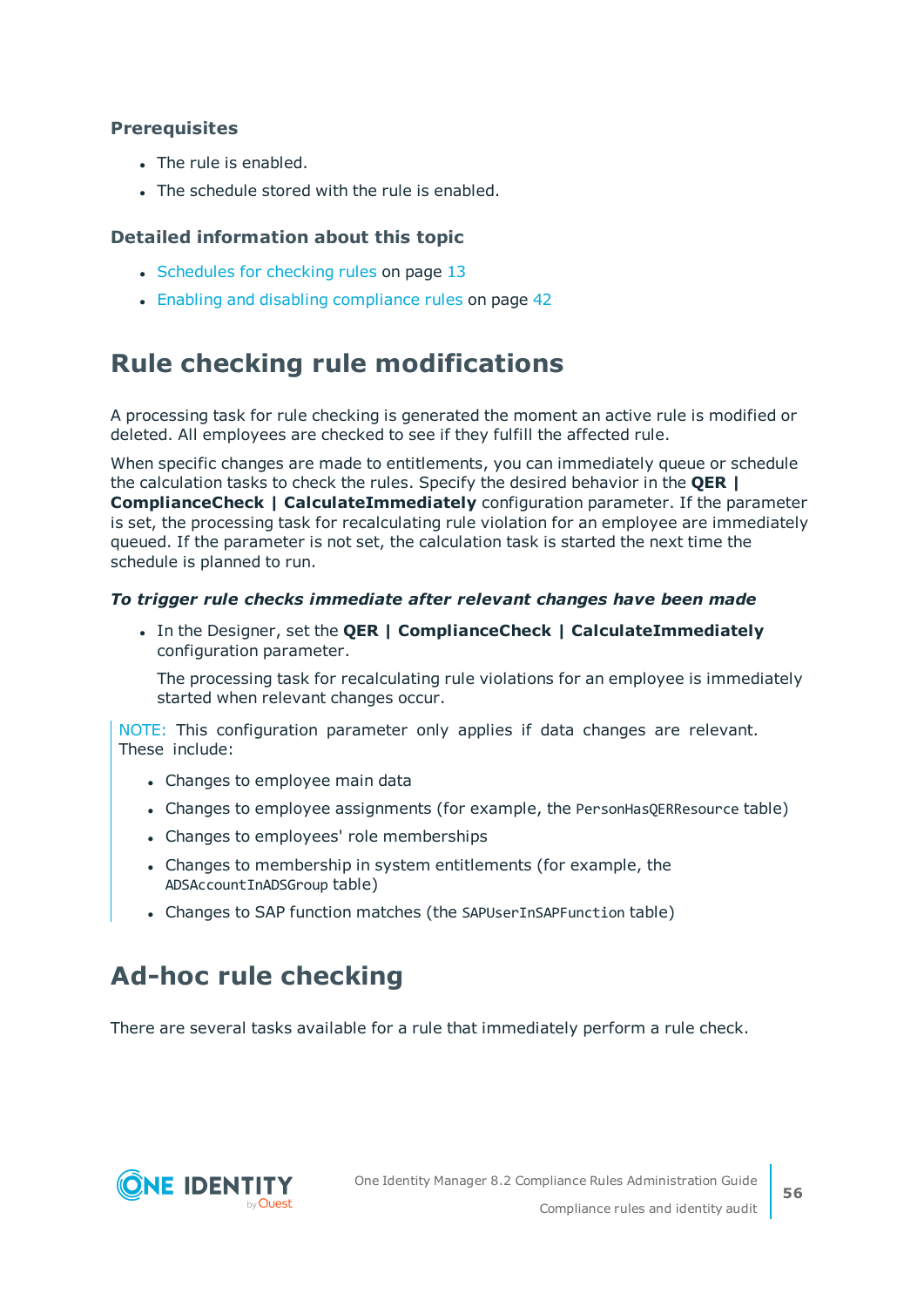| <b>Task</b>                     | <b>Description</b>                                                      |
|---------------------------------|-------------------------------------------------------------------------|
| Recalculate rule                | All employees are checked to see if they comply to the<br>current rule. |
| Recalculate for current<br>user | All employees are checked to see if they comply to all rules.           |
| Recalculate all                 | All employees are checked to see if they comply to all rules.           |

### **Table 26: Additional tasks for rules**

### **Speeding up rule checking**

Scheduled rule checking can take a long time under certain circumstances. This may be the case, for example, if many rules exist in which the employee group affected is not limited ("This rule is broken by all workers"). One Identity Manager supplies two consistency checks for optimizing performance of the calculation of affected employee groups. This reduces the amount of data in the auxiliary tables.

To optimize rule checking, start these consistency checks and repair the rules which are found.

### *To run a consistency check*

- 1. In the Manager, select the **Database > Check data consistency** menu item.
- 2. Click  $\bullet$  in the Consistency Editor's toolbar.
- 3. Click  $\triangle$  in the "Test options" dialog toolbar.
- 4. Set the **Content > Compliance > ComplianceRule change IsPersonStoreInverted to 1** and **Content > Compliance > ComplianceRule change IsPersonStoreInverted to 0** checks.
- 5. Click **OK**.
- 6. Run the consistency check for the **Database** object.
- 7. Verify the analysis results.
	- TIP: For details about an error message
		- 1. Select the error message.
		- 2. Click  $\mathbf{\Omega}$  in the toolbar.
- 8. To optimize the rule condition for an affected rule
	- a. Select the error message.
	- b. Click on **Repair** both for the original rule and the working copy.

For more information about consistency checking, see the *One Identity Manager Operational Guide*.

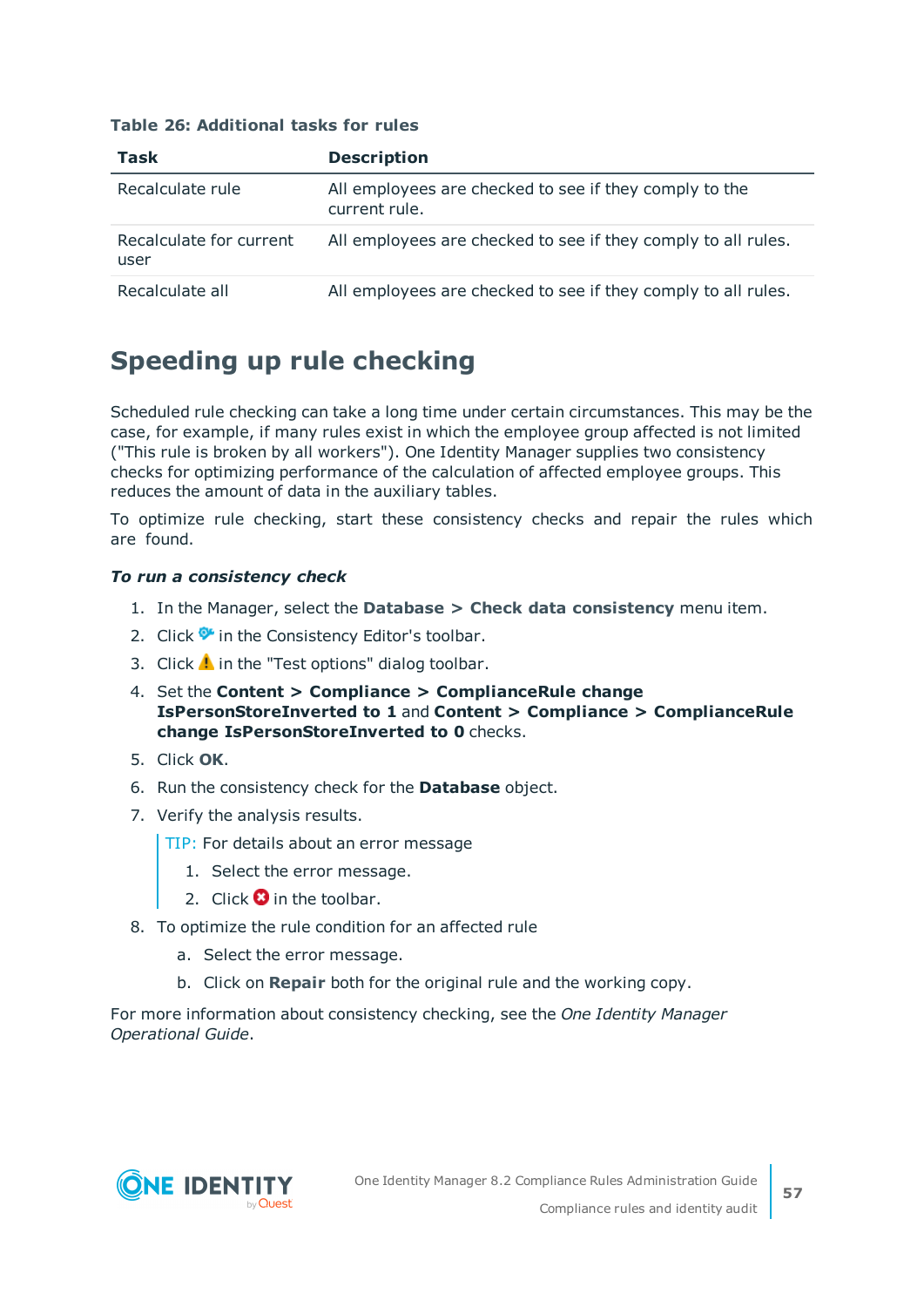• Creating working copies for [compliance](#page-41-1) rules on page 42

# <span id="page-57-0"></span>**Rule check analysis**

Each rule references its own object for rule violations (NonCompliance table). Employees who violate rules are assigned to this objects (PersonInNonCompliance table). There are two forms available for rule checking that are supposed to answer the following questions:

- Which employees violate a specific rule?
- Which rules are violated by a specific employee?

### <span id="page-57-2"></span>**Which employees violate a specific rule?**

### *To display employees that violate a rule*

- 1. In the Manager, select the **Identity Audit > Rule violations** category.
- 2. Select a rule violation in the result list.
- 3. Select the **Show rule violations** task.

This displays all employees assigned to the rule violation.

#### **Table 27: Meaning of rule evaluation icons**

| <b>Icon Meaning</b>                                                |
|--------------------------------------------------------------------|
| Employees pending a rule violation decision.                       |
| Employees granted exception approval for their rule violation.     |
| Employees not granted exception approval for their rule violation. |
|                                                                    |

### <span id="page-57-1"></span>**Which rules are violated by a specific employee?**

### *To view which rules the employee violates*

- 1. In the Manager, select the **Employees > Employees** category.
- 2. Select an employee in the result list.
- 3. Select the **Rule evaluation** report.

This not only shows the rule that the employee has violated with or without exception, but also those with no violations.

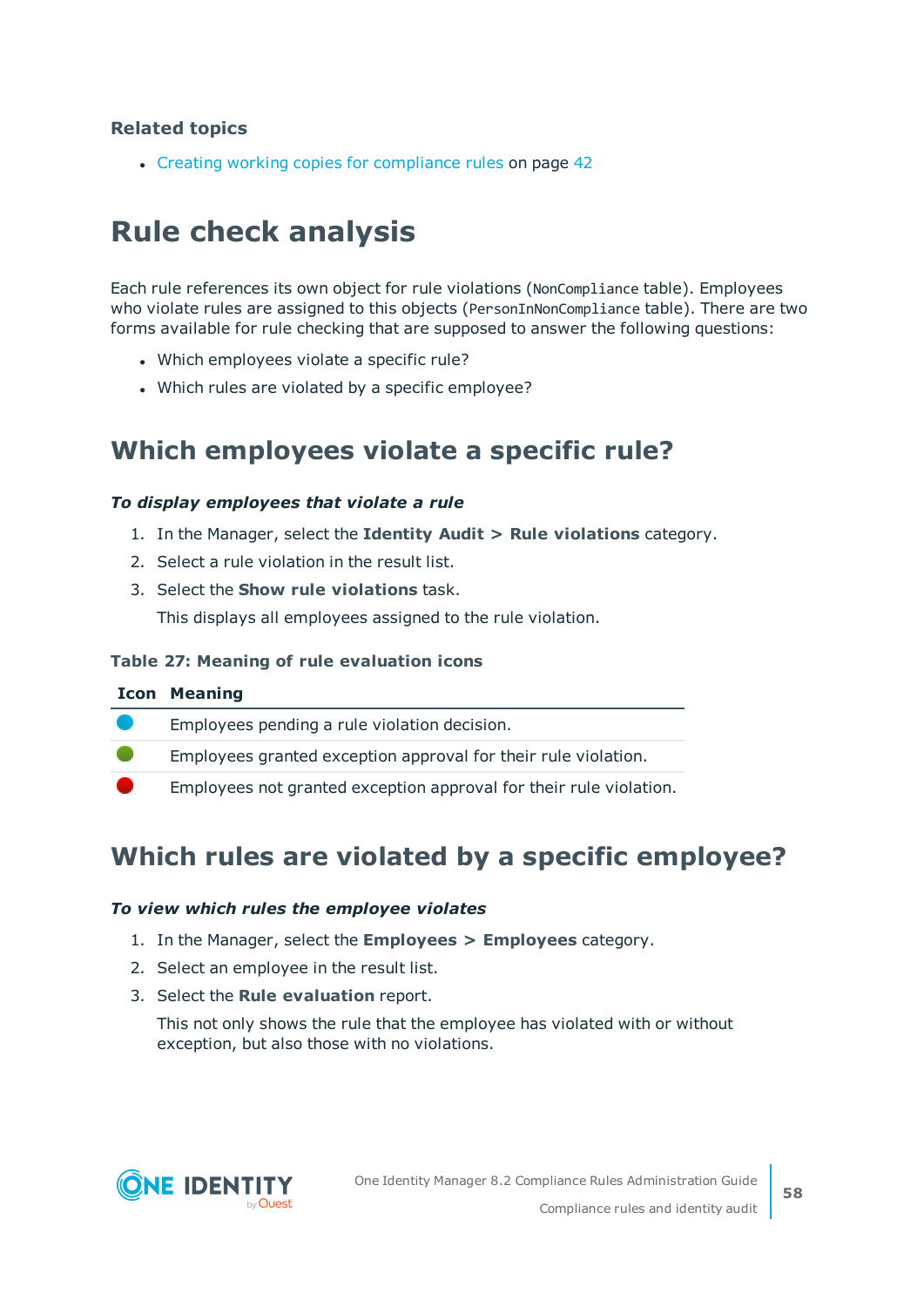### **Table 28: Meaning of icons in employee rule analysis**

|   | <b>Icon Meaning</b>                                                                      |
|---|------------------------------------------------------------------------------------------|
|   | The rule is not violated.                                                                |
| œ | The rule is violated. No exception approval has been granted for this rule<br>exception. |
|   | The rule is violated. No exception approval has been granted for this rule<br>exception. |

## **Reports about rule violations**

One Identity Manager makes various reports available containing information about the selected base object and its relations to other One Identity Manager database objects. You can generate the following reports for all active rules, rule groups, and compliance frameworks.

NOTE: Other sections may be available depending on the which modules are installed.

| <b>Report</b>                                    | <b>Description</b>                                                                                                                                                                                                 |
|--------------------------------------------------|--------------------------------------------------------------------------------------------------------------------------------------------------------------------------------------------------------------------|
| Overview of<br>all<br>assignments<br>(of a rule) | This report shows all employees that violate the selected rule. The report<br>shows which roles of a role class the employee belongs to. Employees that<br>are not members of any role are not taken into account. |
| Rule<br>violations<br>overview                   | This report groups together all rule violations for the selected rule. All<br>employees are listed that have objects that violation the rule. The result<br>list is grouped by:                                    |
| (of a rule)                                      | • Employees pending a rule violation decision.                                                                                                                                                                     |
|                                                  | • Employees without exception approval.                                                                                                                                                                            |
|                                                  | • Employees with exception approval.                                                                                                                                                                               |
| Show<br>historical<br>rule<br>violations         | This report groups together all historical rule violations for the selected<br>rule. All employees are listed that violate the rule as well as the time<br>period covering the rule violation.                     |
| (of a rule)                                      |                                                                                                                                                                                                                    |
| Rule<br>violations<br>overview                   | This report groups together all rule violations for the selected rule group.<br>All rule violations are listed. The number of granted, denied, and not yet<br>processed rule violations are given in addition.     |
| (of a rule<br>group)                             |                                                                                                                                                                                                                    |

### **Table 29: Reports about rule violations**

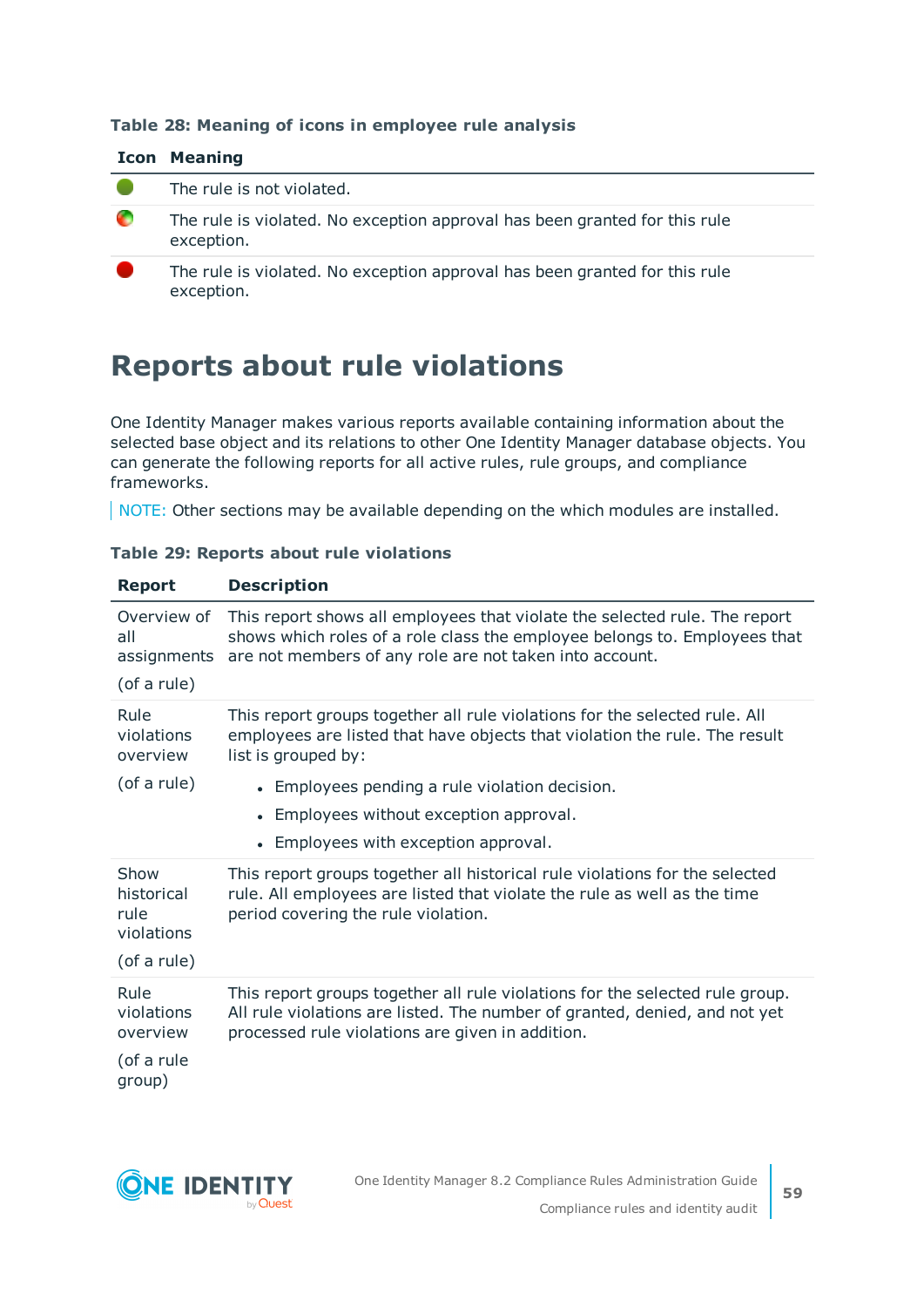| <b>Report</b>                          | <b>Description</b>                                                                                                                                                                                                                     |
|----------------------------------------|----------------------------------------------------------------------------------------------------------------------------------------------------------------------------------------------------------------------------------------|
| Rule<br>violations<br>overview         | This report groups together all rule violations for the selected compliance<br>framework. All rule violations are listed. The number of granted, denied,<br>and not yet processed rule violations are given in addition.               |
| (of a<br>compliance<br>framework)      |                                                                                                                                                                                                                                        |
| Detailed list<br>of rule<br>violations | This report groups together all rule violations for the selected compliance<br>framework. All rule violations are listed. For each rule, the employee that<br>violated the rule, the date and the reason for the approval decision are |
| (of a<br>compliance<br>framework)      | given.                                                                                                                                                                                                                                 |

• Overview of all [assignments](#page-59-0) on page 60

### <span id="page-59-0"></span>**Overview of all assignments**

The **Overview of all assignments** report is displayed for some objects, such as authorizations, compliance rules, or roles. The report finds all the roles, for example, departments, cost centers, locations, business roles, and IT Shop structures in which there are employees who own the selected base object. In this case, direct as well as indirect base object assignments are included.

### **Examples:**

- If the report is created for a resource, all roles are determined in which there are employees with this resource.
- If the report is created for a group or another system entitlement, all roles are determined in which there are employees with this group or system entitlement.
- If the report is created for a compliance rule, all roles are determined in which there are employees who violate this compliance rule.
- If the report is created for a department, all roles are determined in which employees of the selected department are also members.
- If the report is created for a business role, all roles are determined in which employees of the selected business role are also members.

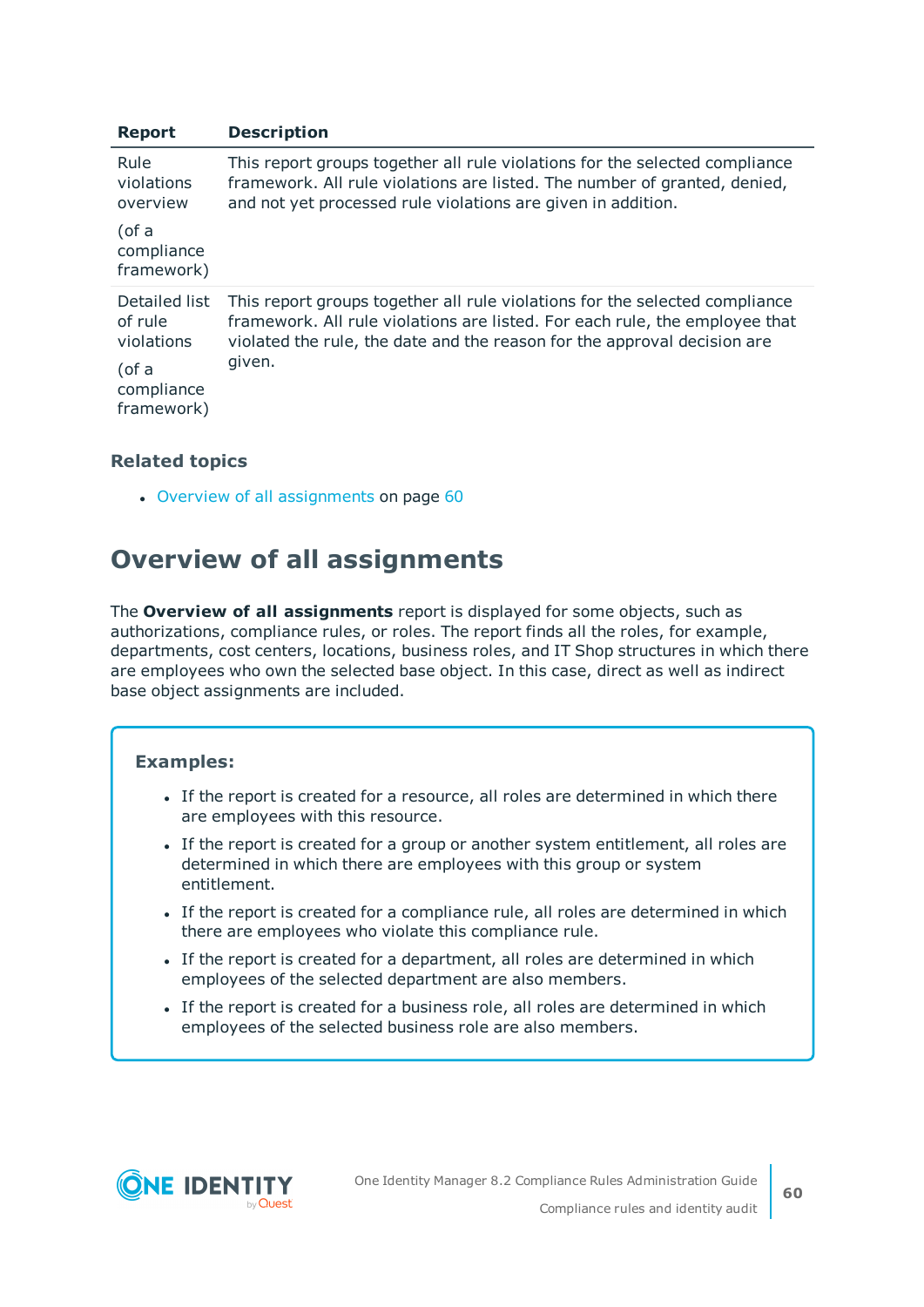### *To display detailed information about assignments*

- To display the report, select the base object from the navigation or the result list and select the **Overview of all assignments** report.
- If Click the  $\frac{10}{15}$  Used by button in the report toolbar to select the role class for which you want to determine whether roles exist that contain employees with the selected base object.

All the roles of the selected role class are shown. The color coding of elements identifies the role in which there are employees with the selected base object. The meaning of the report control elements is explained in a separate legend. To access the legend, click the  $\bullet$  icon in the report's toolbar.

- Double-click a control to show all child roles belonging to the selected role.
- By clicking the  $\vee$  button in a role's control, you display all employees in the role with the base object.
- Use the small arrow next to  $\vee$  to start a wizard that allows you to bookmark this list of employees for tracking. This creates a new business role to which the employees are assigned.

### **Figure 9: Toolbar of the Overview of all assignments report.**



### **Table 30: Meaning of icons in the report toolbar**

| <b>Icon</b> | <b>Meaning</b>                                                  |
|-------------|-----------------------------------------------------------------|
|             | Show the legend with the meaning of the report control elements |
| 昌           | Saves the current report view as a graphic.                     |
| 뭠           | Selects the role class used to generate the report.             |
|             | Displays all roles or only the affected roles.                  |

# **Granting exception approval**

Assignments that violate rules can be approved in hindsight. To do this, specially authorized employees can grant exception approval.

### **Prerequisites**

- <sup>l</sup> The **Exception approval allowed** option is set for the rule.
- The rule is assigned an application role for exception approvers.
- Employees are assigned to this application role.

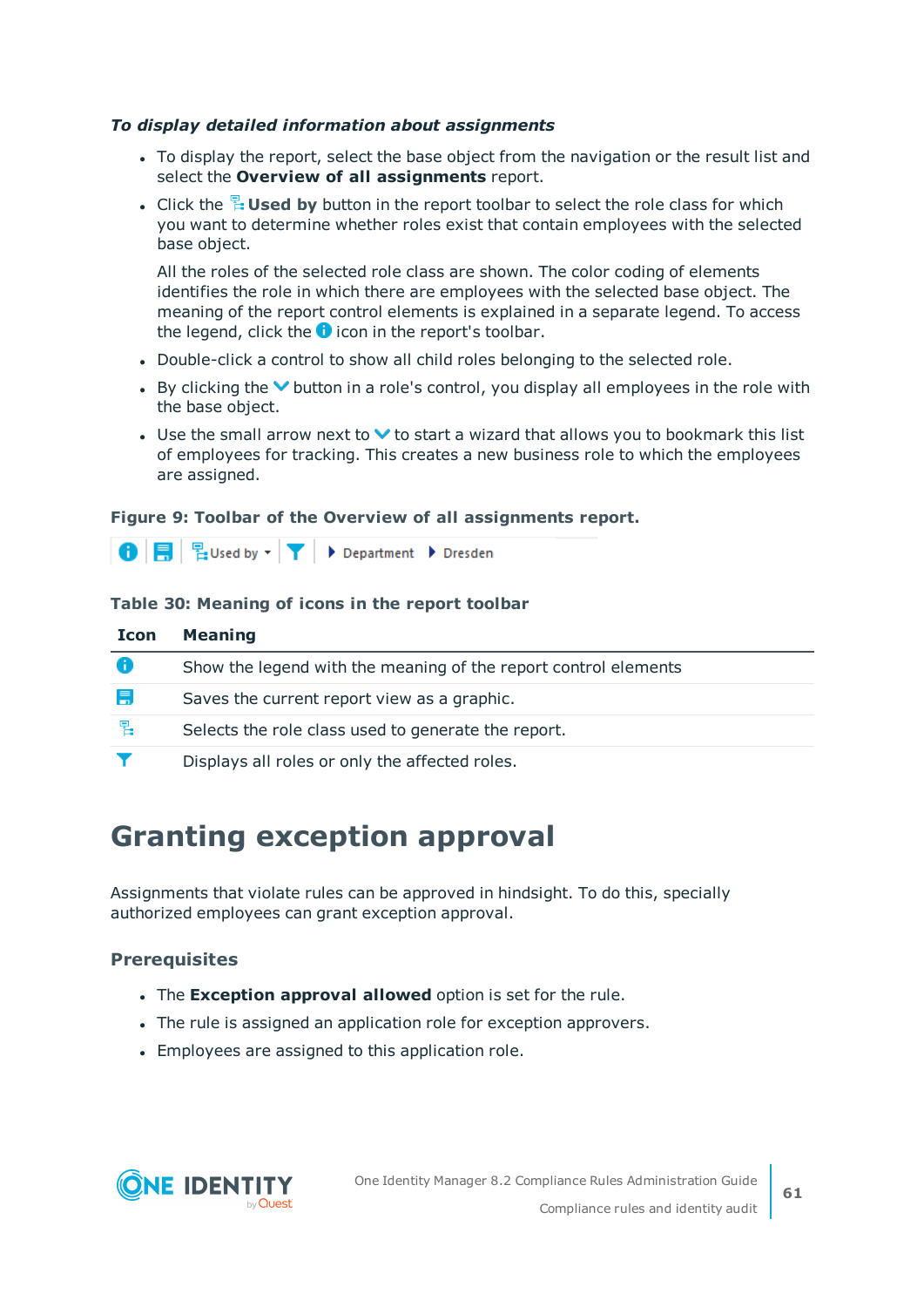NOTE: If the **Exception approval allowed** option is not set, unedited rule violations for this rule are automatically denied. Existing exception approvals are withdrawn.

You must also decide whether exception approvers are allowed to approve their own rule violations. By default, an employee who violates a rule is determined to be the exception approver for this rule if they are a member of the **Exception approvers** application role for the rule. This means they can approve their own rule violations.

#### *To prevent an employee from granting themselves exception approval*

<sup>l</sup> In the Designer, disable the **QER | ComplianceCheck | DisableSelfExceptionGranting** configuration parameter.

Employees that violate a rule, are not determined to be exception approvers for this rule violation. Neither the rule violator's main identity nor its subidentities can grant exception approval.

### **Detailed information about this topic**

- General main data for [compliance](#page-28-0) rules on page 29
- <sup>l</sup> *One Identity Manager Web Designer Web Portal User Guide*

### **Exception approval over a limited period**

Exception approvals can be set for a limited period of time. To do this, you can specify a validity period for exception approvals on each rule. When the validity period expires, the applicable exception approvals are canceled. A scheduled process plan checks whether an exception approval is still valid.

Once an exception approval has been granted, the expiry date is calculated from the current date and the validity period stored with the rule. You can only change the expiry date for future exception approvals. The expiry date for existing exception approvals does not change.

### *To set a time limit on exception approvals*

- 1. Enter a validity period for a rule.
	- a. In the Manager, select the **Identity Audit > Rules > Working copies of rules** category.
	- b. Select a working copy from the result list.
	- c. Select the **Change main data** task.
	- d. On the **General** tab, in the **Validity period (max. # days)** field, enter the number of days for which exception approvals may apply for this rule.

If the value is **0**, the exception approvals have no time limit.

e. Save the changes.

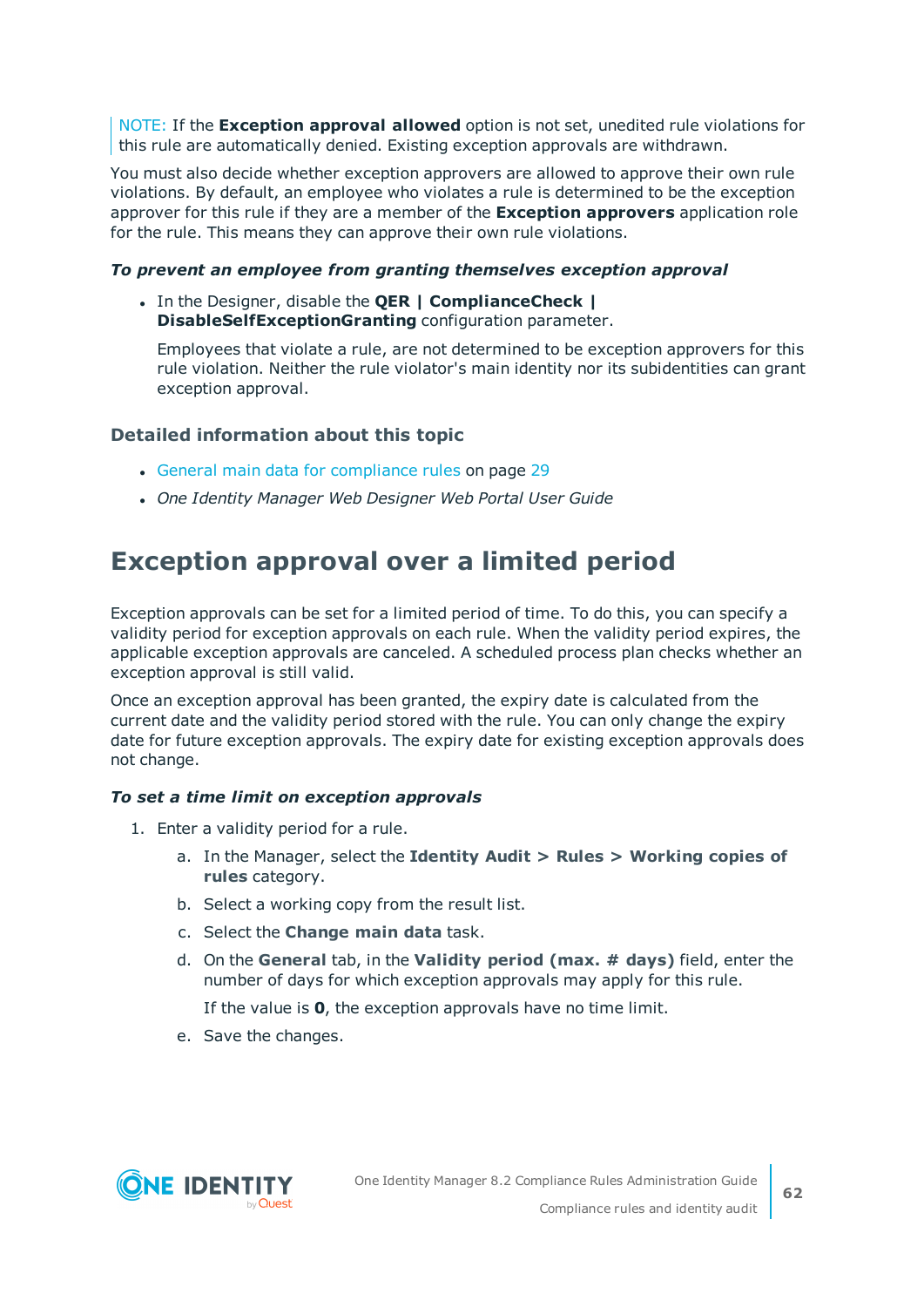- f. To transfer the change to the active rule, select the **Enable working copy** task.
- 2. In the Designer, configure and enable the **Reset exception approval of compliance rule violations** schedule.

For more information about setting up schedules, see the *One Identity Manager Operational Guide*.

### **Granting exception approvals in the Manager**

You use the Web Portal to edit rule violations and grant exception approval, by default. You can, however, grant exception approval in the Manager. To do this, log in as non role-based to the Manager. This function is not available in the Manager for role-based login.

### *To grant exception approval to employees violating a particular rule*

- 1. In the Manager, select the **Identity Audit > Rule violations** category.
- 2. Select the rule violation in the result list.
- 3. Select the **Show rule violations** task.
- 4. Double-click to select the employee you want to grant exception approval to. This opens the **Edit rule violations** form.
- 5. To obtain detailed information about the employee, select the employee.
- 6. To obtain an overview of the rule violation, select the rule violation.
- 7. Enter a reason
- 8. To approve the rule violation for this employee, select **Approve exception**.

The **Approver** and **Approval date** fields and set the **Exception is approved** and **Checked** options are preselected.

9. To deny exception approval for this employee, select **Deny exception**.

The **Approver** and **Approval date** fields and the **Checked** option are preselected.

10. Save the changes.

### *To grant exception approval for rules violated by a specific employee*

- 1. In the Manager, select the **Employees > Employees** category.
- 2. Select the employee in the result list.
- 3. Select the **Rule evaluation** report.
- 4. Double-click to select the rule violation for the employee to grant exception approval to.

This opens the **Edit rule violations** form.

- 5. To obtain detailed information about the employee, select the employee.
- 6. To obtain an overview of the rule violation, select the rule violation.

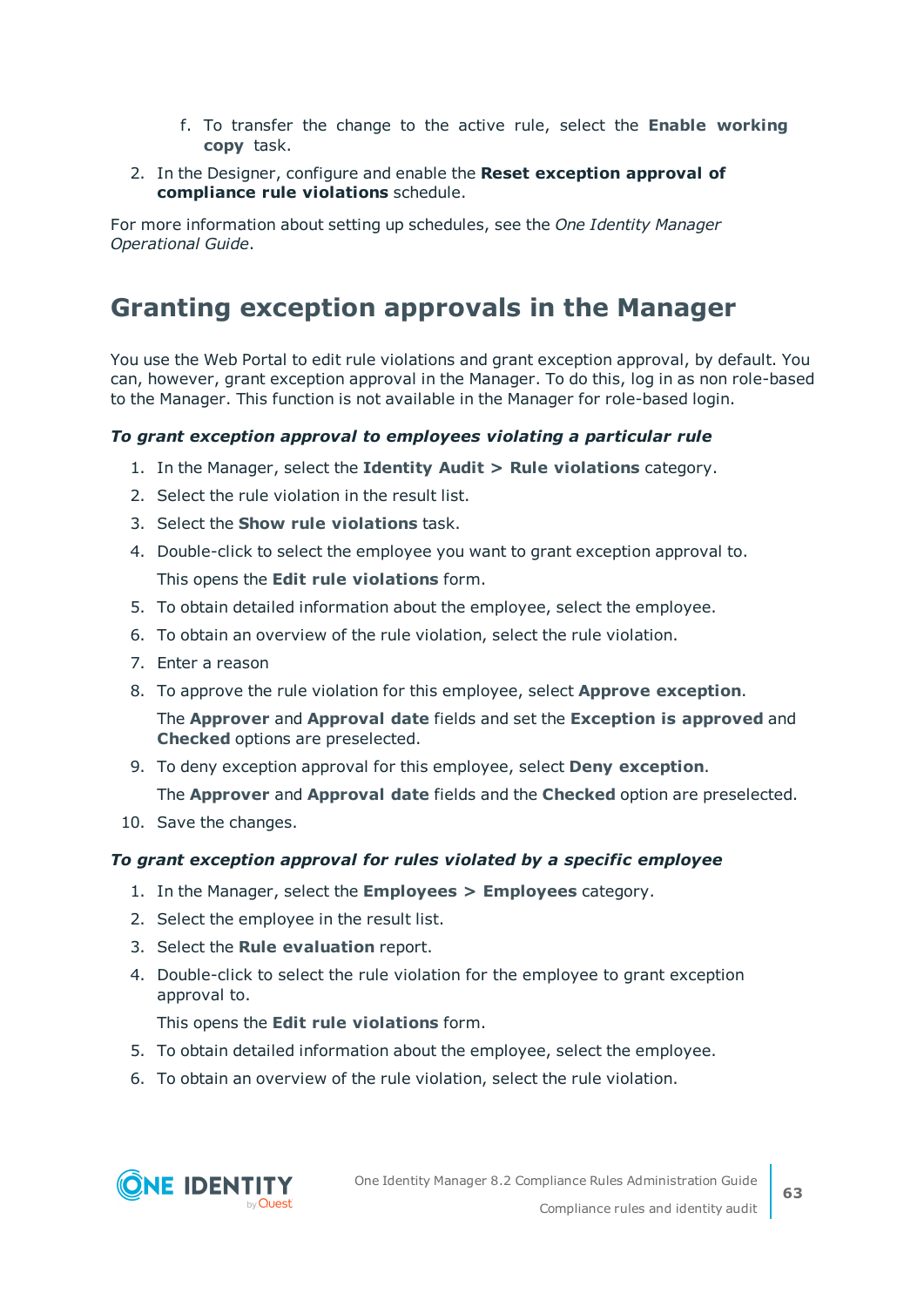- 7. Enter a reason
- 8. To approve the rule violation for this employee, select **Approve exception**.
	- The **Approver** and **Approval date** fields and set the **Exception is approved** and **Checked** options are preselected.
- 9. To deny exception approval for this employee, select **Deny exception**.

The **Approver** and **Approval date** fields and the **Checked** option are preselected.

10. Save the changes.

### **Related topics**

- $\bullet$  Which rules are violated by a specific [employee?](#page-57-1) on page 58
- Which [employees](#page-57-2) violate a specific rule? on page 58

# **Notifications about rule violations**

After rule checking, email notifications can be sent to exception approvers and rule supervisors through new rule violation. The notification procedure uses mail templates to create notifications. The mail text in a mail template is defined in several languages. This ensures that the language of the recipient is taken into account when the email is generated. Mail templates are supplied in the default installation with which you can configure the notification procedure.

Messages are not sent to the chief approval team by default. Fallback approvers are only notified if not enough approvers could be found for an approval step.

#### *To use notification in the request process*

- 1. Ensure that the email notification system is configured in One Identity Manager. For more information, see the *One Identity Manager Installation Guide*.
- 2. In the Designer, set the **QER | ComplianceCheck | EmailNotification** configuration parameter.
- 3. In the Designer, set the **QER | ComplianceCheck | EmailNotification | DefaultSenderAddress** configuration parameter and enter the sender address used to send the email notifications.
- 4. Ensure that all employees have a default email address. Notifications are sent to this address. For more information, see the *One Identity Manager Identity Management Base Module Administration Guide*.
- 5. Ensure that a language can be determined for all employees. Only then can they receive email notifications in their own language. For more information, see the *One Identity Manager Identity Management Base Module Administration Guide*.
- 6. Configure the notification procedure.

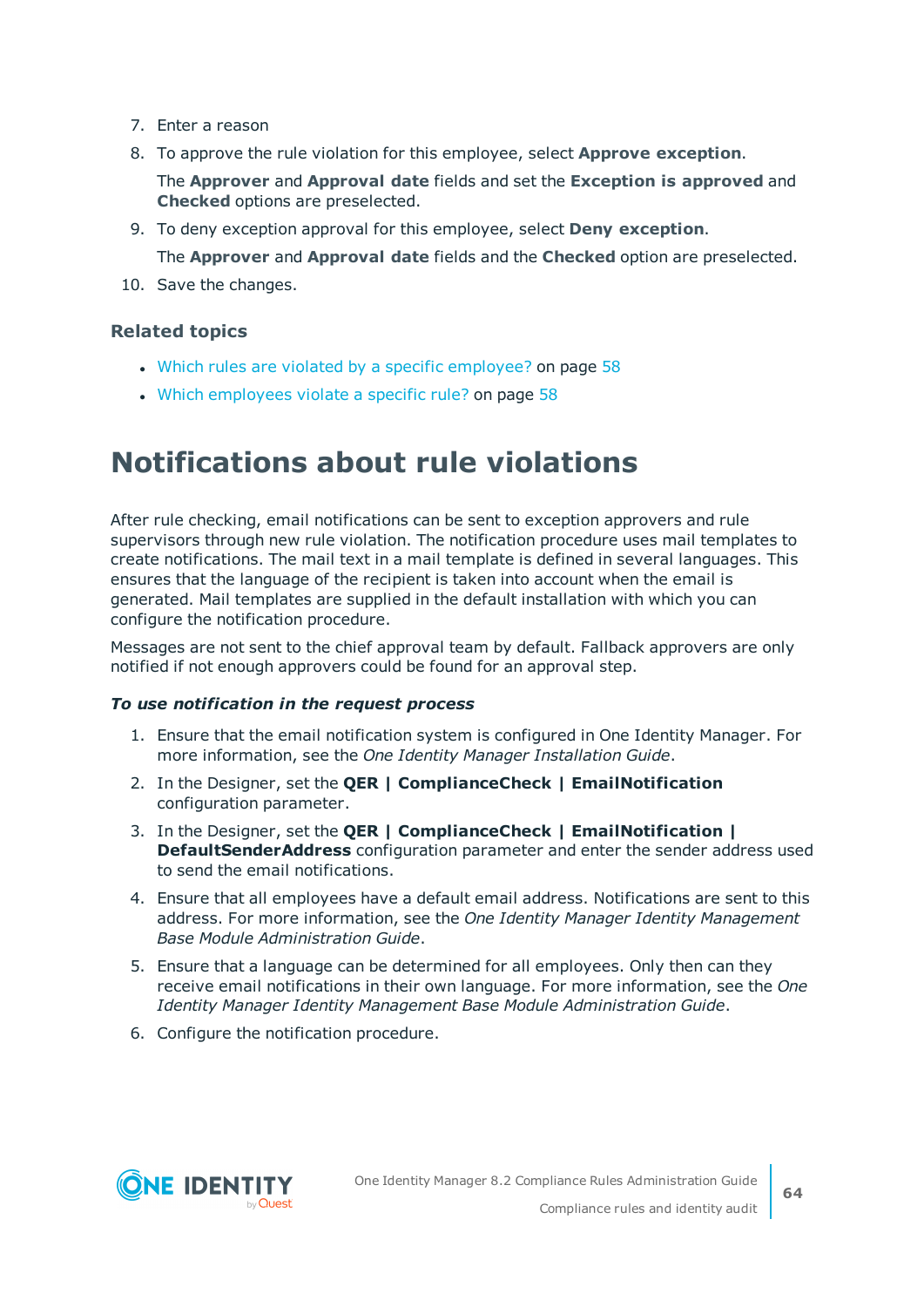$\bullet$  Editing mail [templates](#page-70-0) for identity auditing on page 71

### **Request for exception approval**

If new rule violations are discovered during a rule check, exception approvers are notified and prompted to make an approval decision.

### **Prerequisites**

- Exception approvals for rule violations are permitted.
- **An Exception approver** application role is assigned to the rule.
- Employees are assigned to this application role.

#### *To send demands for exception approval*

- Enter the following data for the compliance rule.
	- <sup>l</sup> **Exception approval allowed**: Enabled
	- <sup>l</sup> **Mail template new violation**: Compliance new exception approval required

TIP: To use a mail template other than the standard for these notifications, create a mail template with the ComplianceRule base object.

### **Related topics**

- Creating and editing [compliance](#page-27-0) rules on page 28
- General main data for [compliance](#page-28-0) rules on page 29
- Creating and editing mail [definitions](#page-67-0) for Identity Audit on page 68

### **Notifications about rule violations without exception approval**

If new rule violations are discovered during a rule check, which cannot be issued with exception approval, rule supervisors are notified.

### **Prerequisites**

- Exception approvals for rule violations are not permitted.
- **A Rule supervisor** application role is assigned to the rule.
- Employees are assigned to this application role.

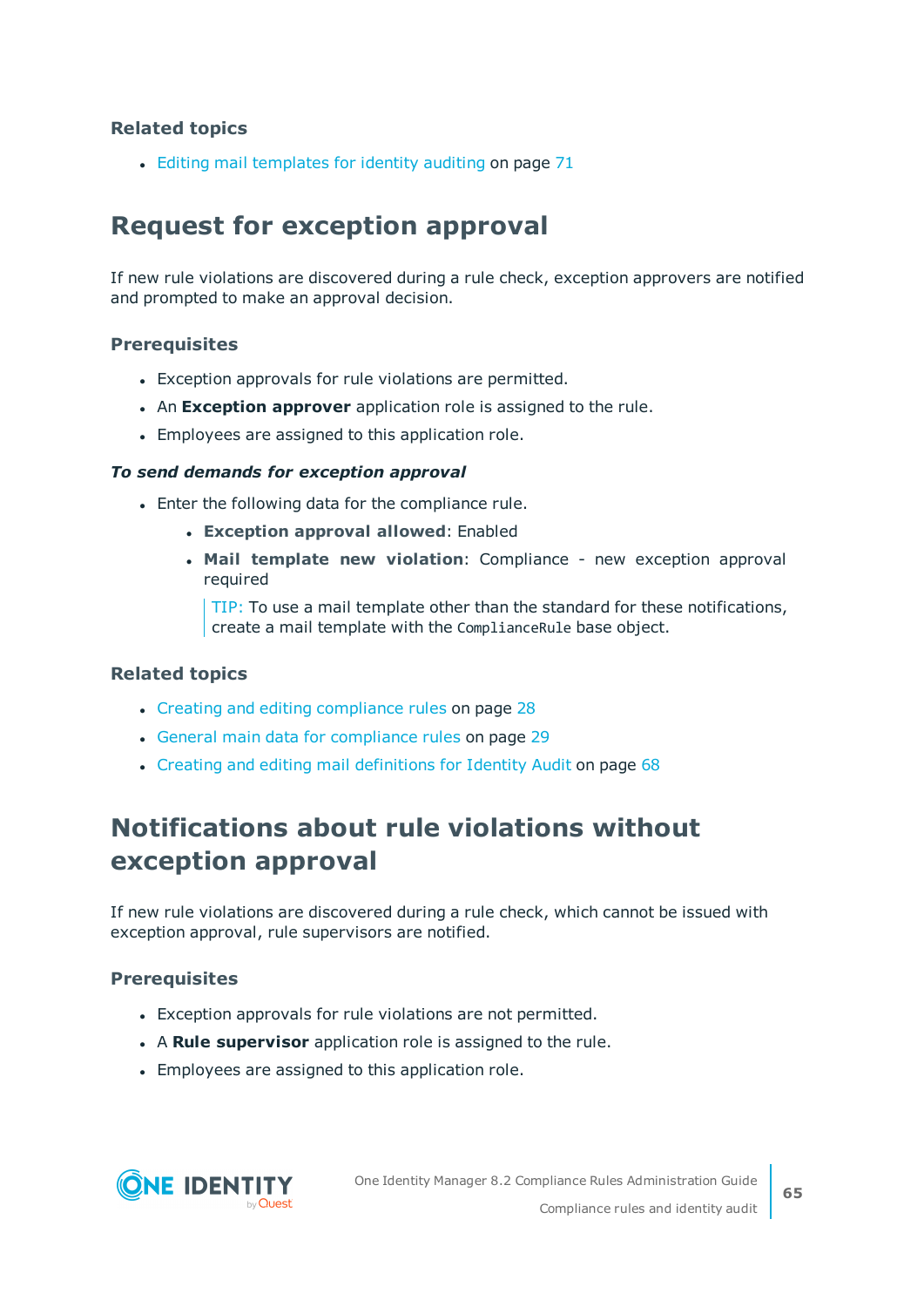### *To inform a rule supervisor about rule violations*

- Enter the following data for the compliance rule.
	- <sup>l</sup> **Exception approval allowed**: Not enabled
	- <sup>l</sup> **Mail Template New Violation**: Compliance prohibited violation occurred

TIP: To use a mail template other than the standard for these notifications, create a mail template with the ComplianceRule base object.

### **Related topics**

- Creating and editing [compliance](#page-27-0) rules on page 28
- General main data for [compliance](#page-28-0) rules on page 29
- Creating and editing mail [definitions](#page-67-0) for Identity Audit on page 68

# <span id="page-65-0"></span>**Determining potential rule violations**

In addition to locating existing rule violations, One Identity Manager can also identify potential violations of IT Shop requests. To do this, you add an approval step with the **CR - Compliance check simplified** approval procedure in the approval process in the IT Shop.

To identify rule violations through IT Shop requests, auxiliary tables are evaluated for object assignments and the affected employees. These auxiliary tables are regularly updated by the DBQueue Processor. Changes to a rule are calculated immediately in the auxiliary tables.

The **default schedule compliance rule fill** schedule is included in the One Identity Manager default installation to add changes, such as, changes to entitlements or an extended property in the rule check. This schedule generates processing tasks, on a cyclical basis, for updating the auxiliary table. Create your own schedule to customize the auxiliary table calculation cycle meet your own requirements.

#### *To customize the auxiliary table calculation cycle to meet your requirements*

- 1. In the Manager, select the **Identity Audit > Basic configuration data > Schedules** category.
- 2. Click  $\frac{1}{2}$  in the result list.
- 3. Edit the schedule's main data.
- 4. Save the changes.
- 5. Select the **Assign rules (for filling)** task and assign all the rules to the schedule to which it applies.
- 6. Save the changes.

NOTE:

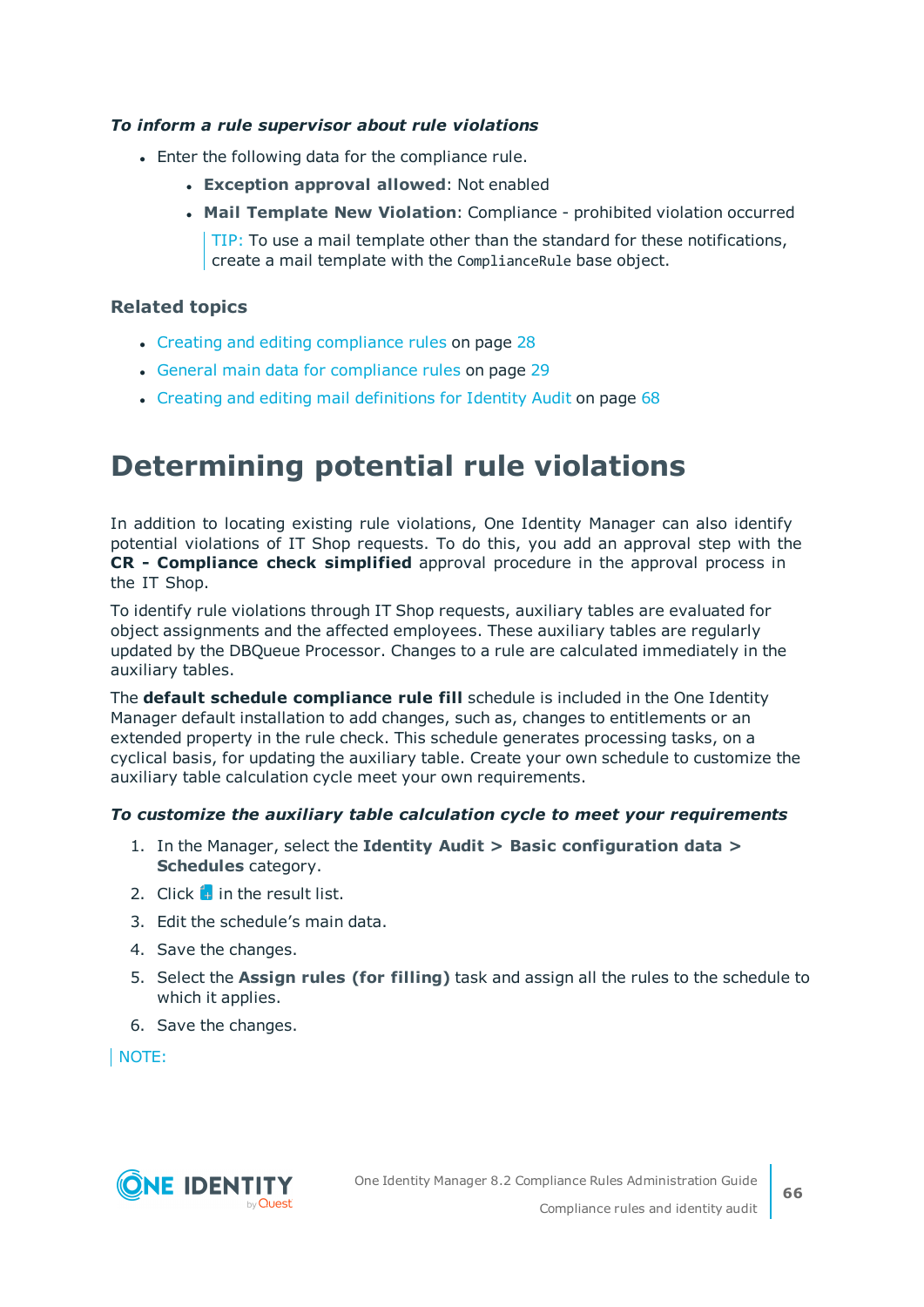Rule checking does not completely check the requests. It is possible that under the following conditions, rule checking does not identify a rule violation:

- Customer permissions change after the auxiliary table have been calculated.
- If memberships are requested in business role or organization, a rule is violated by an object that is inherited through the business role or organization. Inheritance is calculated after request approval and can therefore not be identified until after the auxiliary table is calculated again.
- The customer does not belong to the rule's employee group affected until the request is made.
- The rule condition was created in expert node or as a SQL query.

TIP: A complete check of assignments is achieved with cyclical testing of compliance rule using schedules. This finds all the rule violations that result from the request.

It is possible that under the following conditions, rule checking identifies a rule violation where one does not exist:

• Two products violate one rule when they are assigned at the same time. The product requests are, however, for a limited period. The validity periods does not overlap. Still a potential rule violation is identified.

TIP: These requests can be approved after checking by exception approver as permitted by the definition of the violation rule.

For more information about compliance checking of IT Shop requests, see the *One Identity Manager IT Shop Administration Guide*.

### **Related topics**

- [Schedules](#page-12-0) for checking rules on page 13
- $\cdot$  Assigning [compliance](#page-15-0) rules to schedules on page 16

# **Mail templates for notifying about identity auditing**

One Identity Manager supplies mail templates by default. These mail templates are available in English and German. If you require the mail body in other languages, you can add mail definitions for these languages to the default mail template.

### *To edit a default mail template*

<sup>l</sup> In the Manager, select the **Identity Audit > Basic configuration data > Mail templates > Predefined** category.

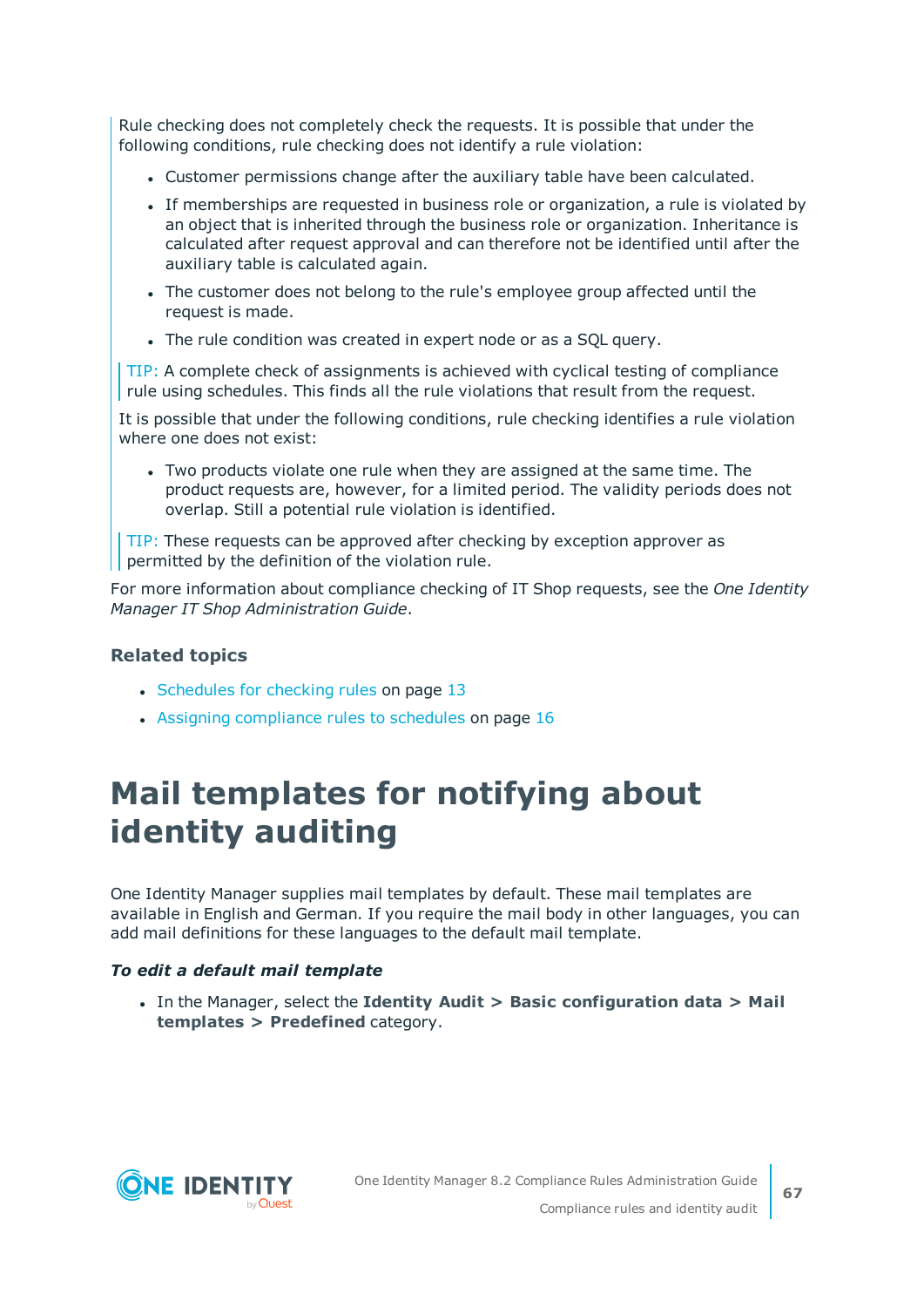- Creating and editing mail [definitions](#page-67-0) for Identity Audit on page 68
- Base objects for mail [templates](#page-68-0) using Identity Audit on page 69
- Use of [hyperlinks](#page-68-1) in the Web Portal on page 69
- Default functions for creating [hyperlinks](#page-69-0) on page 70
- $\cdot$  Editing mail [templates](#page-70-0) for identity auditing on page 71

# <span id="page-67-0"></span>**Creating and editing mail definitions for Identity Audit**

For more detailed information about creating and editing mail template, see the *One Identity Manager Operational Guide*.

Mail texts can be defined in these different languages in a mail template. This ensures that the language of the recipient is taken into account when the email is generated.

### *To create a new mail definition*

1. In the Manager, select the **Identity Audit > Basic configuration data > Mail templates** category.

This shows all the mail templates that can be used for Identity Audit in the result list.

- 2. Select a mail template in the result list and run the **Change main data** task.
- 3. In the result list, select the language for the mail definition in the **Language** menu.

All active languages are shown. To use another language, in the Designer, enable the corresponding countries. For more information, see the *One Identity Manager Configuration Guide*.

- 4. Enter the subject in **Subject**.
- 5. Edit the mail text in the **Mail definition** view with the help of the Mail Text Editor.
- 6. Save the changes.

### *To edit an existing mail definition*

1. In the Manager, select the **Identity Audit > Basic configuration data > Mail templates** category.

This shows all the mail templates that can be used for Identity Audit in the result list.

- 1. Select a mail template in the result list and run the **Change main data** task.
- 2. In the **Mail definition** menu, select the language for the mail definition.

NOTE: If the **Common | MailNotification | DefaultCulture** configuration parameter is set, the mail definition is loaded in the default language for email notifications when the template is opened.

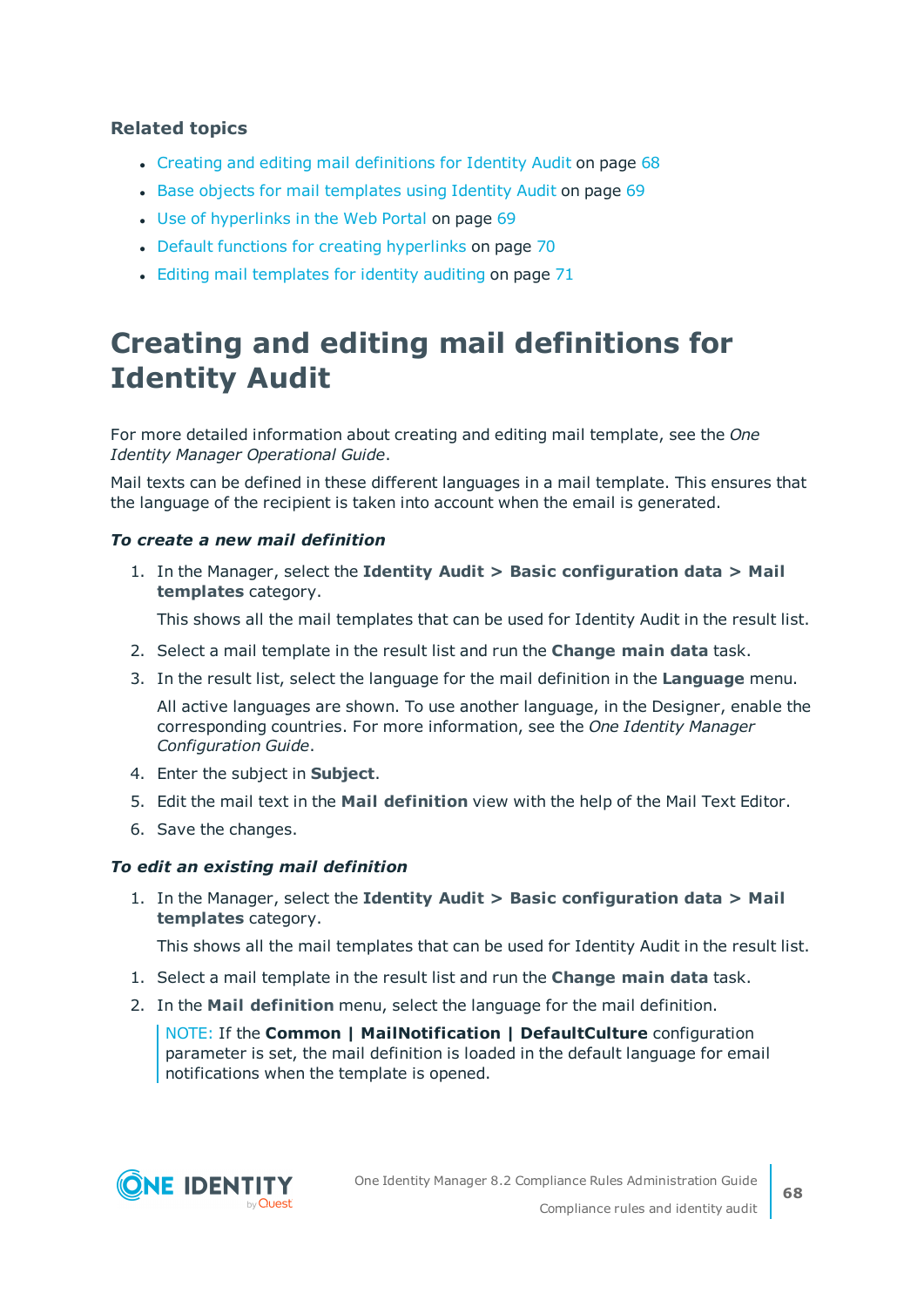- 3. Edit the mail subject line and the body text.
- 4. Save the changes.

- Base objects for mail [templates](#page-68-0) using Identity Audit on page 69
- Use of [hyperlinks](#page-68-1) in the Web Portal on page 69
- Default functions for creating [hyperlinks](#page-69-0) on page 70

# <span id="page-68-0"></span>**Base objects for mail templates using Identity Audit**

NOTE: Use the ComplianceRule or PersonInNonCompliance base objects in the mail templates for notifications about rule violations.

In the subject line and body text of a mail definition, you can use all properties of the object entered under **Base object**. You can also use the object properties that are referenced by foreign key relation.

To access properties use dollar notation. For more information, see the *One Identity Manager Configuration Guide*.

### **Related topics**

- Creating and editing mail [definitions](#page-67-0) for Identity Audit on page 68
- Editing mail [templates](#page-70-0) for identity auditing on page 71

# <span id="page-68-1"></span>**Use of hyperlinks in the Web Portal**

You can add hyperlinks to the Web Portal in the mail text of a mail definition. If the recipient clicks on the hyperlink in the email, the Web Portal opens on that web page and further actions can be carried out. In the default version, this method is implemented in Identity Audit.

### *Prerequisites for using this method*

<sup>l</sup> The **QER | WebPortal | BaseURL** configuration parameter is enabled and contains the URL path to the Web Portal. You edit the configuration parameter in the Designer.

```
http://<server name>/<application>
with:
<server name> = name of server
<application> = path to the Web Portal installation directory
```
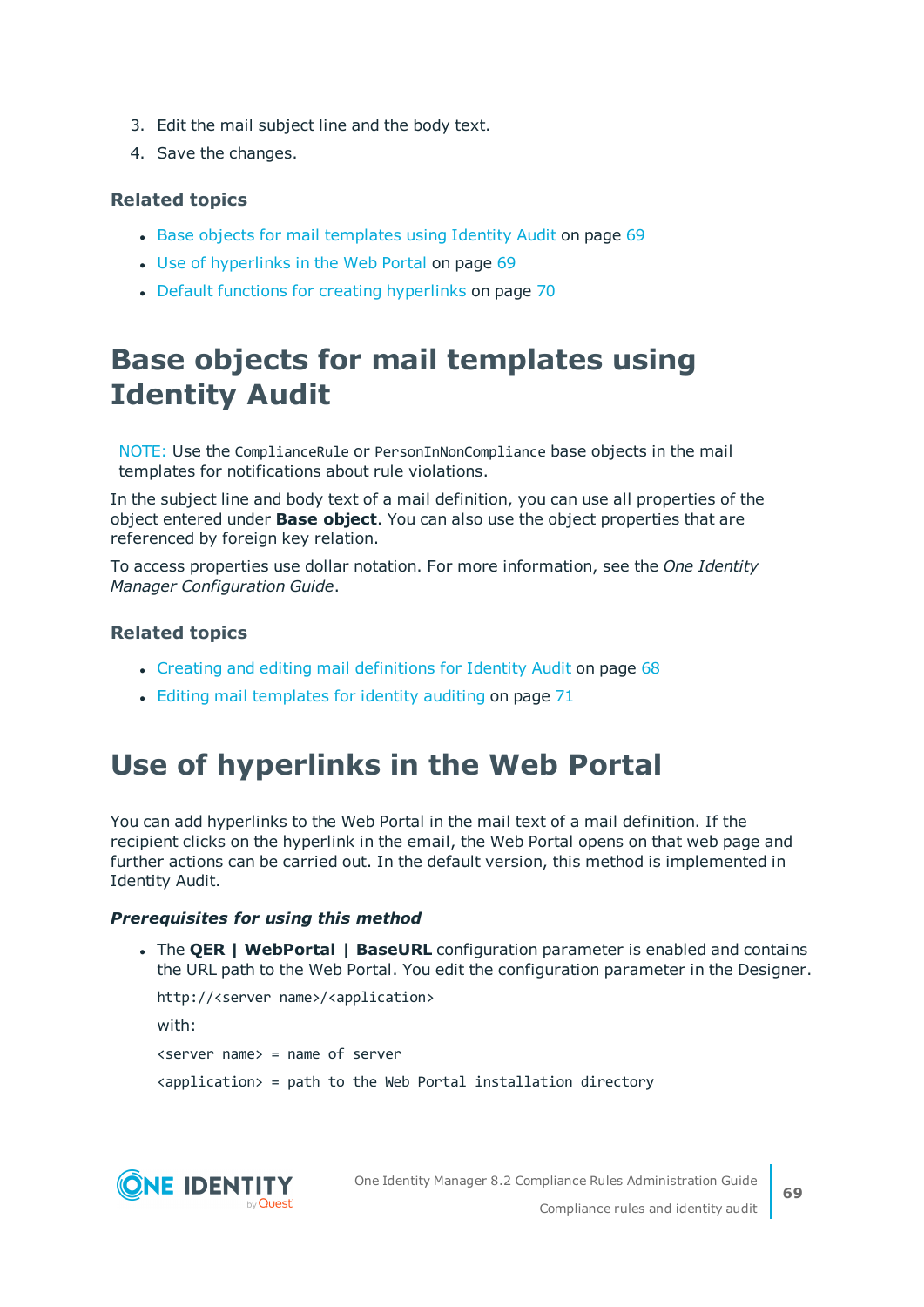### *To add a hyperlink to the Web Portal in the mail text*

- 1. Click the position in the mail text of the mail definition where you want to insert a hyperlink.
- 2. Open the **Hyperlink** context menu and enter the following information.
	- **.** Display text: Enter a caption for the hyperlink.
	- <sup>l</sup> **Link to**: Select the **File or website** option.
	- <sup>l</sup> **Address**: Enter the address of the page in the Web Portal that you want to open.

NOTE: One Identity Manager provides a number of default functions that you can use to create hyperlinks in the Web Portal.

3. To accept the input, click **OK**.

### **Related topics**

- Creating and editing mail [definitions](#page-67-0) for Identity Audit on page 68
- Default functions for creating [hyperlinks](#page-69-0) on page 70

# <span id="page-69-0"></span>**Default functions for creating hyperlinks**

Several default functions are available to help you create hyperlinks. You can use the functions directly when you add a hyperlink in the mail body of a mail definition or in processes

### **Direct function input**

You can reference a function when you add a hyperlink in the **Address** field of the **Hyperlink** context menu.

\$Script(<Function>)\$

Example:

\$Script(VI\_BuildComplianceLink\_Show)\$

### **Default functions for identity audit**

The VI\_BuildComplianceLinks script contains a collection of default functions for composing hyperlinks for exception approval of rule violations.

#### **Table 31: Functions of the VI\_BuildComplianceLinks script**

| <b>Function</b>             | <b>Usage</b>                                         |
|-----------------------------|------------------------------------------------------|
| VI BuildComplianceLink Show | Opens the exception approval page in the Web Portal. |

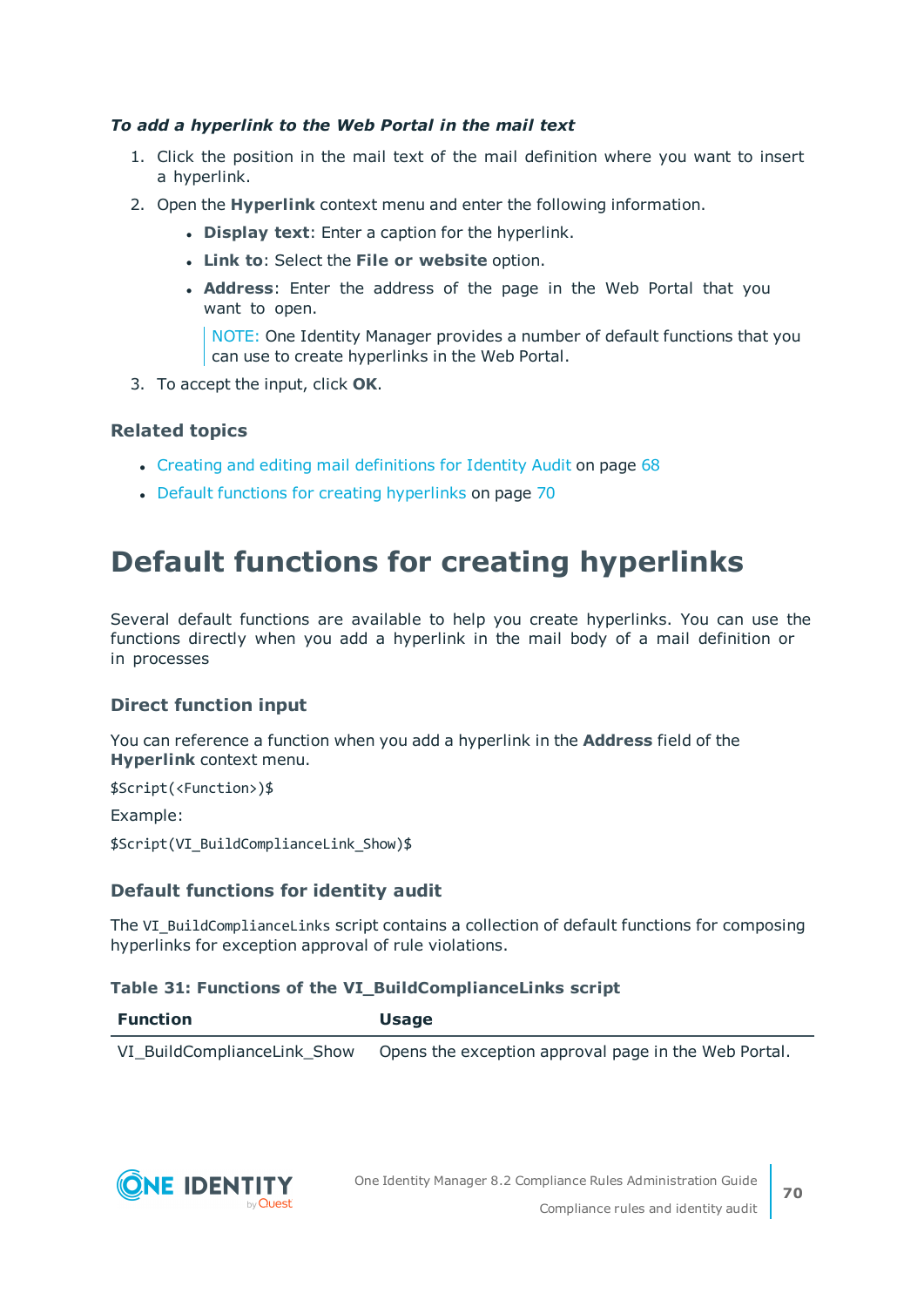• Use of [hyperlinks](#page-68-1) in the Web Portal on page 69

# <span id="page-70-0"></span>**Editing mail templates for identity auditing**

For more information about creating and editing mail template, see the *One Identity Manager Operational Guide*.

A mail template consists of general main data such as target format, importance, or mail notification confidentiality, and one or more mail definitions. Mail text is defined in several languages in the mail template. This ensures that the language of the recipient is taken into account when the email is generated.

#### *To create and edit mail templates*

1. In the Manager, select the **Identity Audit > Basic configuration data > Mail templates** category.

This shows all the mail templates that can be used for Identity Audit in the result list.

2. Select a mail template in the result list and run the **Change main data** task.

 $- OR -$ 

Click  $\mathbf{f}$  in the result list.

This opens the mail template editor.

- 3. Edit the mail template.
- 4. Save the changes.

#### *To copy a mail template*

1. In the Manager, select the **Identity Audit > Basic configuration data > Mail templates** category.

This shows all the mail templates that can be used for Identity Audit in the result list.

- 2. Select the mail template that you want to copy in the result list and run the **Change main data** task.
- 3. Select the **Copy mail template** task.
- 4. Enter the name of the new mail template in the **Name of copy** field.
- 5. Click **OK**.

#### *To display a mail template preview*

1. In the Manager, select the **Identity Audit > Basic configuration data > Mail templates** category.

This shows all the mail templates that can be used for Identity Audit in the result list.

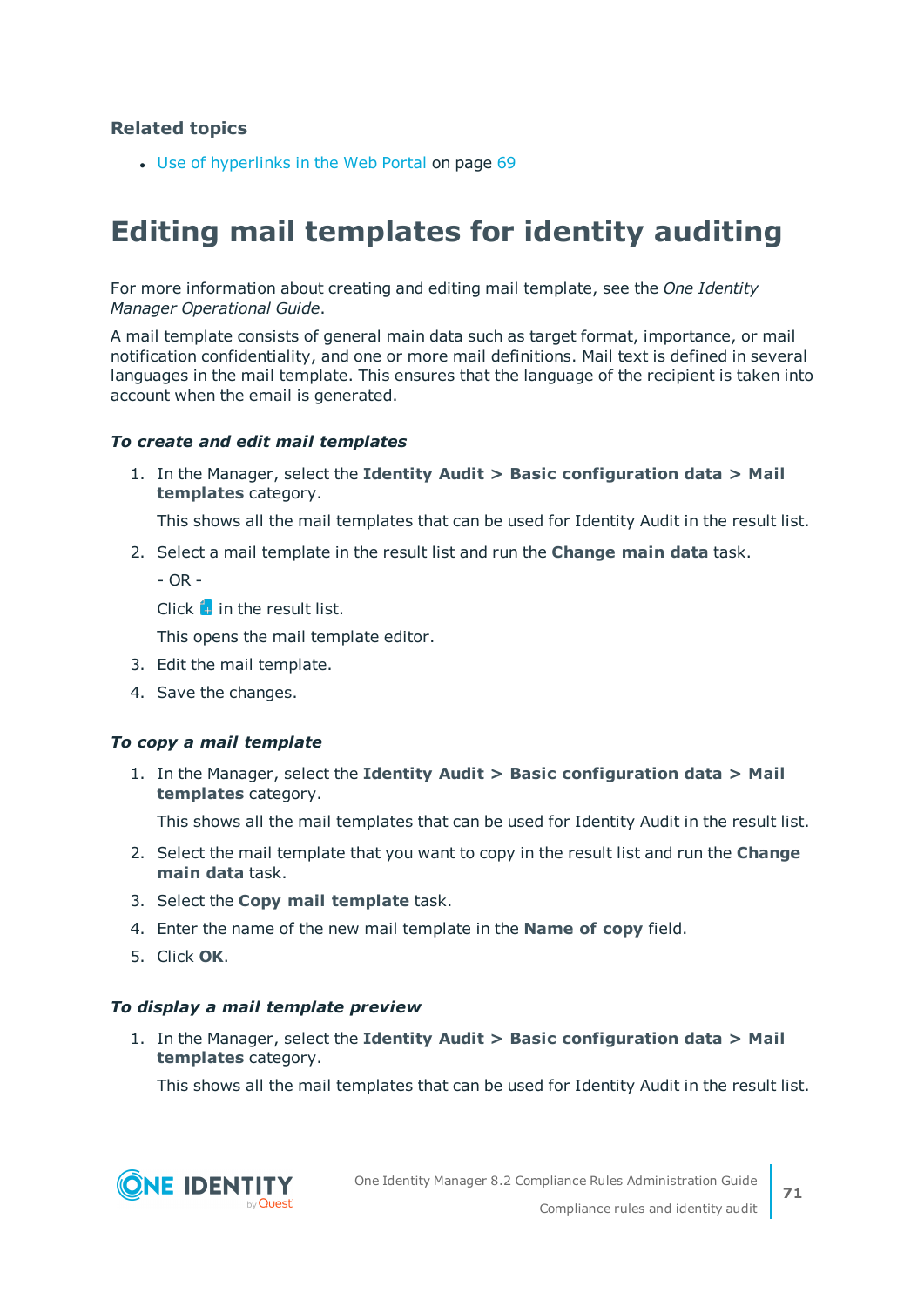- 2. Select a mail template in the result list and run the **Change main data** task.
- 3. Select the **Preview** task.
- 4. Select the base object.
- 5. Click **OK**.

### *To delete a mail template*

1. In the Manager, select the **Identity Audit > Basic configuration data > Mail templates** category.

This shows all the mail templates that can be used for Identity Audit in the result list.

- 2. Select the template in the result list.
- 3. Click  $\mathbf{\hat{x}}$  in the result list.
- 4. Confirm the security prompt with **Yes**.

### **Related topics**

• Creating and editing mail [definitions](#page-67-0) for Identity Audit on page 68

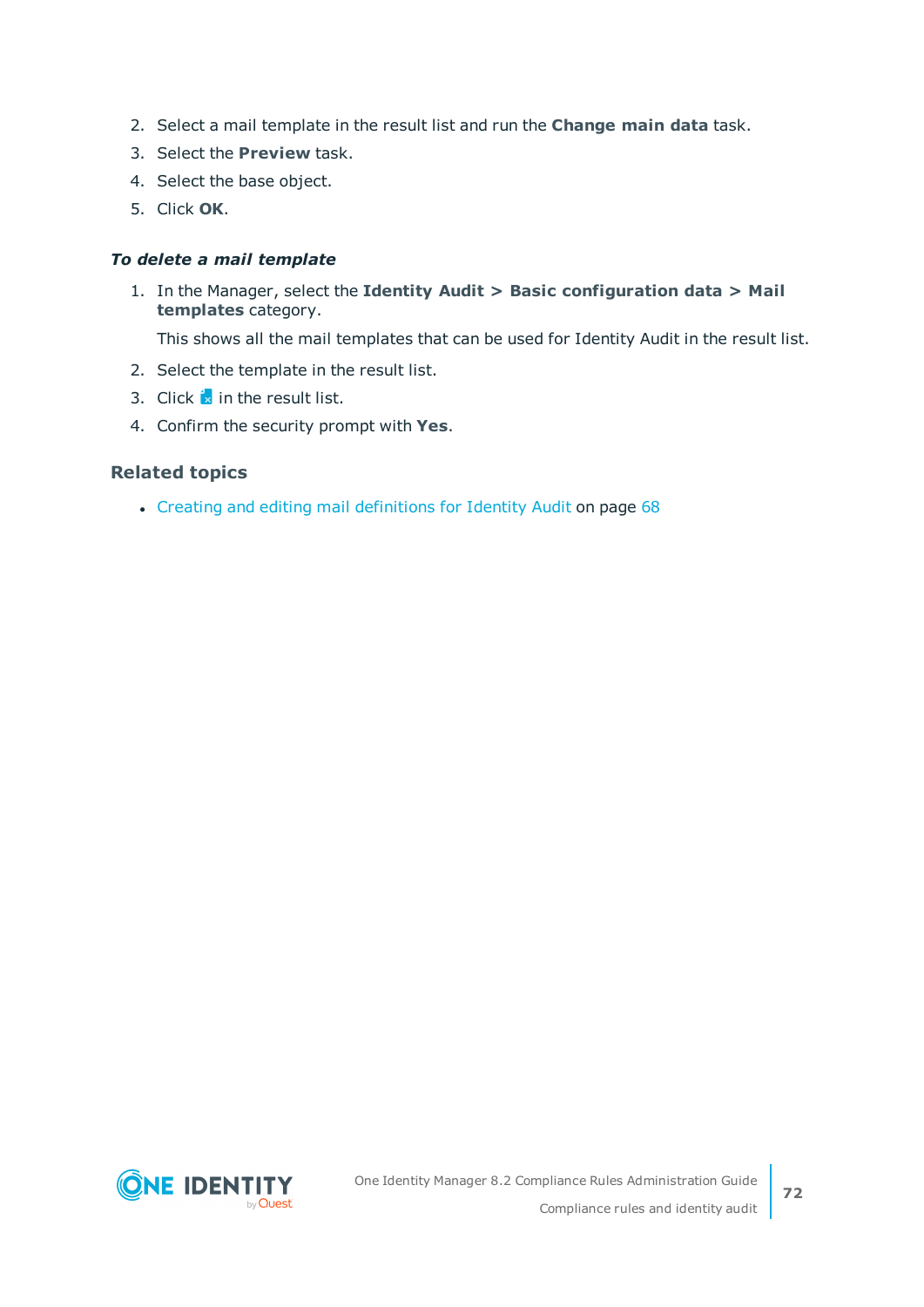# **Mitigating controls**

<span id="page-72-0"></span>Effective permissions of employees, roles, or user accounts are checked in the context of Identity Audit on the basis of regulatory requirements. Violation of regulatory requirements can harbor different risks for companies. To evaluate these risks, you can apply risk indexes to compliance rules. These risk indexes provide information about the risk involved for the company if a particular rule is violated. Once the risks have been identified and evaluated, mitigating controls can be implemented.

Mitigating controls are independent on One Identity Manager's functionality. They are not monitored through One Identity Manager.

Mitigating controls describe controls that are implemented if a compliance rule was violated. The next rule check should not find any rule violations once the controls have been applied.

An example of a mitigating control is the assignment of system entitlements only through authorized requests in the IT Shop. If system entitlements are issued to the employee through the IT Shop, a rule check can be integrated into the request's approval process. System entitlements that would lead to a rule violation are therefore assigned not at all or only after gaining exception approval. The risk that rules are violated is thus reduced.

#### *To edit mitigating controls*

<sup>l</sup> In the Designer, set the **QER | CalculateRiskIndex** configuration parameter and compile the database.

If you disable the configuration parameter at a later date, model components and scripts that are not longer required, are disabled. SQL procedures and triggers are still carried out. For more information about the behavior of preprocessor relevant configuration parameters and conditional compiling, see the *One Identity Manager Configuration Guide*.

For more information about risk assessment, see the *One Identity Manager Risk Assessment Administration Guide*.

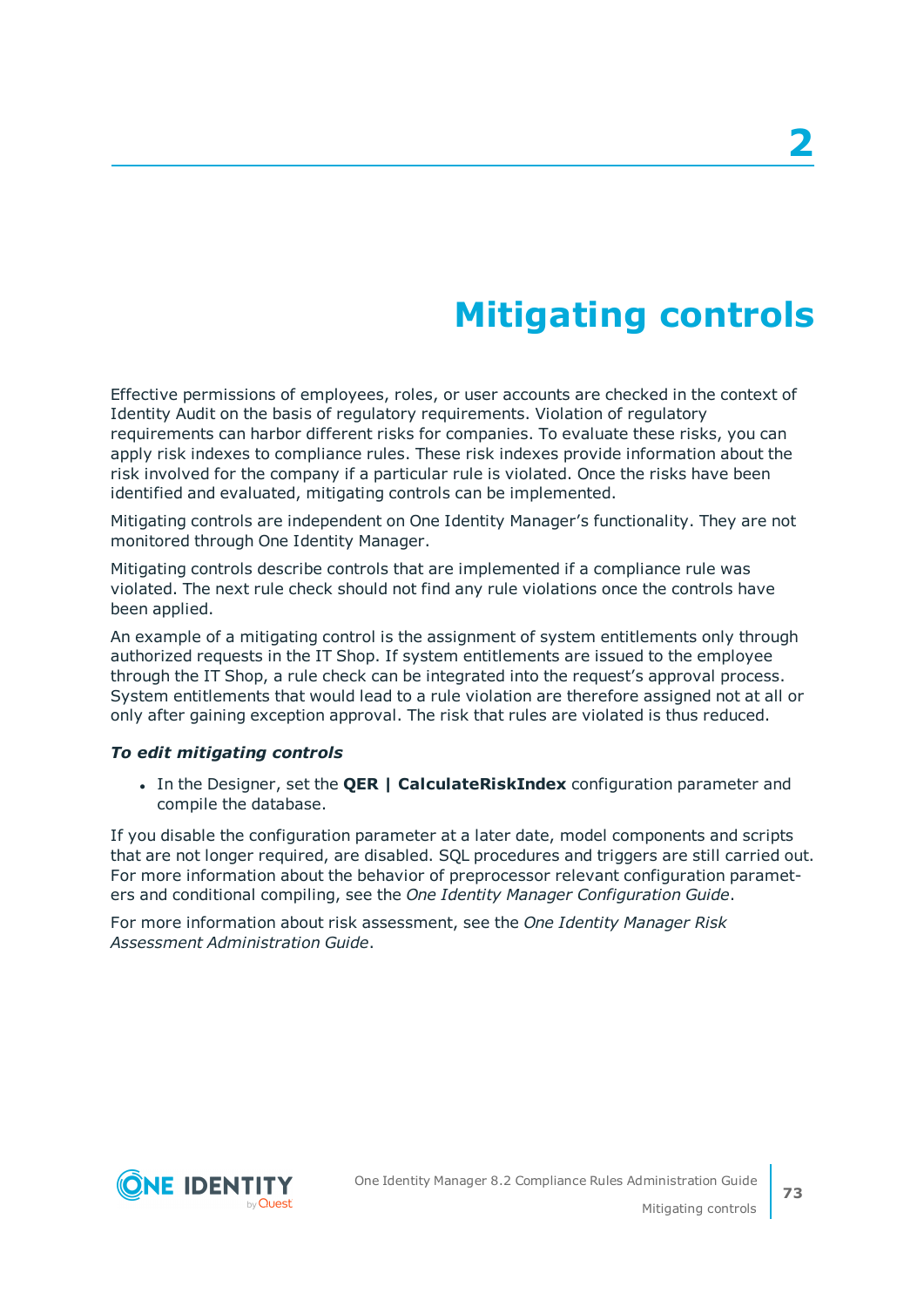## <span id="page-73-1"></span>**Creating and editing mitigating controls**

#### *To create or edit mitigating controls*

- 1. In the Manager, select the **Risk index functions > Mitigating controls** category.
- 2. Select a mitigating control in the result list and run the **Change main data** task.  $-$  OR  $-$

Click  $\mathbf{1}$  in the result list.

- 3. Edit the mitigating control main data.
- 4. Save the changes.

Enter the following main data of mitigating controls.

#### **Table 32: General main data of a mitigating control**

| <b>Property</b>           | <b>Description</b>                                                                                                                                               |
|---------------------------|------------------------------------------------------------------------------------------------------------------------------------------------------------------|
| Measure                   | Unique identifier for the mitigating control.                                                                                                                    |
| Significance<br>reduction | When the mitigating control is implemented, this value is used to reduce<br>the risk of denied attestation cases. Enter a number between <b>0</b> and <b>1</b> . |
| Description               | Detailed description of the mitigating control.                                                                                                                  |
| Functional<br>area        | Functional area in which the mitigating control may be applied.                                                                                                  |
|                           | Department Department in which the mitigating control may be applied.                                                                                            |

## <span id="page-73-0"></span>**Assigning compliance rules to mitigating controls**

Use this task to specify for which compliance rules a mitigating control is valid. You can only assign original rules on the assignment form.

#### *To assign compliance rules to mitigating controls*

- 1. In the Manager, select the **Risk index functions > Mitigating controls** category.
- 2. Select the mitigating control in the result list.
- 3. Select the **Assign rules** task.
- 4. In the **Add assignments** pane, assign the compliance rules.

TIP: In the **Remove assignments** pane, you can remove assigned compliance rules.



**74**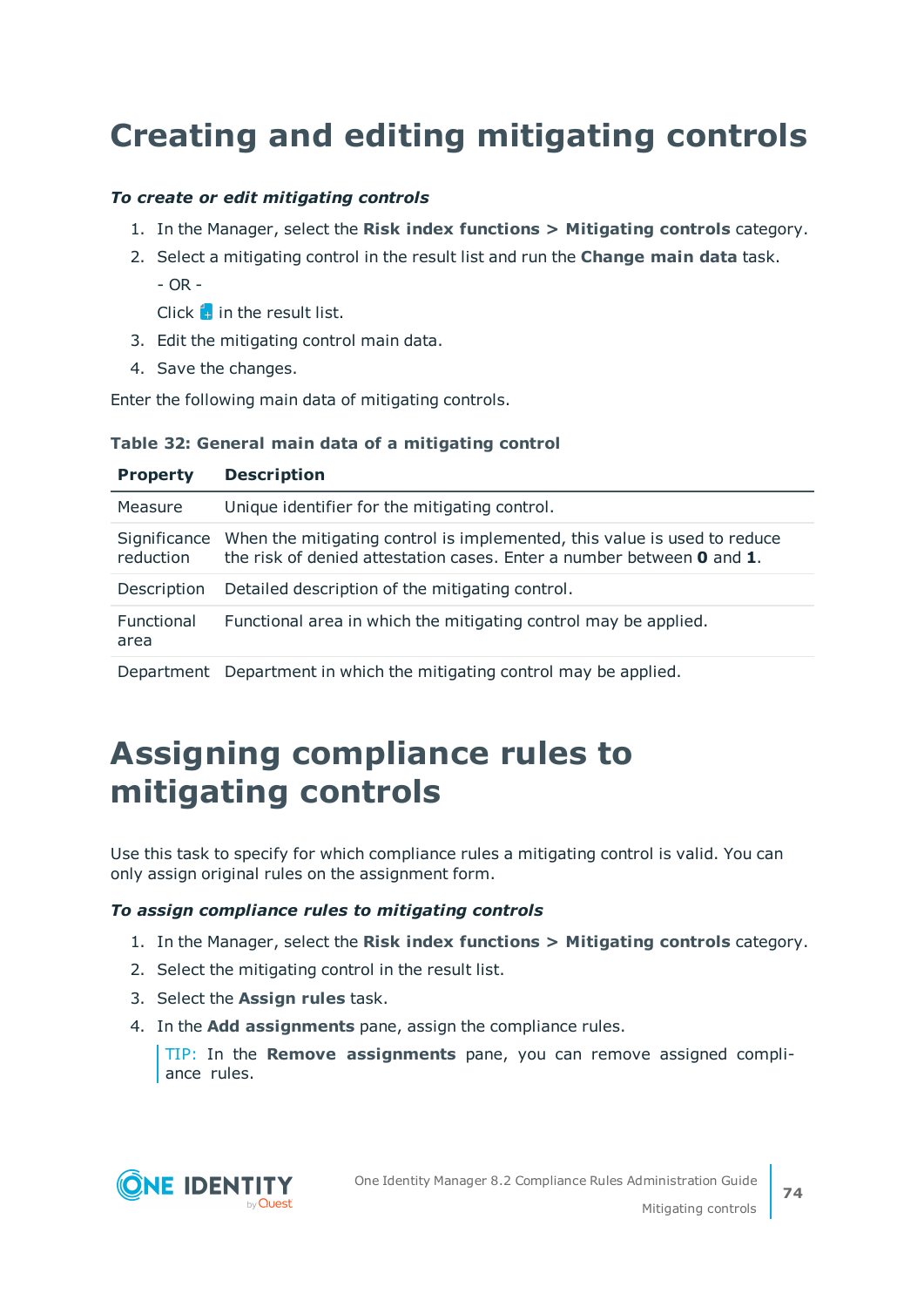#### *To remove an assignment*

- Select the compliance rule and double-click  $\bigcirc$ .
- <span id="page-74-0"></span>5. Save the changes.

## **Displaying the mitigation controls overview**

You can see the most important information about a mitigating control on the overview form.

#### *To obtain an overview of a mitigating control*

- 1. In the Manager, select the **Risk index functions > Mitigating controls** category.
- 2. Select the mitigating control in the result list.
- <span id="page-74-1"></span>3. Select the **Mitigating control overview** task.

## **Calculating mitigation**

The reduction in significance of a mitigating control supplies the value by which the risk index of a compliance rule is reduced when the control is implemented.One Identity Manager calculates a reduced risk index based on the risk index and the significance reduction. One Identity Manager supplies default functions for calculating reduced risk indexes. These functions cannot be edited with One Identity Manager tools.

Calculating mitigation for rule violations depends on the **QER | CalculateRiskIndex | MitigatingControlsPerViolation** configuration parameter.

| <b>Configuration Effect</b><br>parameters |                                                                                                                                                                                                |
|-------------------------------------------|------------------------------------------------------------------------------------------------------------------------------------------------------------------------------------------------|
| Deactivated                               | The compliance rule's reduced risk index is calculated. This takes<br>mitigating controls into account that are assigned to a compliance rule.                                                 |
| Enabled                                   | The compliance rule's risk index is not reduced. The reduced risk index<br>corresponds, therefore, to the compliance rule's risk index.                                                        |
|                                           | This calculates the reduced risk index of employees with rule violations<br>and takes into account mitigating controls that were assigned to a rule<br>violation during an exception approval. |

| Table 33: Effect of configuration parameters on calculating mitigation |  |  |  |
|------------------------------------------------------------------------|--|--|--|
|------------------------------------------------------------------------|--|--|--|

Risk index (reduced) = Risk index - sum significance reductions



**75**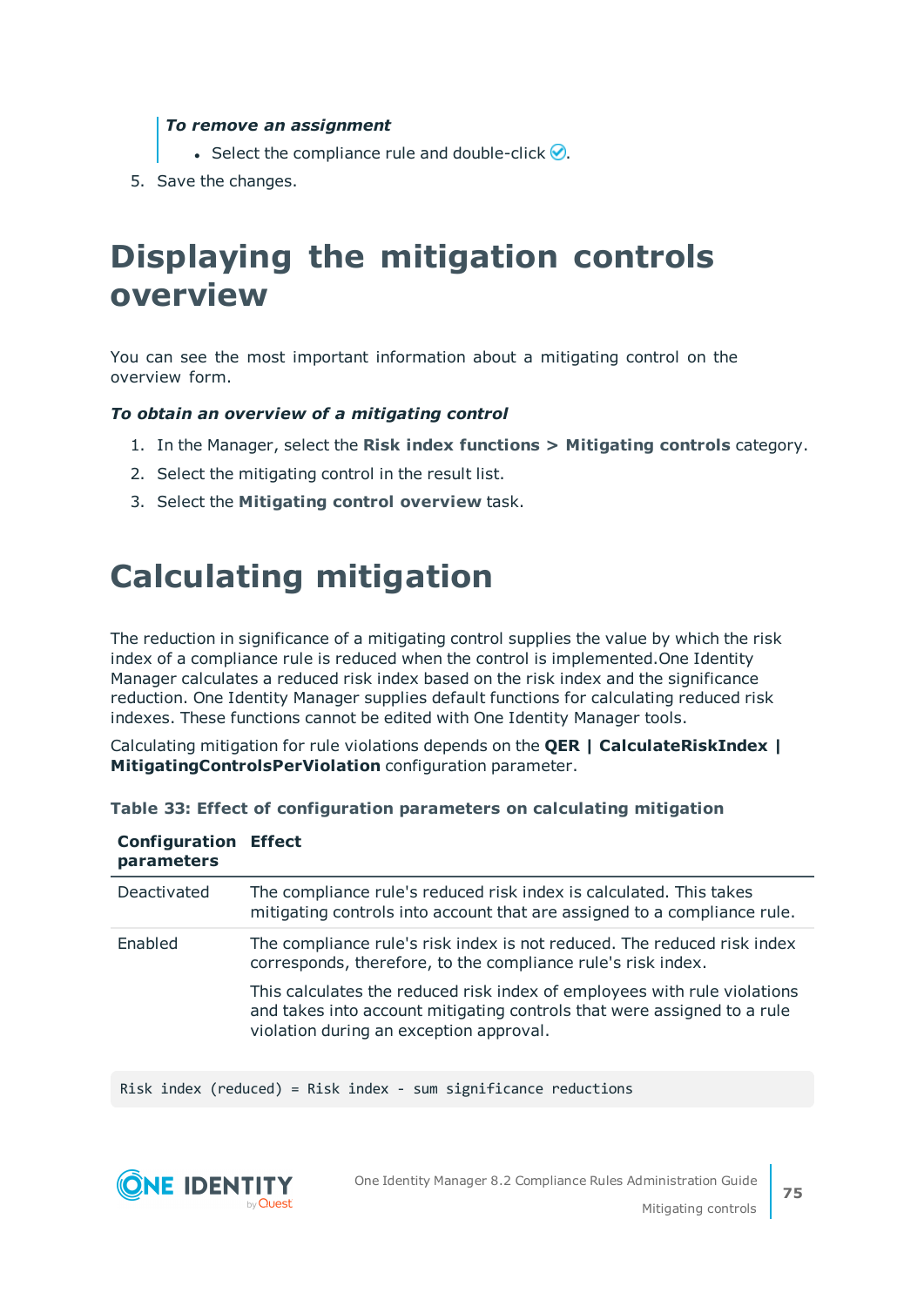If the significance reduction sum is greater than the risk index, the reduced risk index is set to **0**.

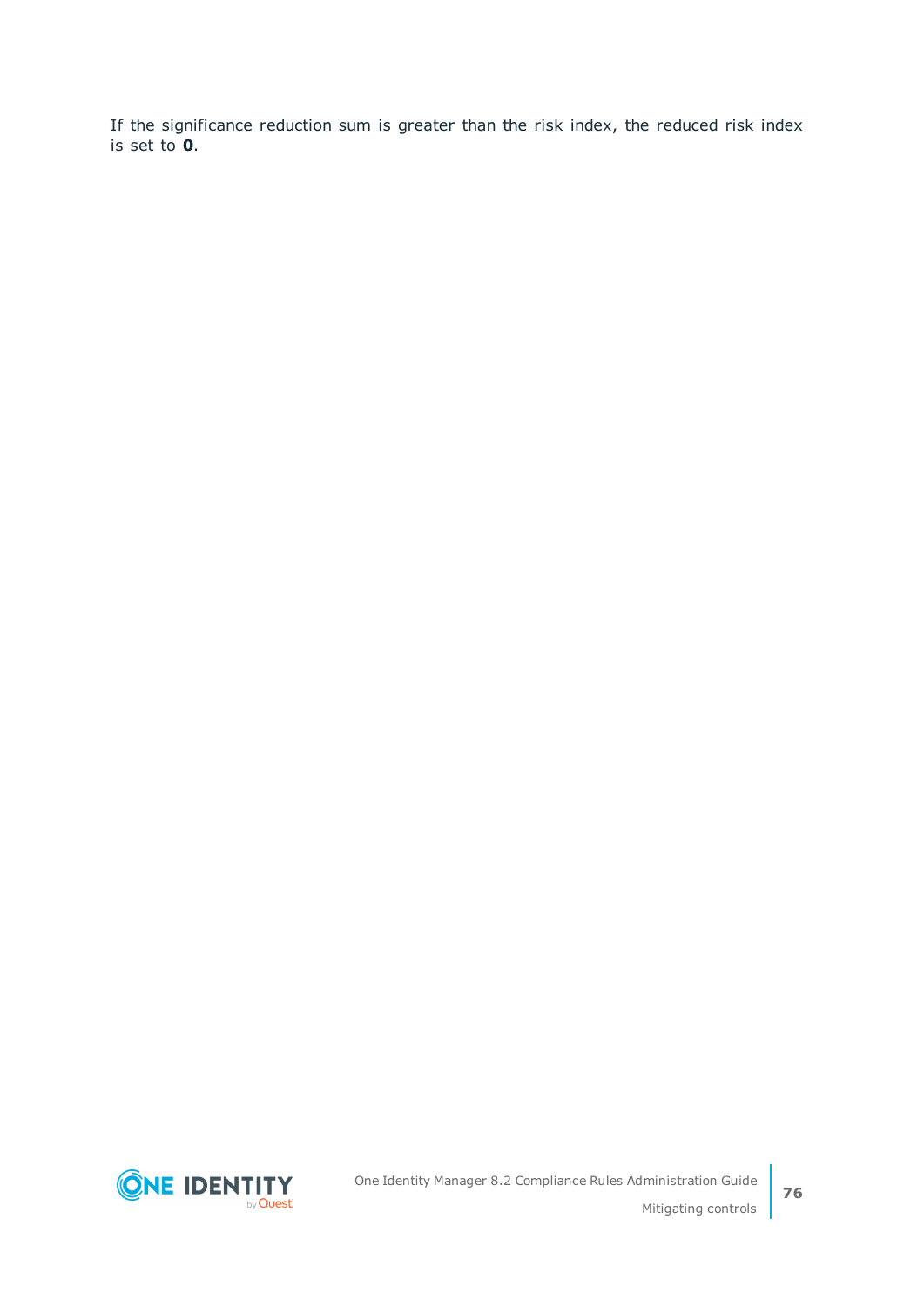## **Appendix:Configuration parameters for Identity Audit**

The following configuration parameters are additionally available in One Identity Manager after the module has been installed. Some general configuration parameters are relevant for Identity Audit. The following table contains a summary of all applicable configuration parameters for Identity Audit.

| <b>Configuration parameter</b>                          | <b>Meaning</b>                                                                                                                                                                                                                                                                                                                                                                     |
|---------------------------------------------------------|------------------------------------------------------------------------------------------------------------------------------------------------------------------------------------------------------------------------------------------------------------------------------------------------------------------------------------------------------------------------------------|
| QER   ComplianceCheck                                   | Preprocessor relevant configuration parameter to<br>control component parts for Identity Audit. Changes to<br>the parameter require recompiling the database.                                                                                                                                                                                                                      |
|                                                         | If the parameter is enabled, you can use the model<br>components.                                                                                                                                                                                                                                                                                                                  |
|                                                         | If you disable the configuration parameter at a later<br>date, model components and scripts that are not longer<br>required, are disabled. SQL procedures and triggers are<br>still carried out. For more information about the<br>behavior of preprocessor relevant configuration paramet-<br>ers and conditional compiling, see the One Identity<br>Manager Configuration Guide. |
| QER   ComplianceCheck  <br>CalculateImmediately         | Processing tasks for recalculating rule violations are<br>immediately started when relevant changes occur.                                                                                                                                                                                                                                                                         |
| QER   ComplianceCheck  <br>DisableSelfExceptionGranting | Excludes rule violators from becoming exception<br>approvers. If this parameter is set, no one can approve<br>their own rule violations.                                                                                                                                                                                                                                           |
| QER   ComplianceCheck                                   | This parameter is used for mail notifications.                                                                                                                                                                                                                                                                                                                                     |
| EmailNotification                                       | Information about notifying during compliance checking<br>is defined under this parameter.                                                                                                                                                                                                                                                                                         |
| QER   ComplianceCheck  <br>EmailNotification            | Sender's default email address for sending automatically<br>generated notifications about rule checking. Replace the                                                                                                                                                                                                                                                               |

#### **Table 34: Overview of configuration parameters**

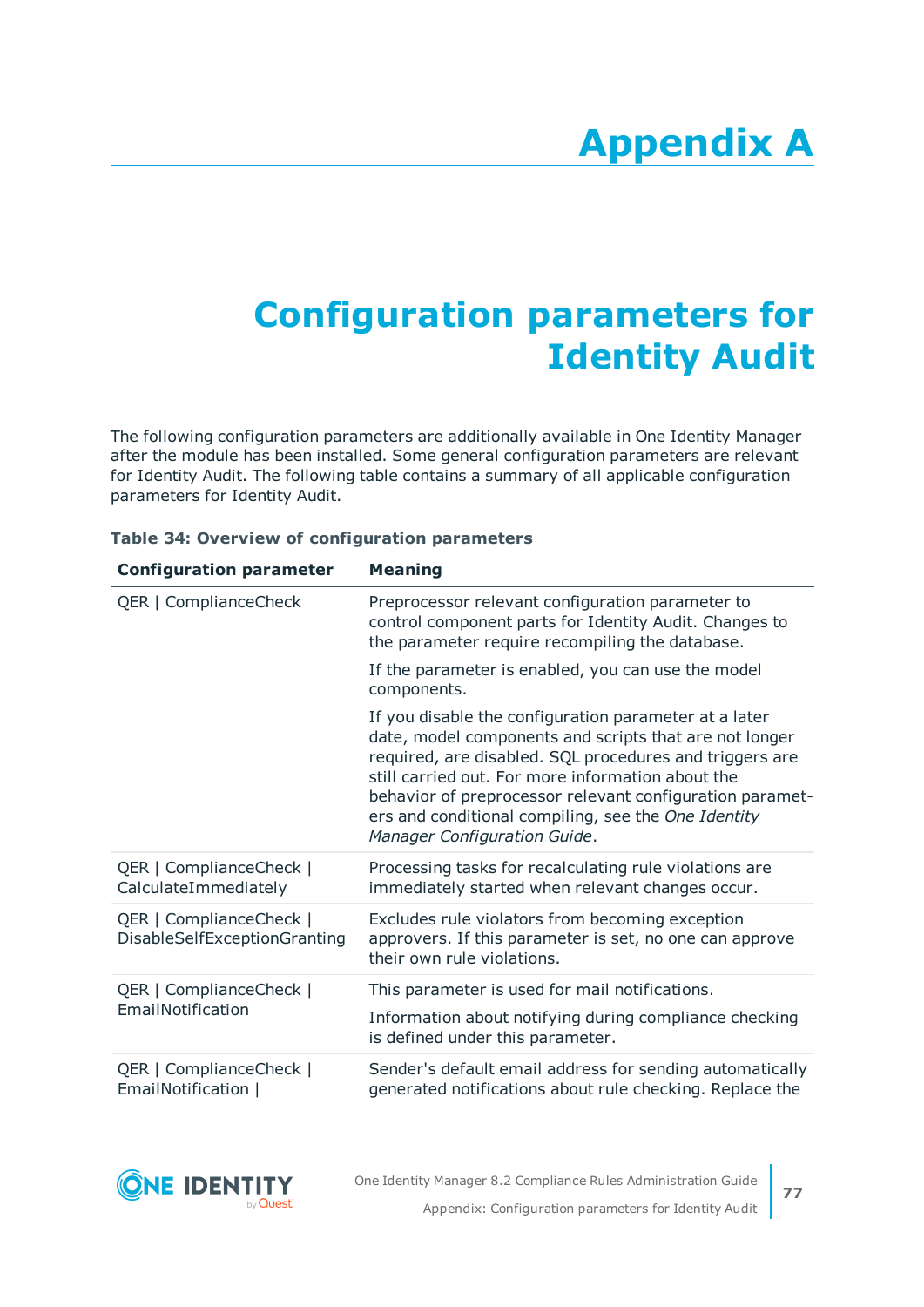| <b>Configuration parameter</b>                               | <b>Meaning</b>                                                                                                                                                                                                                                                                                                                                                                                                 |
|--------------------------------------------------------------|----------------------------------------------------------------------------------------------------------------------------------------------------------------------------------------------------------------------------------------------------------------------------------------------------------------------------------------------------------------------------------------------------------------|
| <b>DefaultSenderAddress</b>                                  | default address with a valid email address.                                                                                                                                                                                                                                                                                                                                                                    |
| QER   ComplianceCheck  <br>EnableITSettingsForRule           | IT Shop properties for the compliance rule are visible<br>and can be edited.                                                                                                                                                                                                                                                                                                                                   |
| QER   ComplianceCheck  <br>IncludeTSBPersonUsesAccount       | This configuration parameter specifies whether permis-<br>sions for using shared identities are included in rule<br>checking.                                                                                                                                                                                                                                                                                  |
| QER   ComplianceCheck  <br>PlainSQL                          | SQL text is only permitted for rules in advanced mode.                                                                                                                                                                                                                                                                                                                                                         |
| QER   ComplianceCheck  <br>SimpleMode                        | Preprocessor relevant configuration parameter for<br>controlling the definition of rule conditions for compli-<br>ance rules. Changes to the parameter require recom-<br>piling the database.                                                                                                                                                                                                                  |
|                                                              | If this parameter is set, you can set up rule conditions<br>with a simplified definition.                                                                                                                                                                                                                                                                                                                      |
| QER   ComplianceCheck  <br>SimpleMode  <br>NonSimpleAllowed  | Rules can be created in advanced mode                                                                                                                                                                                                                                                                                                                                                                          |
| QER   ComplianceCheck  <br>SimpleMode  <br>ShowDescriptions  | Displays additional input fields for describing the compli-<br>ance rules in the Rule Editor.                                                                                                                                                                                                                                                                                                                  |
| QER   CalculateRiskIndex                                     | Preprocessor relevant configuration parameter<br>controlling system components for calculating an<br>employee's risk index. Changes to the parameter<br>require recompiling the database.                                                                                                                                                                                                                      |
|                                                              | If the parameter is enabled, values for the risk index can<br>be entered and calculated.                                                                                                                                                                                                                                                                                                                       |
|                                                              | If you disable the configuration parameter at a later<br>date, model components and scripts that are not longer<br>required, are disabled. SQL procedures and triggers are<br>still carried out. For more information about the<br>behavior of preprocessor relevant configuration paramet-<br>ers and conditional compiling, see the One Identity<br>Manager Configuration Guide.                             |
| QER   CalculateRiskIndex  <br>MitigatingControlsPerViolation | This configuration parameter controls calculation of risk<br>indexes for rule violations. If the parameter is set,<br>exception approvers can assign mitigating controls to<br>rule violations. The risk index calculation only takes<br>these mitigating controls into account. If the parameter<br>is disabled, risk index calculation take mitigating control<br>assigned to compliance rules into account. |

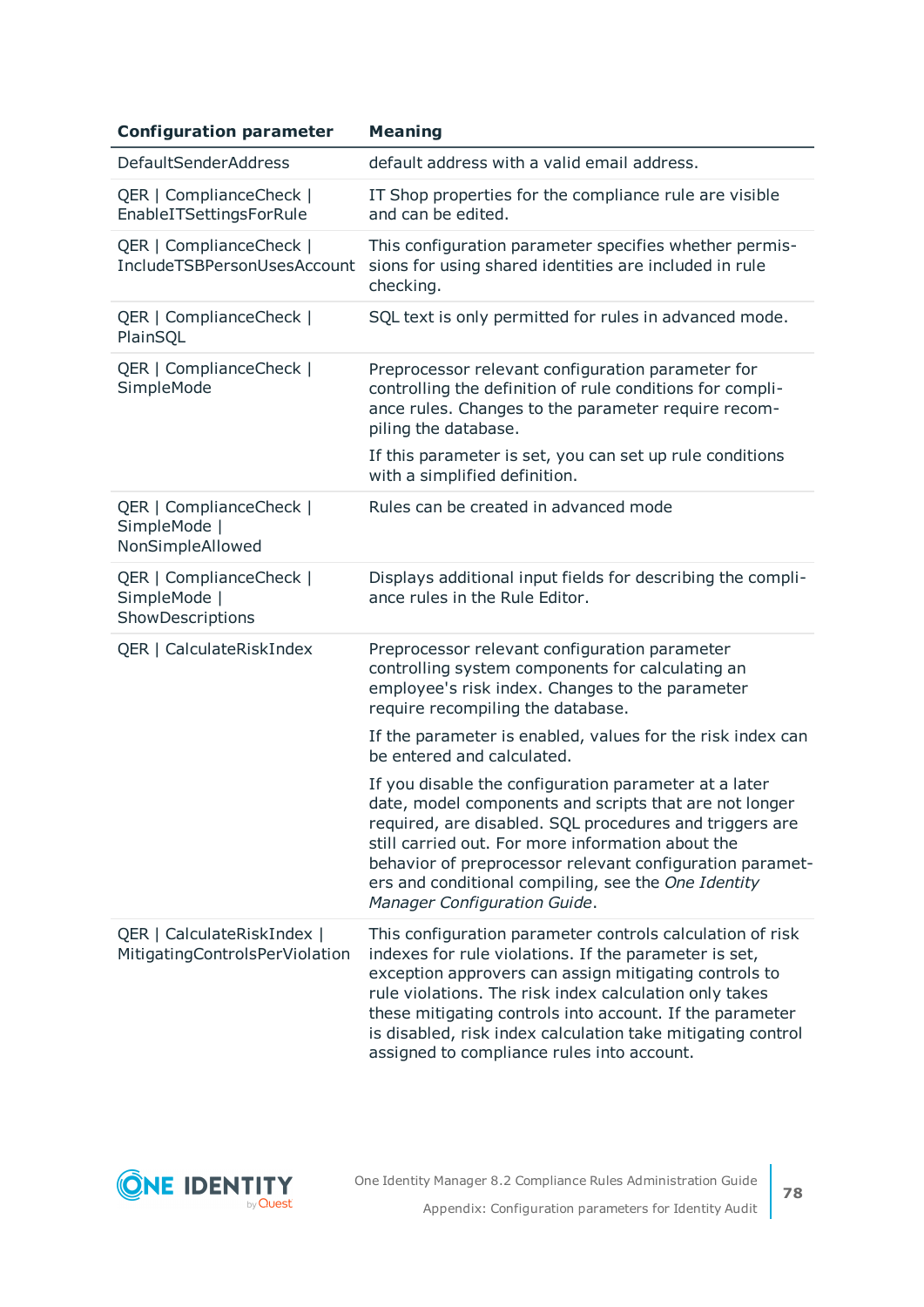One Identity solutions eliminate the complexities and time-consuming processes often required to govern identities, manage privileged accounts and control access. Our solutions enhance business agility while addressing your IAM challenges with on-premises, cloud and hybrid environments.

## **Contacting us**

For sales and other inquiries, such as licensing, support, and renewals, visit <https://www.oneidentity.com/company/contact-us.aspx>.

## **Technical support resources**

Technical support is available to One Identity customers with a valid maintenance contract and customers who have trial versions. You can access the Support Portal at [https://support.oneidentity.com/.](https://support.oneidentity.com/)

The Support Portal provides self-help tools you can use to solve problems quickly and independently, 24 hours a day, 365 days a year. The Support Portal enables you to:

- Submit and manage a Service Request
- View Knowledge Base articles
- Sign up for product notifications
- Download software and technical documentation
- View how-to videos at [www.YouTube.com/OneIdentity](http://www.youtube.com/OneIdentity)
- Engage in community discussions
- Chat with support engineers online
- View services to assist you with your product

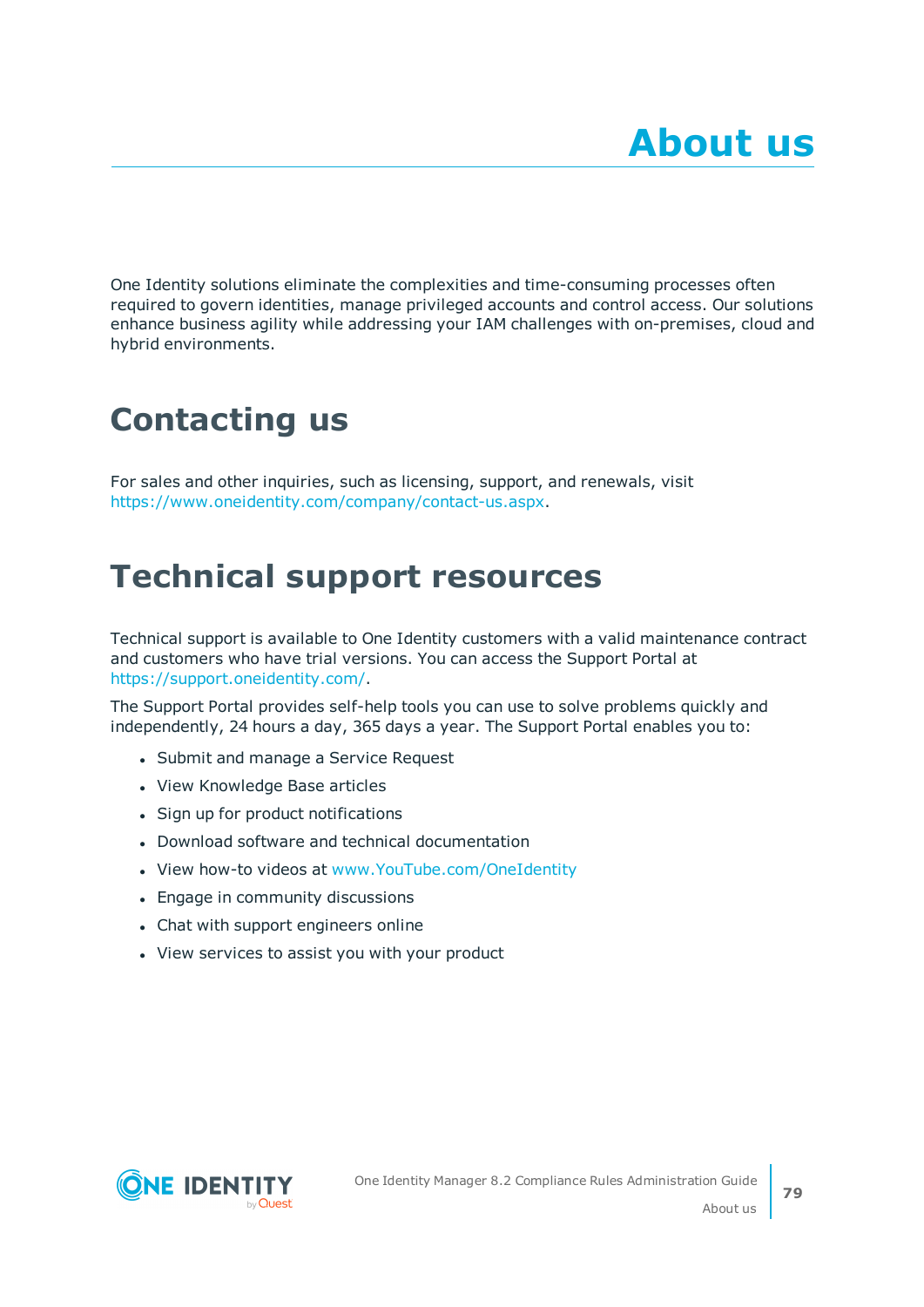# **Index**

### **A**

application role [7](#page-6-0) exception approver [26](#page-25-0) rule supervisor [25](#page-24-0)

### **C**

calculation schedule [13](#page-12-0), [55](#page-54-0) assign rule [16](#page-15-0) assign to shelf [33](#page-32-0) default schedule [16](#page-15-1) default schedule compliance rule check [13](#page-12-0) default schedule compliance rule fill [13](#page-12-0) start immediately [17](#page-16-0) compliance framework [11](#page-10-0) assign rule [12](#page-11-0) overview form [12](#page-11-1) compliance rule [6](#page-5-0) consistency check [57](#page-56-0)

### **E**

exception approval reason [26](#page-25-1) exception approver [29](#page-28-0), [63](#page-62-0) assign employees [40,](#page-39-0) [43](#page-42-0) dead line [29](#page-28-0) notification [65](#page-64-0) extended property [18](#page-17-0) assign objects [22](#page-21-0) create [19](#page-18-0) overview form [22](#page-21-1)



property group [19-20](#page-18-1) scope limit [19,](#page-18-1) [21](#page-20-0)

### **F**

functional area [23](#page-22-0)

**I**

Identity Audit [6](#page-5-0)

### **M**

mail definition [68](#page-67-0) mail template hyperlink [69](#page-68-0) mitigating control [73](#page-72-0) assign rule [38,](#page-37-0) [74](#page-73-0) create [38](#page-37-0) log [74](#page-73-1) overview [75](#page-74-0) significance reduction [74](#page-73-1)

### **O**

overview form extended property [22](#page-21-1)

### **P**

permission verify [6](#page-5-0) property group [18](#page-17-0) add [18](#page-17-1)

**80**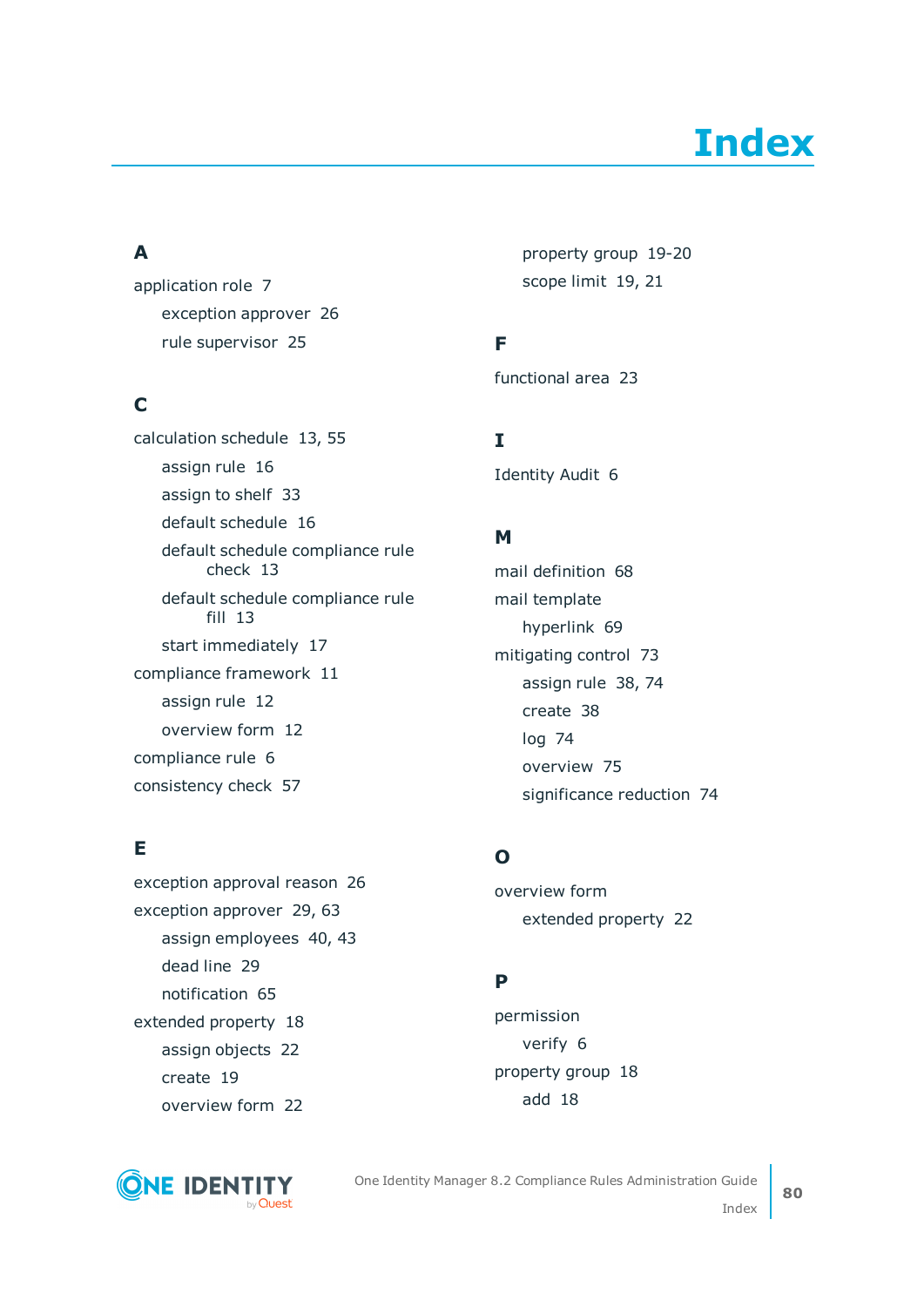assign extended properties [20](#page-19-0)

### **R**

reason [26](#page-25-1) risk assessment functional area [23](#page-22-0) rule [31](#page-30-0) risk index [31](#page-30-0) calculate [75](#page-74-1) reduced calculate [75](#page-74-1) rule assign compliance framework [36](#page-35-0) assign mitigating control [37](#page-36-0) assign schedule [16](#page-15-0), [33](#page-32-0) compare [39](#page-38-0) copy [43](#page-42-1) create [28](#page-27-0) deactivate [42](#page-41-0) delete [54](#page-53-0) enable [42](#page-41-0) IT Shop properties [34](#page-33-0) not set [29](#page-28-0) overview form [36](#page-35-1), [42](#page-41-1) revision state [33](#page-32-0) working copy [28](#page-27-0) rule base [28](#page-27-1) rule change start rule check [56](#page-55-0) rule check [29](#page-28-0) accelerate [57](#page-56-0) change permissions [56](#page-55-0) change rule condition [56](#page-55-0) performance [57](#page-56-0) scheduled [55](#page-54-0)

start [55-56](#page-54-1) user account with group identity [55](#page-54-2) rule comparison [34](#page-33-1) rule condition [44](#page-43-0) advanced mode [52](#page-51-0) employee group [46](#page-45-0) permission [48](#page-47-0) Rule Editor [45](#page-44-0) SAP function [48](#page-47-0) simple definition [45](#page-44-0), [52](#page-51-0) SQL definition [54](#page-53-1) Rule Editor [45](#page-44-0) rule evaluation [58](#page-57-0) rule group [10,](#page-9-0) [29](#page-28-0) assign rule [10](#page-9-1) overview form [11](#page-10-1) rule supervisor assign employees [41](#page-40-0), [44](#page-43-1) notification [65](#page-64-1) rule violation determine [55-56](#page-54-1) email address [64](#page-63-0) evaluate [58](#page-57-1) exception approver [61](#page-60-0) notification [64](#page-63-0) notify exception approver [65](#page-64-0) notify rule supervisor [65](#page-64-1) number permitted [31](#page-30-0) through IT Shop request [66](#page-65-0) through membership in business role [66](#page-65-0)

### **S**

significance reduction [74](#page-73-1) SQL [52](#page-51-0), [54](#page-53-1)



One Identity Manager 8.2 Compliance Rules Administration Guide Index